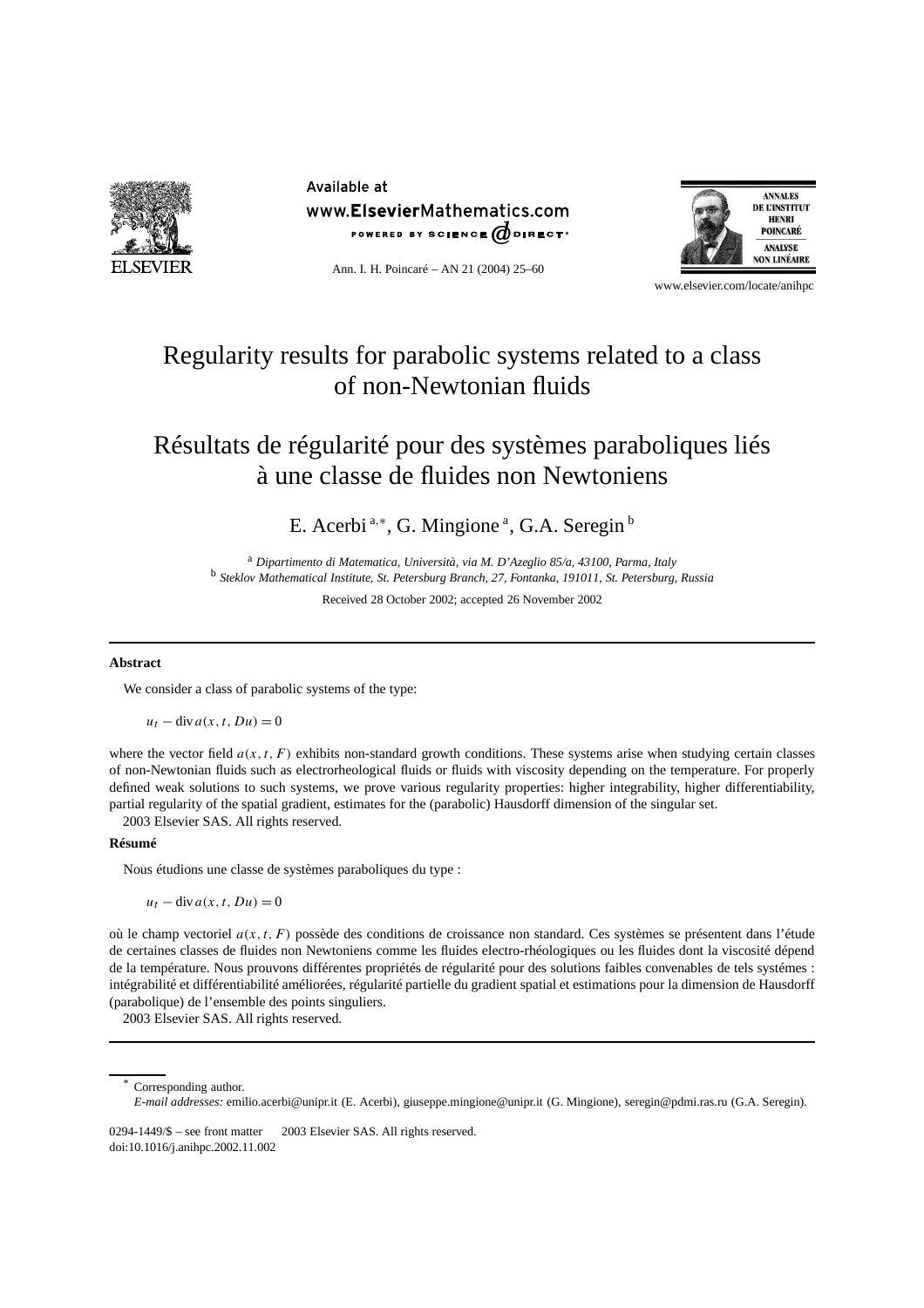# **1. Introduction**

In recent years considerable attention was paid to the mathematical modelling of non-Newtonian fluids. These are fluids described by a set of equations including a stress tensor depending in a non-linear way by the gradient of the velocity. One of the first mathematical investigations of such models was carried out by Ladyzhenskaya in 1966 (see [17–19]); she considered the following system of equations that are known today as modified Navier–Stokes equations:

$$
\begin{cases}\n u_t - \operatorname{div} a(D(u)) + D\pi = -\operatorname{div}(u \otimes u) + f, \\
 \operatorname{div} u = 0,\n\end{cases}\n\text{ in } \Omega \times (0, T),\n\tag{1.1}
$$

where  $D(u)$  denotes the symmetric part of the gradient *Du* and  $\pi$  the pressure. The main point in the previous system, as just mentioned, is that the monotone vector field  $a : \mathbb{R}^9 \to \mathbb{R}^9$  depends in a non-linear way by  $D(u)$ :

$$
a(D(u)) \approx (1 + |D(u)|^2)^{\frac{p-2}{2}}D(u) + \text{ terms with a similar growth}
$$
 (1.2)

where  $p > 1$ . The basic analysis of such systems goes back to Ladyzhenskaya and J.L. Lions (see also [23]). In particular, Ladyzhenskaya was also able to prove an existence and uniqueness theorem provided *p >* 2 belongs to a certain range. Note that to find a set of equations for which uniqueness held was actually her main initial motivation; indeed, when studying systems as (1.1), she was not thinking of non-Newtoninan fluids at all, instead she was looking for some alternative model system in Fluid dynamics, being of the opinion that the classical Navier–Stokes equations are not quite correct even for Newtonian fluids if the gradient of the velocity is large, and that they should be somehow modified; see also [33] for more comments. Recently, non-Newtonian fluids have been intensively analyzed by many authors and a considerable literature, related to their behavior, rapidly grew-up; for an account of the mathematical aspects of the theory see the book [28] (see also [27] and [5] for an updated list of references and the paper [11] for parabolic systems with non-linear growth). It is clear that for general systems as (1.1), i.e. without additional structure assumptions on *a*, partial *C*0*,α*-regularity of the spatial gradient *Du* is the best possible result available, beside an estimate for the Hausdorff dimension of the singular set (the closed subset outside which *Du* is Hölder continuous). Indeed, even in the elliptic case, solutions to general elliptic systems of the form  $-\text{div} a(x, Du) = 0$  are not everywhere regular, while estimates for the Hausdorff dimension of the singular set are available (see for instance [26] for a detailed account of the problem in the elliptic case). It is anyway important to note that in the case of the usual Navier–Stokes equations a wider and deeper theory has been developed (see [6,20,34,35]).

A new interesting kind of fluids of prominent technological interest has recently emerged: the so called electrorheological fluids. These are special fluids characterized by their ability to change in a dramatic way their mechanical properties when in presence of an external electromagnetic field; for instance they are able to increase their viscosity by a factor 1000 in a few milliseconds. In the context of continuum mechanics these fluids have been modelled as non-Newtonian fluids. The basic studies can be found in the papers [29,30] while the fundamental mathematical analysis for the model can be found in the monograph [31] (see also [32,9]). According to the model proposed by Rajagopal and Růžička, the system governing an electrorheological fluid looks to the naïve eye exactly as the one in (1.1) apart for the coupling with the external electromagnetic field **E**:

$$
\begin{cases}\n\text{curl } \underline{\mathbf{E}} = 0, & \text{div } \underline{\mathbf{E}} = 0, \\
u_t - \text{div } a(x, t, \underline{\mathbf{E}}, \mathbf{D}(u)) + D\pi = -\text{div}(u \otimes u) + f & \text{in } \Omega \times (0, T), \\
\text{div } u = 0.\n\end{cases}
$$
\n(1.3)

Here we want to stress the main feature of the previous model: the dependence of *a* upon **E** is described via a *variable growth exponent*, indeed in this case the relation in (1.2) is now substituted by:

$$
a(x, t, \underline{\mathbf{E}}, \mathbf{D}(u)) \approx v(x, t, \underline{\mathbf{E}}) \left(1 + |\mathbf{D}(u)|^2\right)^{\frac{p(\underline{\mathbf{E}}) - 2}{2}} \mathbf{D}(u) + \text{ terms with similar growth}
$$
(1.4)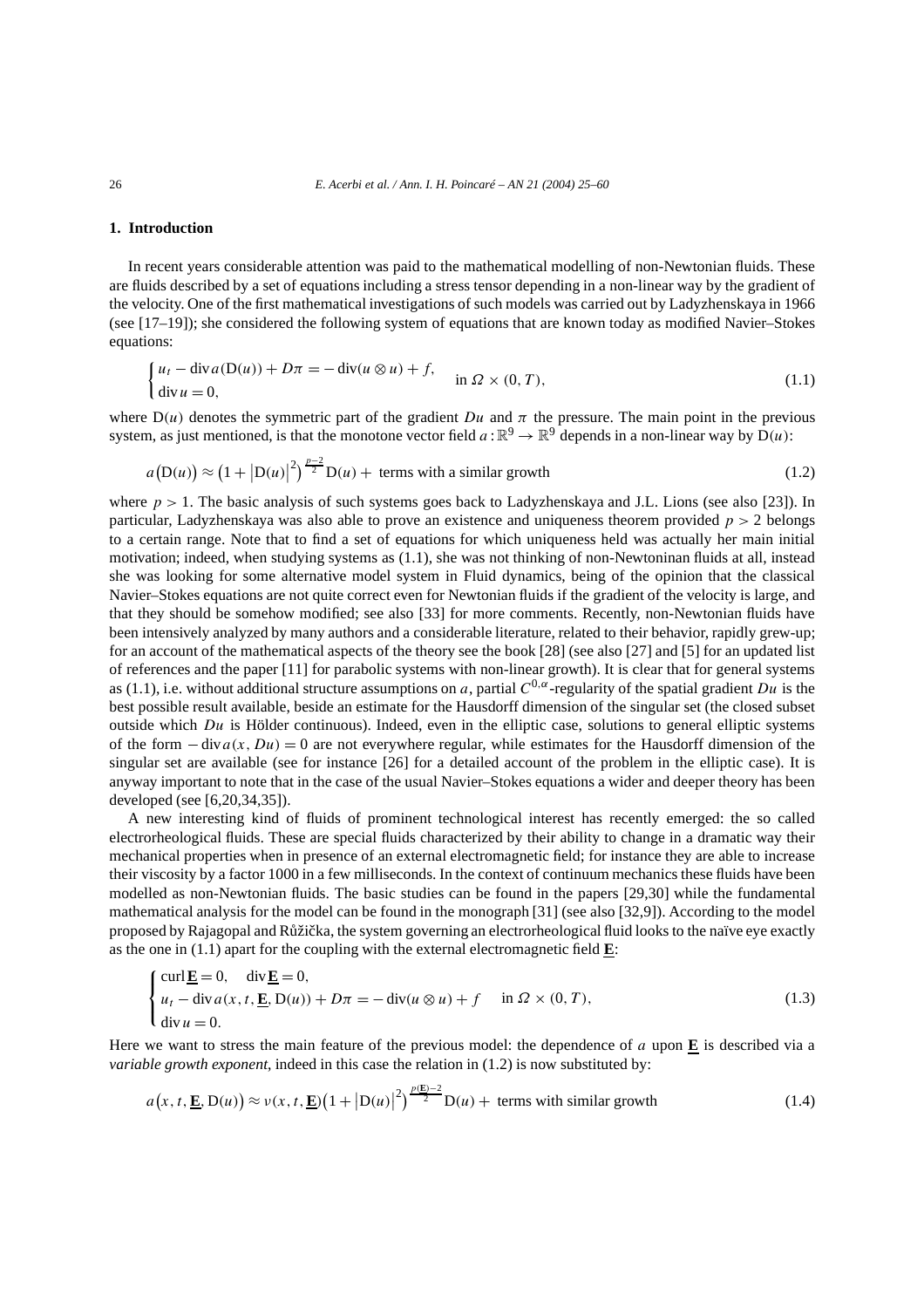that is the exponent  $p$  is varying with the electromagnetic field  $E$  (this describes the changes of viscosity). Once noted that the system in (1.3) is uncoupled, one can first obtain  $\mathbf{E}(x, t)$  from Maxwell's equations so that  $p \equiv p(x, t)$ . This is going to tell us that actually the vector field *a* exhibits non-standard growth conditions:

$$
c_1|F|^{\gamma_1}-c_2\leq a(x,t,F)\colon F\leq c_3|F|^{\gamma_2}+c_3,\quad 1<\gamma_1<\gamma_2<+\infty,
$$

where

$$
\gamma_1 = \inf p(x, t),
$$
  $\gamma_2 = \sup p(x, t).$ 

The previous ones, i.e. with a gap between the monotonicity and the growth exponents, are known in the literature as non-standard growth conditions of  $(p, q)$  type (in this case  $p \equiv \gamma_1$  and  $q \equiv \gamma_2$ ) and they have been the object of an extensive series of papers starting with the counterexamples of Giaquinta and Marcellini [15,24] and the regularity theory of Marcellini for the scalar case, [25] (see also [10] for an updated list of references). It is interesting to remark that Zhikov used a similar model to describe the behavior of a conductor influenced in a somewhat analogous way by the temperature (see [37]).

The first purpose of this paper is to begin the study of regularity issues for the non-stationary system of electrorheological fluids (1.3) by starting with the model situation of a parabolic system with non-standard growth:

$$
\begin{cases} u_t - \operatorname{div} a(x, t, Du) = 0, \\ c_1 |F|^{p(x,t)} - c_2 \le a(x, t, F); \ F \le c_3 |F|^{p(x,t)} + c_3, \quad p(x, t) > 1, \end{cases}
$$
(1.5)

in  $\Omega \times (0, T)$ . Indeed we prove partial  $C^{0,\alpha}$  regularity of spatial gradient of weak solutions (defined in a suitable sense and named Energy Solutions; see Definition 2.1) to system (1.5), see Theorem 2.1. We remark that as far as partial  $C^{0,\alpha}$  regularity of the spatial gradient is concerned, this is the first result for parabolic systems, under non-standard growth conditions. We remark that even in the scalar case, the literature on the issue is not vast and we mention here the nice paper by Lieberman [22], concerning everywhere regularity of the spatial gradient in the scalar case  $N = 1$ . We also observe that for the sake of brevity and in order to highlight the main ideas, we confined ourselves to the analysis of homogeneous systems but, in principle, the techniques developed here allow to treat more general systems with a non-zero right-hand side, provided this satisfies suitable growth assumptions.

Related regularity results in the stationary case can be found in [2,3] (see also [8,1] for the variational case). Moreover, fluids with viscosity dependence described using non-standard growth conditions have been treated, in the stationary case, in various settings; see for instance [5,13,14,12,4]; this paper also offers an approach which is potentially useful to extend such results to the non-stationary case.

Finally we spend a few words about the techniques. In Section 3 we study the problem in cylinders where *p(z)* has small oscillations ("cylinders of the type *Q*0"). Here we prove an a priori estimate (Theorem 3.1), ensuring the higher integrability of the spatial gradient in *Q*0; at this stage an interpolation-iteration procedure tailored for parabolic problems plays a central role (Lemmas 3.3 and 3.5). This is first done for a priori regular solutions (Section 3) and then adapted to the original one via approximation (Section 4); here we observe that such an approximation argument works since the peculiar  $p(z)$ -growth structure of the problem is compatible with the usual convolution (see Appendix A and Lemma 4.1). In Section 5 we consider a blow up procedure exploited only in cylinders of the type *Q*0. The advantage is that we can use the higher integrability to choose a suitable excess functional involving the maximum of  $p(z)$  in  $Q_0$ , allowing to overcome the fact that the problem exhibits non-standard growth conditions (the use of such a "maximal excess" allows to treat, in a certain sense, the problem as one with standard polynomial growth). Finally we cover the full cylinder *Ω* × *(*0*,T)* with small cylinders of the type *Q*0, and, using the results in Sections 5, we blow up the solution in each of these, thereby proving partial regularity in each *Q*0; the conclusion follows (see the comments in Section 6).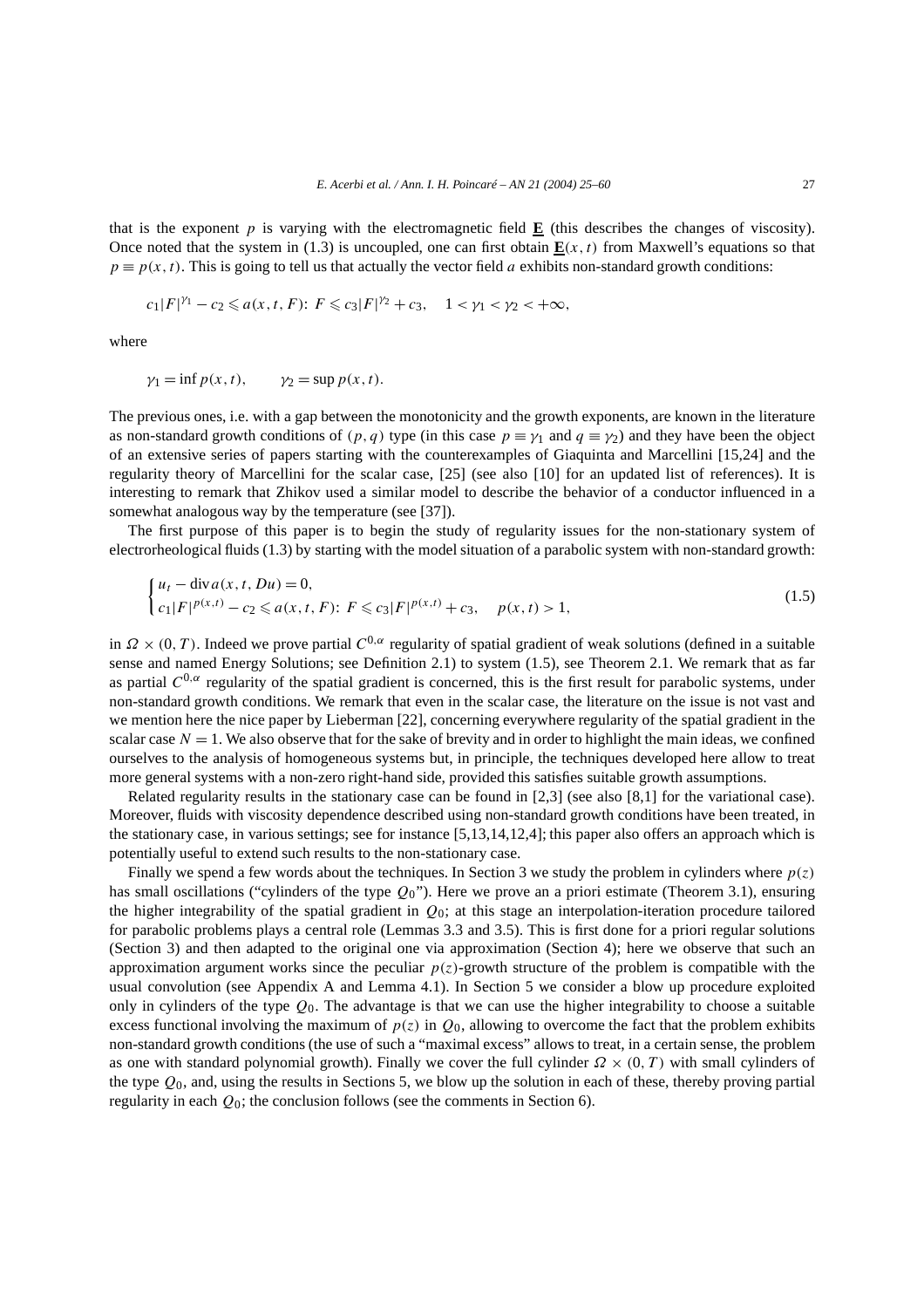# **2. Statements and notations**

### *2.1. Basic notations*

In the following  $\Omega$  will denote a bounded domain in  $\mathbb{R}^n$ , and  $Q_T$  will be the cylinder  $\Omega \times (0, T)$ . Differentiation with respect to the space variables will be denoted with a comma in lower indices, for example, *∂f /∂xj* = *f,j* . For functions, vectors fields and matrix fields, respectively, we use the differential operators  $Df := (f_i)$ ,  $Dv := (v_i)$ ,  $div A = (A_{ii,j})$ , all of which are understood in the sense of distributions; differentiation with respect to the time variable will be denoted by  $\partial_t$  or by  $\iota : \partial_t f \equiv f_t$ . The symbols  $L^p(\Omega; \mathbb{R}^n)$  and  $W^{1,p}(\Omega; \mathbb{R}^n)$  stand for the usual Lebesgue and Sobolev spaces, and will be often abbreviated into  $L^p(\Omega)$  and  $W^{1,p}(\Omega)$ , respectively (or even  $L^p$ and  $W^{1,p}$ ). The norm in  $L^p(\Omega)$  will be abbreviated in  $|| \cdot ||_{p,\Omega}$ . The spaces  $C^{\alpha,\beta}$  are those of functions which are *α*-Hölder continuous in the space variables and *β*-Hölder continuous in the time variable. We shall keep the standard notation concerning balls and parabolic cylinders:

$$
B(x, R) := \{ y \in \mathbb{R}^n : |x - y| < R \}
$$
\n
$$
Q(z, R) \equiv Q((x, t), R) := B(x, R) \times \left] t - R^2, t \right[.
$$

They will be simply denoted by  $B_R$  and  $Q_R$  respectively when no ambiguity about the center of the ball or the vertex of the cylinder shall arise; also, except when differently specified, all balls (or cylinders) will have the same center (vertex). If *v* is an integrable function in  $Q(z_0, R)$  we shall denote its average by:

$$
(v)_{z_0,R} := \frac{1}{\omega_n R^{n+2}} \int\limits_{Q(z_0,R)} v \, dx \, dt = \int\limits_{Q(z_0,R)} v \, dx \, dt,
$$

where  $\omega_n$  denotes the measure of *n*-dimensional unit ball in  $\mathbb{R}^n$ ; we shall often abbreviate  $(v)_{z_0, R} \equiv (v)_R$  when no confusion about the vertex will arise.

We shall deal with vector fields depending on many variables, for instance  $a(x, t, F): \mathbb{R}^n \times \mathbb{R} \times \mathbb{R}^{n} \to \mathbb{R}^{n}$ ; differentiation with respect to the *x* variable will be denoted by  $D_x$ , as e.g.  $D_x a$ , while differentiation with respect to *F* will be denoted by  $D_F$  or simply by *D*, e.g.:  $Da \equiv D_F a$ .

If  $A \subset \mathbb{R}^n$  and  $t \in \mathbb{R}$ , we shall denote by  $A_t$  the layer

$$
A_t := A \times \{t\}.
$$

We recall that the parabolic Hausdorff Measure  $P_s$  is defined as follows:

$$
\mathcal{P}_s^{\delta}(F) := \inf \left\{ \sum_{i=1}^{\infty} R_i^s \colon F \subset \bigcup_{i=1}^{\infty} \mathcal{Q}(z_i, R_i), R_i \leq \delta \right\},
$$
  

$$
\mathcal{P}_s(F) := \sup_{\delta > 0} \mathcal{P}_s^{\delta}(F).
$$

Finally, in the following, the constant *c* will simply denote an unspecified, positive quantity, possibly changing from line to line, while only the critical connections will be remarked; more peculiar instances will be denoted by  $\tilde{c}$ ,  $\tilde{c}$  and so on. In the rest of the paper we shall use Einstein's convention on repeated indices.

### *2.2. Systems and energy solutions*

We are given an exponent function  $p: z \in Q_T \mapsto p(z) \in (1, +\infty)$  which is Lipschitz continuous with respect to the space variables and  $\beta/2$ -Hölder continuous with respect to time (in the following  $(x, t)$ ,  $(x_0, t_0) \in Q_T$ ), that is:

$$
\left| p(x,t) - p(x_0, t_0) \right| \leqslant L\big( |x - x_0| + |t - t_0|^{\beta/2} \big), \quad \beta \in (0, 1]; \tag{2.1}
$$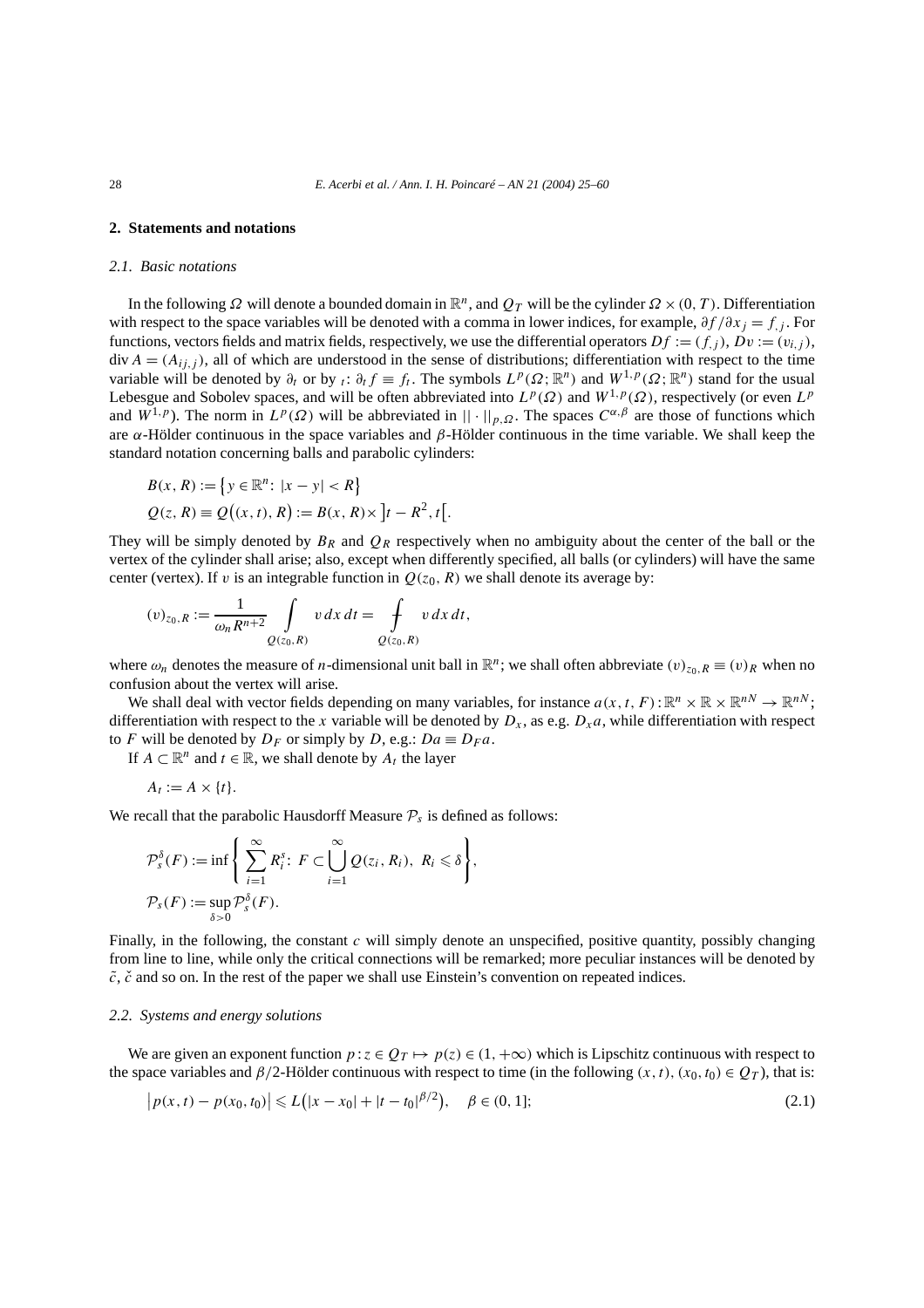moreover we shall assume that:

$$
\frac{2n}{n+2} < \gamma_1 \leqslant p(z) \leqslant \gamma_2 < +\infty. \tag{2.2}
$$

Let us observe that the previous lower bound on  $\gamma_1$  and, consequently, on  $p(z)$ , is typical in the theory of nonlinear parabolic systems and equations.

We shall consider a vector field  $a:(z, F) \in Q_T \times \mathbb{R}^{nN} \mapsto a(z, F) \in \mathbb{R}^{nN}$ ; with abuse of notation, if  $z \equiv (x, t)$ we shall also denote  $a(z, F) \equiv a(x, t, F)$ . We assume that the functions  $(z, F) \mapsto a(z, F)$  and  $(z, F) \mapsto Da(z, F)$ are continuous in  $Q_T \times \mathbb{R}^{n}$  and the following growth and ellipticity conditions are satisfied:

$$
|a(z, F)| \le L\left(1 + |F|^2\right)^{(p(z)-1)/2},\tag{2.3}
$$

$$
|Da(z, F)| \le L\left(1 + |F|^2\right)^{(p(z)-2)/2},\tag{2.4}
$$

$$
Da(z, F)A : A \geq L^{-1} \left( 1 + |F|^2 \right)^{(p(z)-2)/2} |A|^2,
$$
\n(2.5)

for all  $z \in Q_T$  and  $A, F \in \mathbb{R}^{nN}$  where  $1 \le L < +\infty$ . According to (2.1), we shall assume the following continuity property, clearly modeled on the behaviuor of  $a(z, F) = (1 + |F|^2)^{(p(z)-2)/2}F$ :

$$
\left| a(z, F) - a(z_0, F) \right| \le L \left[ \left( 1 + |F|^2 \right)^{(p(z)-1)/2} + \left( 1 + |F|^2 \right)^{(p(z_0)-1)/2} \right] \times \log(2 + |F|) \left( |x - x_0| + |t - t_0|^{\beta/2} \right) \tag{2.6}
$$

for any  $z \equiv (x, t)$  and  $z_0 \equiv (x_0, t_0)$  and for all  $F \in \mathbb{R}^{nN}$  where  $\beta$  is as in (2.1). We are now ready to give the definition of Energy Solution:

**Definition 2.1.** A function  $u \in L^2(Q_T; \mathbb{R}^N)$  is an Energy Solution to the parabolic system:

$$
\partial_t u - \text{div}\, a(z, Du) = 0 \tag{2.7}
$$

iff

 $\overline{\phantom{a}}$ 

$$
\int_{Q_T} |Du|^{p(z)} dz < +\infty \tag{2.8}
$$

and

$$
\int_{Q_T} u \partial_t w - a(z, Du) : Dw dz = 0
$$
\n(2.9)

for any  $w \in C_0^\infty(Q_T; \mathbb{R}^N)$ .

*2.3. Main result*

Our main regularity result concerning weak solutions is the following:

**Theorem 2.1.** *Let u be an energy solution of the system* (2.7) *under the assumptions* (2.1)*–*(2.6)*. There is an open* subset  $Q_T^0 \subset Q_T$  such that  $Du \in C^{\beta_1,\beta_1/2}(Q_T^0)$  with any exponent  $\beta_1 < \beta$  and  $|Q_T \setminus Q_T^0| = 0$ .

The statement of the previous theorem requires some comments; we see that no bound has been imposed on the size of the oscillations of the function  $p(z)$ , that is on the number  $\gamma_2 - \gamma_1$ . This is particularly relevant when referred to the context of electrorheological fluids. Indeed the size of the number  $\gamma_2 - \gamma_1$  keeps into account the possible excursions of the function  $p(\mathbf{E})$ , that is of the viscosity of the fluid, when the electromagnetic field  $\mathbf{E}$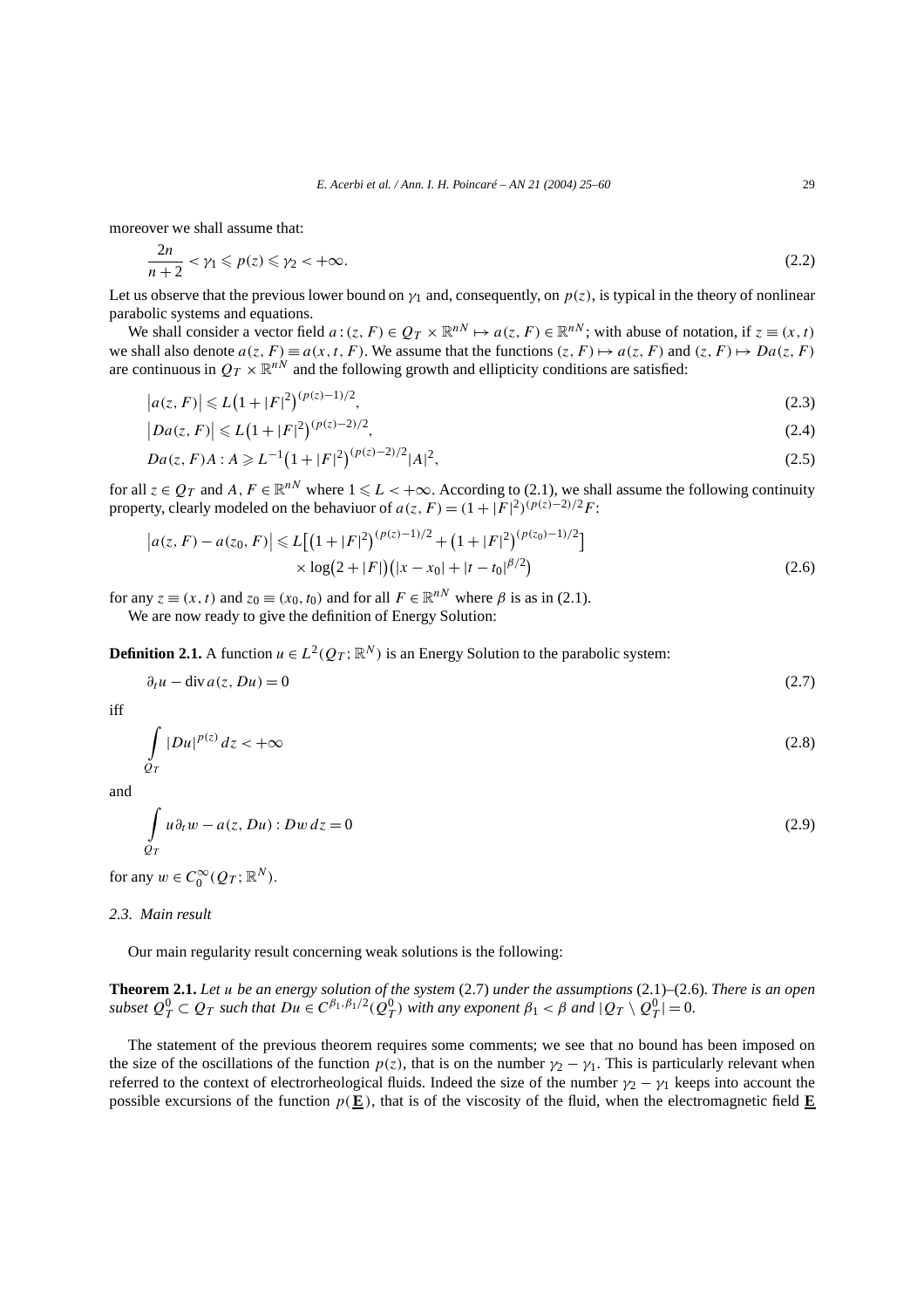changes. Of course, the larger the number  $\gamma_2 - \gamma_1$ , the larger the class of fluids that the model is able to cover. Therefore we allow all possible large values of  $\gamma_2 - \gamma_1$ . This is also seemingly in contrast to what is usually done in the framework of non-standard growth conditions of  $(p, q)$  type (see [25], for instance) for elliptic systems, where a bound on the quantity  $q - p$  in terms of that ratio  $q/p$  is usually assumed. Indeed it turns out (see [10]) that:

$$
\frac{q}{p} \leqslant 1 + \frac{\beta}{n}
$$

is in general a necessary condition for regularity, where  $\beta$ , as in (2.6), is the Hölder continuity exponent with respect to the *x*-variable. In particular  $q/p \to 1$  when  $n \to +\infty$ . The point here is that we fully use the  $p(z)$ growth structure of the problem.

# **3. An a priori estimate**

In this section we shall prove an a priori estimate that will be used in the sequel. This estimate is concerned with solutions to a perturbed system, with "standard" polynomial growth and ellipticity conditions.

First of all let us recall some notations we shall keep for the rest of the section. In the following  $Q_0 :=$  $B(\overline{x_0}, R) \times (t_1, t_2)$  will be a fixed cylinder, with  $B(\overline{x_0}, R) \in \Omega$ . Then we shall put:

$$
p_2 := \sup_{Q_0} p(z) \le \gamma_2,
$$
  $p_1 := \inf_{Q_0} p(z) \ge \gamma_1 > \frac{2n}{n+2}$ 

while  $q > \max\{p_2, 2\}$  will be a number specified below. Moreover  $\varepsilon \in (0, 1)$  and  $v^{\varepsilon} \in C^0([t_1, t_2]; L^2_{loc}(\Omega)) \cap$  $L^q(t_1, t_2; W^{1,q}_{loc}(\Omega; \mathbb{R}^N))$  will be the solution to the perturbed parabolic system

$$
\int_{Q_0} -v^{\varepsilon} \partial_t w + a_{\varepsilon}(z, Dv^{\varepsilon}) : Dw dz = 0, \quad \forall w \in C_0^{\infty}(Q_0; \mathbb{R}^N),
$$
\n(3.1)

where

$$
a_{\varepsilon}(z, F) := a(z, F) + \varepsilon \left(1 + |F|^2\right)^{\frac{q-2}{2}} F. \tag{3.2}
$$

We will assume that the oscillation of *p* is not too large: precisely, in this section we assume that for some  $\alpha > 0$ 

$$
p_2 - p_1 \le \alpha/2 < \alpha < \frac{2}{(n+2)n} \quad \text{if } p_2 \ge 2,
$$
\n(3.3)

$$
p_2 - p_1 \le \alpha/2 < \alpha < \min\left\{\frac{4}{n^3}, \frac{1}{2}\left(\gamma_1 - \frac{2n}{n+2}\right)\right\} \quad \text{if } p_2 < 2,
$$

and we set

$$
q_0 := p_1 + \frac{4}{n}.\tag{3.4}
$$

We also define the number *q* according to:

$$
q := \begin{cases} p_2 + \alpha & \text{if } p_2 \geqslant 2, \\ 2 + \alpha & \text{if } p_2 < 2, \end{cases} \tag{3.5}
$$

and therefore in any case, by (3.3),

$$
q > 2, \qquad q_0 > q > p_2. \tag{3.6}
$$

The main result of this section is the following a priori estimate for  $v^{\varepsilon}$ :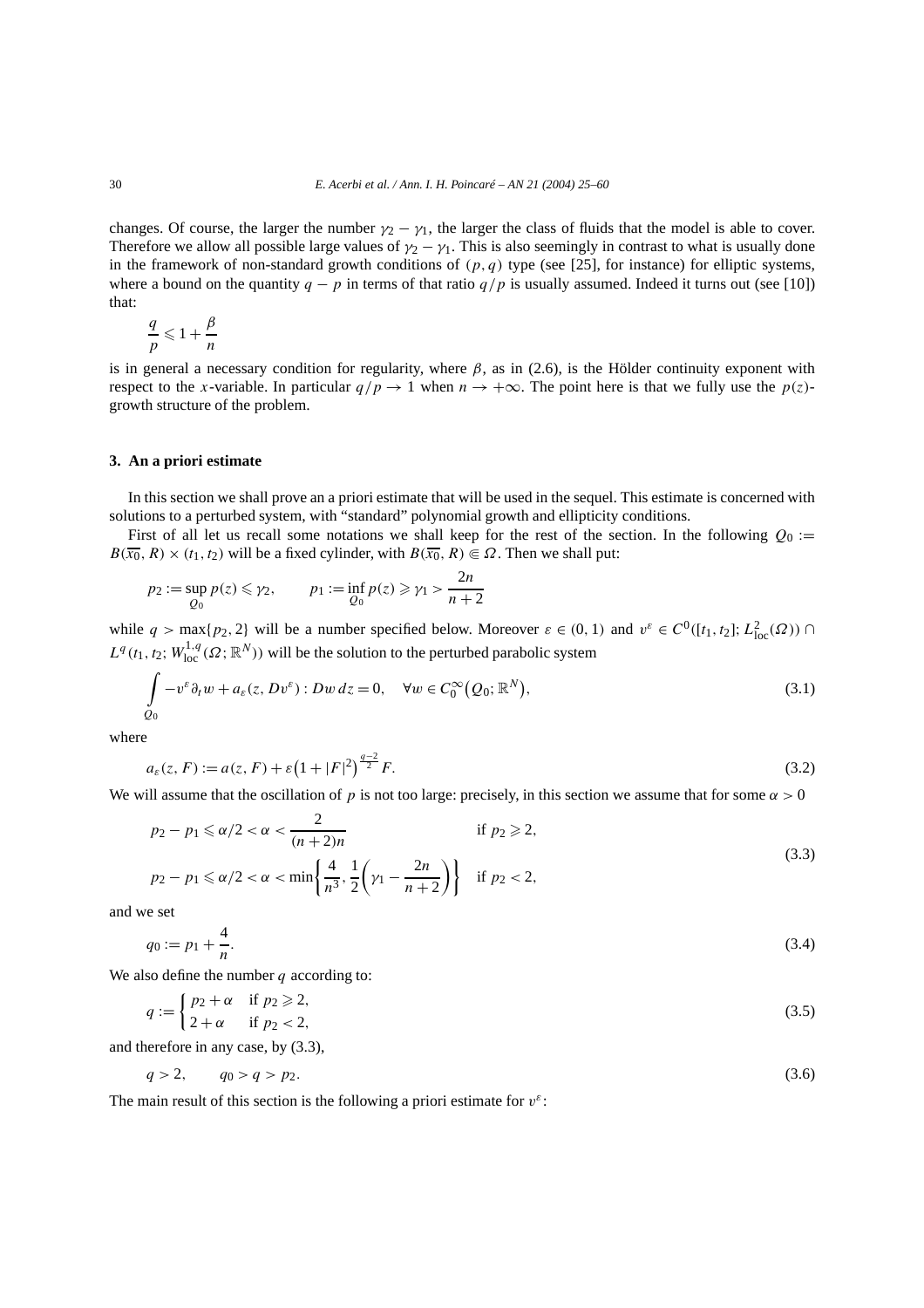**Theorem 3.1** (A priori estimate). Assume that (3.3) holds for some  $\alpha > 0$ , and let  $Q(z_0, 2\Gamma) \in Q_0$ ; then the *following estimate holds for the functions v<sup>ε</sup>* :

$$
\int_{Q(z_0,\Gamma/2)} |Dv^{\varepsilon}|^{q_0} dz \leqslant c\Gamma^{n+2} + c\left(\frac{1}{\Gamma}\right)^{s_1} \left(\int_{Q(z_0,\Gamma)} |Dv^{\varepsilon}|^{p_1} dz\right)^{s_2},\tag{3.7}
$$

*where*

$$
s_1 = \frac{8}{4 - (q - p_1)(n + 2)} \frac{n + 2}{n}, \qquad s_2 = \frac{4 - (q - p_1)n}{4 - (q - p_1)(n + 2)} \frac{n + 2}{n}
$$

*and the constant c depends upon*  $(n, \gamma_1, \gamma_2, L, \alpha)$  *but is independent of*  $\varepsilon$  *and of the solution*  $v^{\varepsilon}$ *.* 

For the sake of simplicity, from now on we shall suppose that, with a clear abuse (and even ambiguity) of notations:

 $Q_0 = Q_T := A \times (0, T);$   $A := B(\overline{x_0}, R).$ 

The estimate will be reached through a series of lemmas. In the first one we derive a suitable Caccioppoli type estimate which differs from the usual one due to the non-standard growth conditions we are assuming.

**Lemma 3.1.** Let  $\varphi$ ,  $\chi$  be two cut-off functions such that  $\varphi \in C_0^{\infty}(A; \mathbb{R}^N)$ ,  $0 \le \varphi \le 1$ ,  $|D\varphi| \ge 1$  and  $\chi \in$  $W^{1,\infty}((0,T))$ ,  $\chi(0) = 0$  *and*  $\partial_t \chi \geq 0$ *. Let*  $Q_{t_0} := A \times (0,t_0)$  *and*:

$$
P_{\varepsilon} := \sum_{i=1}^{n} Da_{\varepsilon}(z, Dv^{\varepsilon}(z)) Dv^{\varepsilon}_{,i}(z) : Dv^{\varepsilon}_{,i}(z),
$$
  
\n
$$
I_0(\varphi, \chi) := \int_{Q_{t_0}} \chi \varphi^2 P_{\varepsilon} dz, \qquad J_0(\varphi, \chi) := \sup_{0 < t < t_0} \int_{\Omega} \chi(t) \varphi^2(x) |Dv^{\varepsilon}(x, t)|^2 dx.
$$

*Then*

$$
I_0(\varphi, \chi) + J_0(\varphi, \chi) \leq c \int_{Q_{t_0}} \left[ \partial_t \chi \varphi^2 + \chi \left( \varphi^2 + |D\varphi|^2 \right) \right] \left( 1 + |Dv^{\varepsilon}|^2 \right)^{q/2} dz,
$$
\n(3.8)

*with*  $c \equiv c(n, \gamma_1, \gamma_2, L, \alpha)$  *independent of*  $(\varepsilon, t_0, \chi, \varphi)$  *and of the particular solution*  $v^{\varepsilon}$ *.* 

**Proof.** In the following we shall make all the computations in some detail since the same procedure will be required later, in step 3 from Lemma 5.1. It turns out that (recall that  $q > 2$ ):

$$
\begin{cases} \int_{\widetilde{Q}} \left(1+|Dv^{\varepsilon}|^{2}\right)^{\frac{p(z)-2}{2}} |D^{2}v^{\varepsilon}|^{2} dz \leq \int_{\widetilde{Q}} \left(1+|Dv^{\varepsilon}|^{2}\right)^{\frac{q-2}{2}} |D^{2}v^{\varepsilon}|^{2} dz < +\infty, \\ \int_{\widetilde{Q}} |Dv^{\varepsilon}|^{q} dz < +\infty \end{cases}
$$
\n(3.9)

for any parabolic subcylinder  $\widetilde{Q} \in Q_T$  (see for instance [21]). For any  $f \in L^1_{loc}(Q_T; \mathbb{R}^k)$  and  $i \in \{1, 2, ..., n\}$ , and  $h \neq 0$  we set (with  $(x + he_i, t) \in Q_T$ ):

$$
\tau_h f(x, t) \equiv (\tau_{h,i} f)(x, t) := f(x + he_i, t) - f(x, t),
$$
  
\n
$$
\Delta_h f(x, t) \equiv (\Delta_{h,i} f)(x, t) := |h|^{-1} (f(x + he_i, t) - f(x, t)),
$$

where, as usual,  $\{e_i\}$  denotes the standard basis of  $\mathbb{R}^n$ . In the weak formulation (2.9) we replace *w* by  $\tau_{h}$ *w*, where  $0 < h <$  dist(supp  $\varphi$ ,  $\partial Q_0$ )/1000 in order to get:

$$
\int_{Q_T} \tau_h u \, \partial_t w - \tau_h a_\varepsilon(z, Du) Dw \, dz = 0.
$$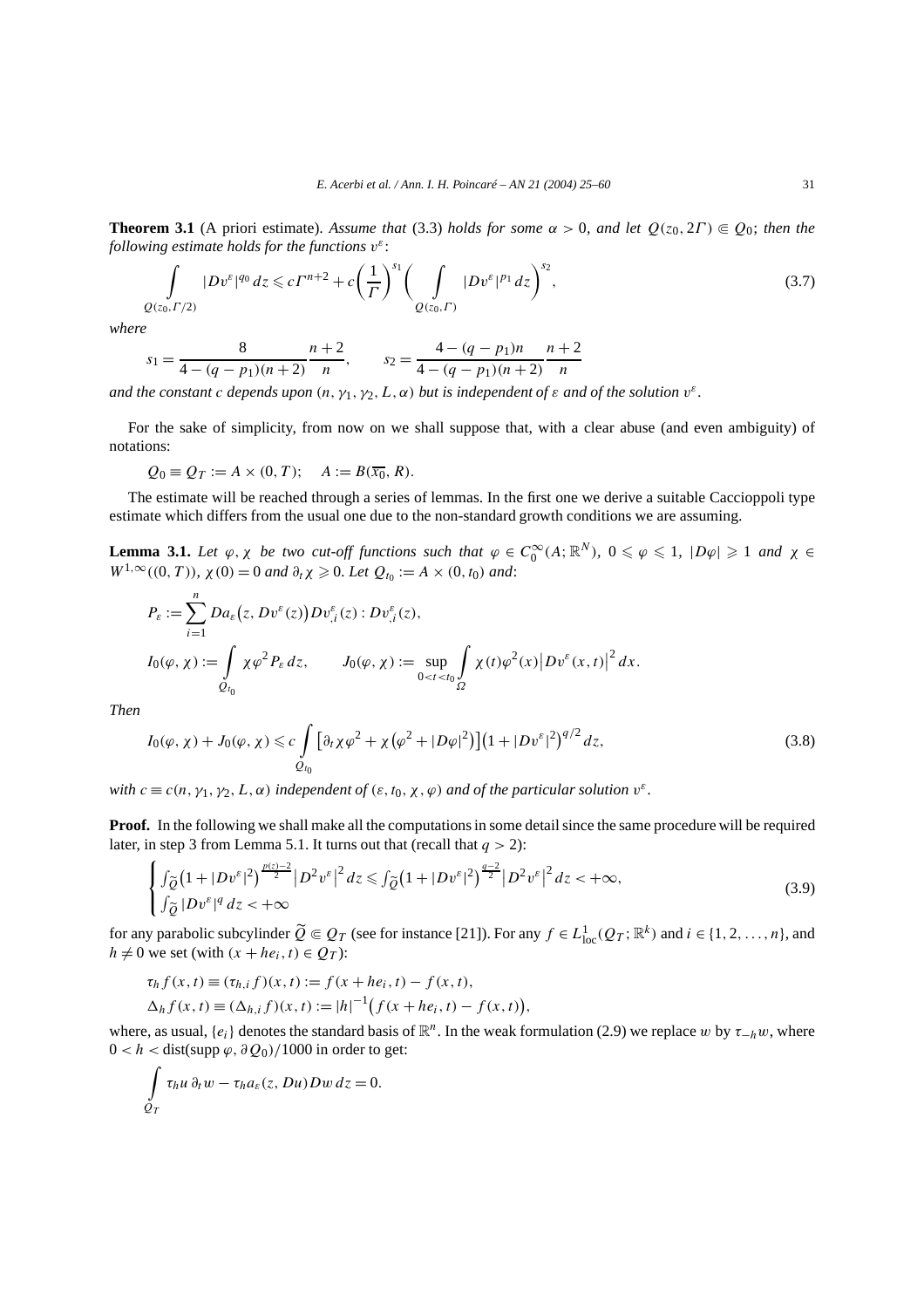If  ${g_\rho}$  denotes a family of standard, positive radially symmetric mollifiers, replacing *w* with  $w_\rho \equiv w * g_\rho$  in the previous equation yields:

$$
\int_{Q_T} -(\tau_h u)_\rho \partial_t w + (\tau_h (a_\varepsilon(z, Du)))_\rho Dw \, dz = 0.
$$

In the last formulation we let the test function  $w := \phi(\tau_h v^\varepsilon)_{\rho}$  where  $\phi \in C_0^{\infty}(Q_0)$  is a non-negative cut-off function; this choice yields, after a simple integration by parts:

$$
-\frac{1}{2}\int_{Q_T} \partial_t \phi \big| (\tau_h v^\varepsilon)_\rho \big|^2 dz + \int_{Q_T} \phi \big( \tau_h \big( a_\varepsilon(z, D v^\varepsilon) \big) \big)_\rho : D(\tau_h v^\varepsilon)_\rho dz
$$
  
= 
$$
-\int_{Q_T} \big( \tau_h \big( a_\varepsilon(z, D v^\varepsilon) \big) \big)_\rho : D \phi \otimes (\tau_h v^\varepsilon)_\rho dz.
$$

By (3.9) we can let  $\rho \rightarrow 0$  to get:

$$
-\frac{1}{2}\int\limits_{Q_T}\partial_t\phi|\tau_h v^\varepsilon|^2+\int\limits_{Q_T}\phi\tau_h a_\varepsilon(z,Dv^\varepsilon):D\tau_h v^\varepsilon dz=-\int\limits_{Q_T}\tau_h a_\varepsilon(z,Dv^\varepsilon):D\phi\otimes\tau_h v^\varepsilon dz.
$$

Now we perform the following choice:  $\phi(x, t) := \tilde{\chi}(t)\chi(t)\varphi^2(x)$  where  $\chi$  and  $\varphi$  are as in the statement and  $\tilde{\chi}$  is continuous function defined as follows: with  $0 < t_0 < T$  and  $0 < \Delta < T - t_0$  we let

$$
\tilde{\chi}(t) := \begin{cases}\n1 & \text{if } t \leq t_0, \\
\text{affine} & \text{if } t_0 \leq t \leq t_0 + \Delta, \\
0 & \text{if } t_0 + \Delta \leq t.\n\end{cases}
$$

With such a choice of  $\phi$ , letting  $\Delta \to 0$ , since  $v^{\varepsilon} \in C^0([t_1, t_2]; L^2_{loc}(\Omega))$ , we get that for every  $t \in (0, T)$ :

$$
\frac{1}{2} \int_{A} \chi(t) \varphi^{2}(x) \left| \tau_{h} v^{\varepsilon}(x, t) \right|^{2} dx + \int_{Q_{t_{0}}} \chi \varphi^{2} \tau_{h} a_{\varepsilon}(z, D v^{\varepsilon}) : D \tau_{h} v^{\varepsilon} dz
$$
\n
$$
= -2 \int_{Q_{t_{0}}} \chi \varphi \tau_{h} a_{\varepsilon}(z, D v^{\varepsilon}) : D \varphi \otimes \tau_{h} v^{\varepsilon} + \frac{1}{2} \int_{Q_{t_{0}}} \partial_{t} \chi \varphi^{2} \left| \tau_{h} v^{\varepsilon} \right|^{2} dz. \tag{3.10}
$$

Now we split  $\tau_h a_\varepsilon(z, Dv^\varepsilon)$  as follows:

$$
\tau_h a_{\varepsilon}(z, Dv^{\varepsilon}) = [a_{\varepsilon}(x + he_s, t, Dv^{\varepsilon}(x + he_s, t)) - a_{\varepsilon}(x, t, Dv^{\varepsilon}(x + he_s, t))]
$$
  
+ 
$$
[a_{\varepsilon}(x, t, Dv^{\varepsilon}(x + he_s, t)) - a_{\varepsilon}(x, t, Dv^{\varepsilon}(x, t))]
$$
  
=:  $T_1(h) + T_2(h)$ 

using  $(2.6)$  we get:

$$
\left|T_1(h)\right| \leqslant c|h|\left(1+\left|Du(x+he_i)\right|^2\right)^{\frac{p_2-1+\alpha/4}{2}}\tag{3.11}
$$

where we used the elementary inequality:

$$
\log(2+s^2) \leqslant c(\alpha)\left(1+s^2\right)^{\alpha/8};\tag{3.12}
$$

**Remark 1.** The use of (3.12) is the only point causing the dependence on the constant  $\alpha$  in the estimate of Theorem 3.1.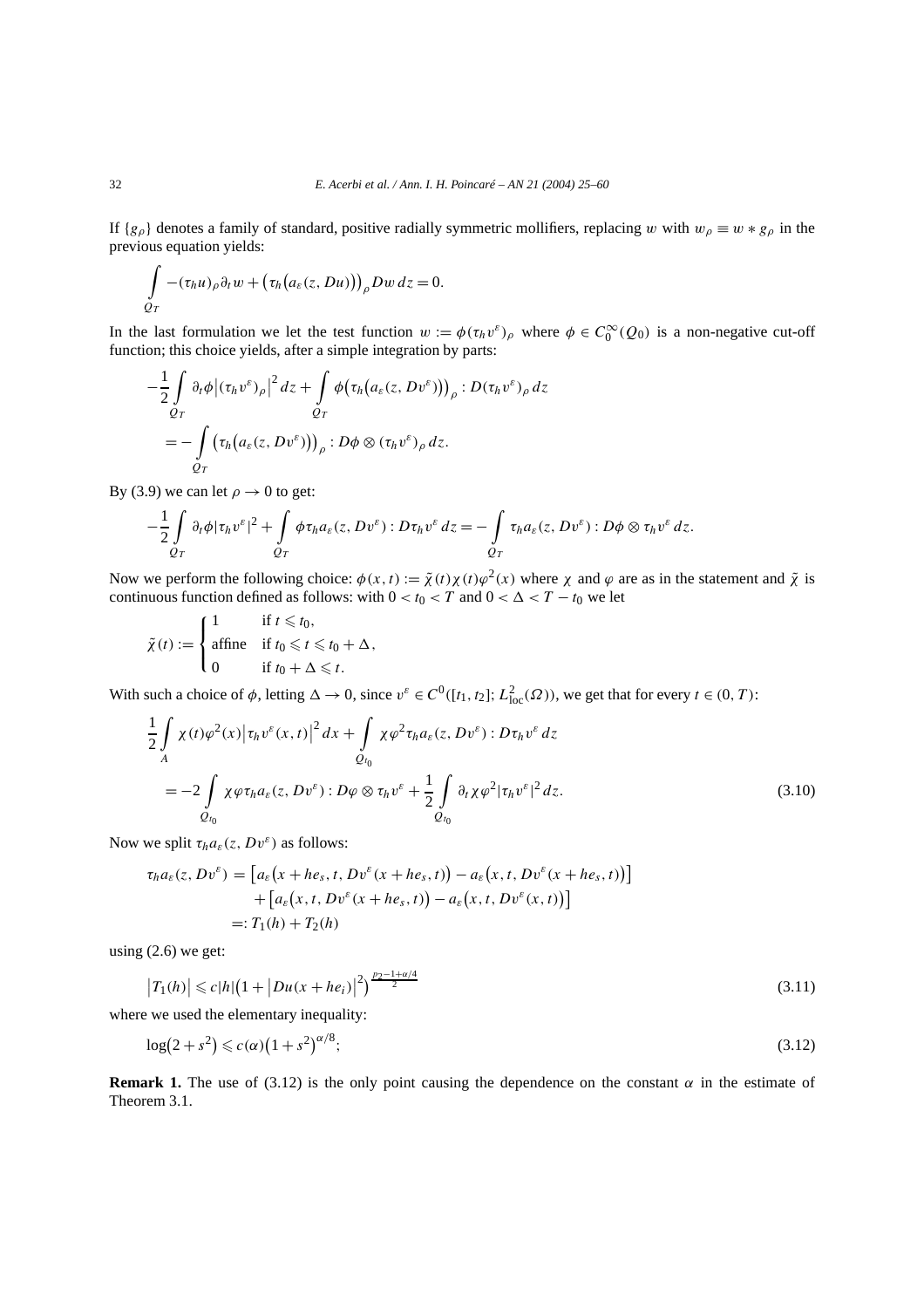In order to estimate  $T_2(h)$  from below, we observe that:

$$
T_2(h)D\tau_h v^{\varepsilon} : D\tau_h v^{\varepsilon} = \int_0^1 D_z a_{\varepsilon}(x, t, Dv^{\varepsilon} + \theta D\tau_h v^{\varepsilon}) d\theta D\tau_h v^{\varepsilon} : D\tau_h v^{\varepsilon}
$$
  
\n
$$
\geq L^{-1} \int_0^1 (1 + |Dv^{\varepsilon} + \theta \tau_h Dv^{\varepsilon}|^2)^{\frac{p(z)-2}{2}} d\theta |D\tau_h v^{\varepsilon}|^2
$$
  
\n
$$
\geq c^{-1} (1 + |Dv^{\varepsilon}(x, t)|^2 + |Dv^{\varepsilon}(x + he_i, t)|^2)^{\frac{p(z)-2}{2}} |D\tau_h v^{\varepsilon}|^2,
$$
\n(3.13)

where  $c \equiv c(n, L, \gamma_1, \gamma_2) > 0$ . Finally we introduce a further notation:

 $B(h) := [1 + |Dv^{\varepsilon}(x,t)|^2 + |Dv^{\varepsilon}(x+he_i,t)|^2].$ 

Using (3.11)–(3.13) in (3.10) we obtain:

$$
\int_{A} \chi(t)\varphi^{2}(x)|\tau_{h}v^{\varepsilon}(x,t)|^{2} dx + \int_{Q_{t_{0}}} \chi\varphi^{2}T_{2}(h)D\tau_{h}v^{\varepsilon}:D\tau_{h}v^{\varepsilon} dz \n+ \int_{Q_{t_{0}}} \chi\varphi^{2}[B(h)^{\frac{p(z)-2}{2}} + \varepsilon B(h)^{\frac{q-2}{2}}]|D\tau_{h}v^{\varepsilon}|^{2} dz \n\leq c \int_{Q_{t_{0}}} \chi\varphi^{2}[B(h)^{\frac{p(z)-2}{2}} + \varepsilon B(h)^{\frac{q-2}{2}}]|D\tau_{h}v^{\varepsilon}||\tau_{h}v^{\varepsilon}||D\varphi| dz \n+ c \int_{Q_{t_{0}}} \chi B(h)^{\frac{p_{2}-1+\alpha/4}{2}}[\varphi^{2}|D\tau_{h}v^{\varepsilon}| + 2\varphi|D\varphi||\tau_{h}v^{\varepsilon}]||h| dz + c \int_{Q_{t_{0}}} \partial_{t}\chi\varphi^{2}|\tau_{h}v^{\varepsilon}|^{2} dz.
$$
\n(3.14)

We estimate the terms coming from  $T_1(h)$  (that is the fifth integral of the previous inequality) in the following way (using that  $|D\varphi| \geqslant 1$ ):

$$
\begin{split} & \int\limits_{Q_{t_0}} \chi B(h)^{\frac{p_2-1+\alpha/4}{2}} \big[ \varphi^2 |D\tau_h v^\varepsilon| + 2 \varphi |D\varphi| |\tau_h v^\varepsilon| \big] |h| \, dz \\ & \leq \sigma \int\limits_{Q_{t_0}} \chi \varphi^2 B(h)^{\frac{p(z)-2}{2}} |D\tau_h v^\varepsilon|^2 \, dz + C_\sigma \int\limits_{Q_{t_0}} \chi \varphi^2 B(h)^{\frac{p(z)+\alpha}{2}} |h|^2 \, dz + c \int\limits_{Q_{t_0}} \chi \varphi |D\varphi|^2 B(h)^{\frac{q-1}{2}} |\tau_h v^\varepsilon| |h| \, dz. \end{split}
$$

Observe that in the previous estimate we have made crucial use of the fact that  $p_2 - p_1 \le \alpha/2$  (see (3.3)). We remark that in all the previous estimates the constant *c* only depends on  $n, \gamma_1, \gamma_2, L, \alpha$ . Now we plug-in the last estimate in (3.14), using Young inequality to manage for the forth integral of (3.14), choosing  $\sigma$  small enough in the previous relation and finally dividing up by  $|h|^2$  we obtain, using the definition of the number q and the fact that  $q > 2$  (see (3.5)):

$$
\sup_{0  
$\leqslant c \int_{Q_{t_0}} \chi \varphi |D\varphi|^2 [B(h)^{\frac{q-2}{2}} |\Delta_h v^\varepsilon|^2 + B(h)^{\frac{q-1}{2}} |\Delta_h v^\varepsilon|] + \varphi^2 [\chi + \partial_t \chi] B(h)^{\frac{q}{2}} dz$
$$

and the conclusion follows just letting  $h \to 0$ , by (3.9).  $\Box$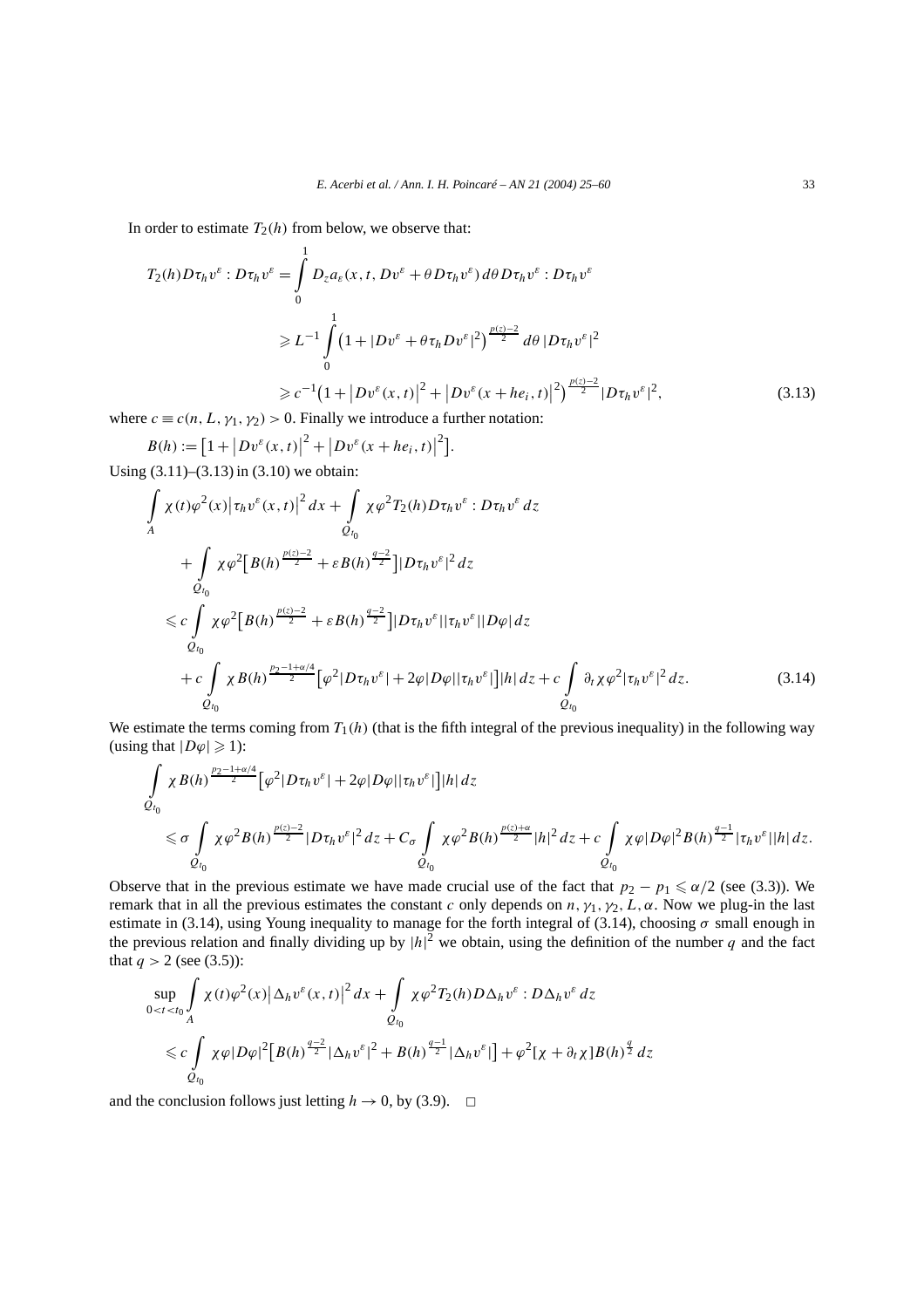**Lemma 3.2.** Let  $\varphi_1 \in C_0^{\infty}(A; \mathbb{R}^N)$  and  $\chi_1 \in W^{1,\infty}((0,T))$  be two non-negative cut-off functions such that  $\chi_1(0) = 0$  *and*  $\partial_t \chi_1 \geq 0$ ; *let*  $0 < t_0 < T$ *. Then*:

$$
\int_{Q_{t_0}} \chi_1 \varphi_1^2 |D v^{\varepsilon}|^{q_0} dz
$$
\n
$$
\leq c \bigg[ \sup_{t < t_0, \ \chi_1(t) \neq 0} \int_{\text{spt}\varphi_1} \left(1 + |D v^{\varepsilon}(x, t)|^2\right) dx \bigg]^{2/n} \bigg[ I_0(\varphi_1, \chi_1) + \int_{Q_{t_0}} \chi_1 |D \varphi_1|^2 |D v^{\varepsilon}|^{p_1} dz \bigg]
$$

*with*  $c \equiv c(n, \gamma_1, \gamma_2, L)$  *independent of*  $(t_0, \chi_1, \varphi_1, \varepsilon)$ *.* 

**Proof.** Let us introduce the following function:

$$
H := \frac{1}{1 + \alpha_0} |Dv^{\varepsilon}|^{1 + \alpha_0}, \qquad \alpha_0 := \frac{q_0 - 2}{2}
$$
\n(3.15)

and note that  $\alpha_0 > 0$  by (3.6). Using Sobolev's embedding theorem, one has the inequality:

$$
\int_{A_t} \varphi_1^2 H^2 dx \leq c \bigg( \int_{\Omega_t} |D(\varphi_1 H)|^{\frac{2n}{n+2}} dx \bigg)^{\frac{n+2}{n}} \n\leq c \bigg( \int_{A_t} |\varphi_1 DH|^{\frac{2n}{n+2}} dx \bigg)^{\frac{n+2}{n}} + c \bigg( \int_{A_t} |D\varphi_1 H|^{\frac{2n}{n+2}} dx \bigg)^{\frac{n+2}{n}} =: cA_4 + cA_5.
$$
\n(3.16)

By Hölder inequality we get, using also and recalling that from (3.6) and (3.15) it also follows  $(2\alpha_0 + 2 - p_1)n/2 =$ 2, we get

$$
A_{4} = \left[ \int_{A_{t}} (\varphi_{1}^{2}(1+|Dv^{\varepsilon}|^{2})^{\frac{p_{1}-2}{2}}|D^{2}v^{\varepsilon}|^{2})^{\frac{n}{n+2}}(|Dv^{\varepsilon}|^{2\alpha_{0}}(1+|Dv^{\varepsilon}|^{2})^{\frac{2-p_{1}}{2}})^{\frac{n}{n+2}} dx \right]^{\frac{n+2}{n}} dx
$$
  

$$
\leqslant \left( \int_{A_{t}} \varphi_{1}^{2}(1+|Dv^{\varepsilon}|^{2})^{\frac{p(z)-2}{2}}|D^{2}v^{\varepsilon}|^{2} dx \right) \left( \int_{\text{spt}\varphi_{1}} (1+|Dv^{\varepsilon}(x,t)|^{2}) dx \right)^{\frac{2}{n}}.
$$
 (3.17)

Moreover, again by Hölder inequality and since  $(1 + \alpha_0)(2n)/(n + 2) = (p_1n + 4)/(n + 2)$ , we gain

$$
A_5 = \left(\frac{2}{q_0}\right)^2 \left(\int\limits_{A_t} \left(|D\varphi_1|^2 |Dv^{\varepsilon}|^{p_1}\right)^{\frac{n}{n+2}} |Dv^{\varepsilon}|^{\frac{4}{n+2}} dx\right)^{\frac{n+2}{n}} \n\leq \left(\int\limits_{A_t} |D\varphi_1|^2 |Dv^{\varepsilon}|^{p_1} dx\right) \left(\int\limits_{\text{spt}\varphi_1} |Dv^{\varepsilon}(x,t)|^2 dx\right)^{\frac{2}{n}}.
$$
\n(3.18)

Integrating on  $(0, t_0)$  via  $(3.16)$ ,  $(3.17)$  and  $(3.18)$  we conclude the proof:

$$
\int_{Q_{t_0}} \varphi_1^2 \chi_1 |D v^{\varepsilon}|^{q_0} dz \leq c \int_0^{t_0} \chi_1 \bigg( \int_{\text{spt}\varphi_1} (1 + |D v^{\varepsilon}(x, t)|^2) dx \bigg)^{\frac{2}{n}} \times \bigg( \int_{A_t} \varphi_1^2 P_{\varepsilon} + |D \varphi_1|^2 |D v^{\varepsilon}|^{p_1} dx \bigg) dt
$$
  

$$
\leq c \bigg[ \sup_{0 < t < t_0, \ \chi_1(t) \neq 0} \int_{\text{spt}\varphi_1} (1 + |D v^{\varepsilon}(x, t)|^2) dx \bigg]^{\frac{2}{n}} \bigg[ I_0(\varphi_1, \chi_1) + \int_{Q_{t_0}} \chi_1 |D \varphi_1|^2 |D v^{\varepsilon}|^{p_1} dz \bigg]. \qquad \Box
$$

 $\epsilon$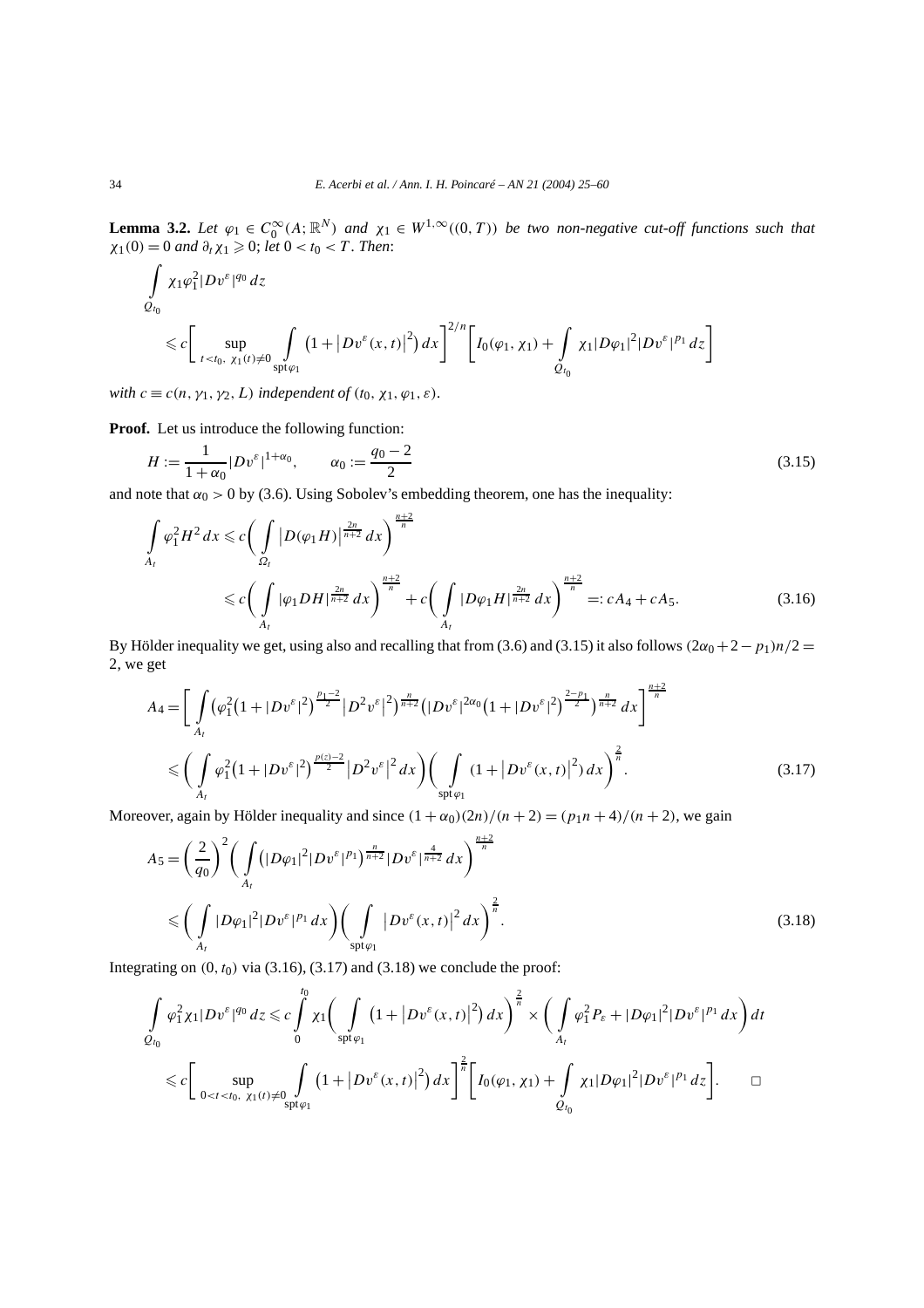The next lemma gives a first form of the estimate in Theorem 3.1:

**Lemma 3.3.** *Assume that*  $\Gamma > 0$  *is such that the cylinder*  $Q(z_0, \Gamma) \in Q_T$ *. Then:* 

$$
\int_{Q(z_0,\rho)} |Dv^{\varepsilon}|^{q_0} dz \leqslant c \left[ \frac{1}{(R-\rho)^2} \int_{Q(z_0,R)} \left( 1 + |Dv^{\varepsilon}|^q \right) dz \right]^{\frac{2}{n}+1} \tag{3.19}
$$

*whenever*  $0 < \Gamma/2 \le \rho < R \le \Gamma$ . In (3.19) the constant  $c \equiv c(n, \gamma_1, \gamma_2, L, \alpha)$  *is independent of*  $(z_0, \Gamma, \rho, R, \varepsilon)$ *.* 

**Proof.** In Lemma 3.2 we choose the cut-off functions as follows:  $\varphi_1$  is such that  $\varphi_1 \equiv 1$  in  $B(x_0, \rho)$ ,  $\varphi_1 \equiv 0$  out of  $B(x_0, (\rho + R)/2)$  and such that  $|D\varphi_1| \leq c(R - \rho)^{-1}$  in *A*. As for  $\chi_1$  we let:

$$
\chi_1(t) := \begin{cases} 0 & \text{if } t_0 - \left(\frac{R+\rho}{2}\right)^2 \ge t, \\ \frac{t + ((R+\rho)/2)^2 - t_0}{((R+\rho)/2)^2 - \rho^2} & \text{if } t_0 - \rho^2 \ge t \ge t_0 - \left(\frac{R+\rho}{2}\right)^2, \\ 1 & \text{if } t \ge t_0 - \rho^2. \end{cases}
$$

It obviously follows that  $|\partial_t \chi_1| \leq 4/(R-\rho)^2$ . With such a choice of  $\varphi_1$  and  $\chi_1$  Lemma 3.2 yields:

$$
\int_{Q(z_0,\rho)} |Dv^{\varepsilon}|^{q_0} dz \leq c \Bigg[ \sup_{t_0 - ((R+\rho)/2)^2 < t < t_0} \int_{B(x_0, (R+\rho)/2)} \left(1 + |Dv^{\varepsilon}(x,t)|^2\right) dx \Bigg]^{2/n} \times \Bigg[ \int_{Q(z_0, (R+\rho)/2)} P_{\varepsilon}(z) dz + \frac{1}{(R-\rho)^2} \int_{Q(z_0, (R+\rho)/2)} |Dv^{\varepsilon}|^{p_1} dz \Bigg]. \tag{3.20}
$$

Now we turn to Lemma 3.1 and we perform a suitable choice of the test functions *ϕ* and *χ*. We choose *ϕ* in such a way that  $\varphi \equiv 1$  in  $B(x_0, \frac{R+\rho}{2})$ ,  $\varphi \equiv 0$  out of  $B(x_0, R)$  and  $1 \leq |D\varphi| \leq c(R-\rho)^{-1}$  in *A*. Analogously we pick the following *χ*:

$$
\chi(t) := \begin{cases}\n0 & \text{if } t_0 - R^2 \geq t, \\
\frac{t + R^2 - t_0}{R^2 - ((R + \rho)/2)^2} & \text{if } t_0 - R^2 \geq t \geq t_0 - \left(\frac{R + \rho}{2}\right)^2, \\
1 & \text{if } t \geq t_0 - \left(\frac{R + \rho}{2}\right)^2.\n\end{cases}
$$

Once again  $|\partial_t \chi| \leq 4/(R - \rho)^2$ . With such a choice it follows from Lemma 3.1 that:

$$
\int_{Q(z_0,(R+\rho)/2)} P_{\varepsilon}(z) dz + \sup_{t_0 - ((R+\rho)/2)^2 < t < t_0} \int_{B(x_0,(R+\rho)/2)} (1 + |Dv^{\varepsilon}(x,t)|^2) dx
$$
  
\$\leq c \left[ \frac{1}{(R-\rho)^2} \int\_{Q(z\_0,R)} (1 + |Dv^{\varepsilon}|^2)^{q/2} dz \right].

Finally, the lemma follows merging this last bound with the one in  $(3.20)$ .  $\Box$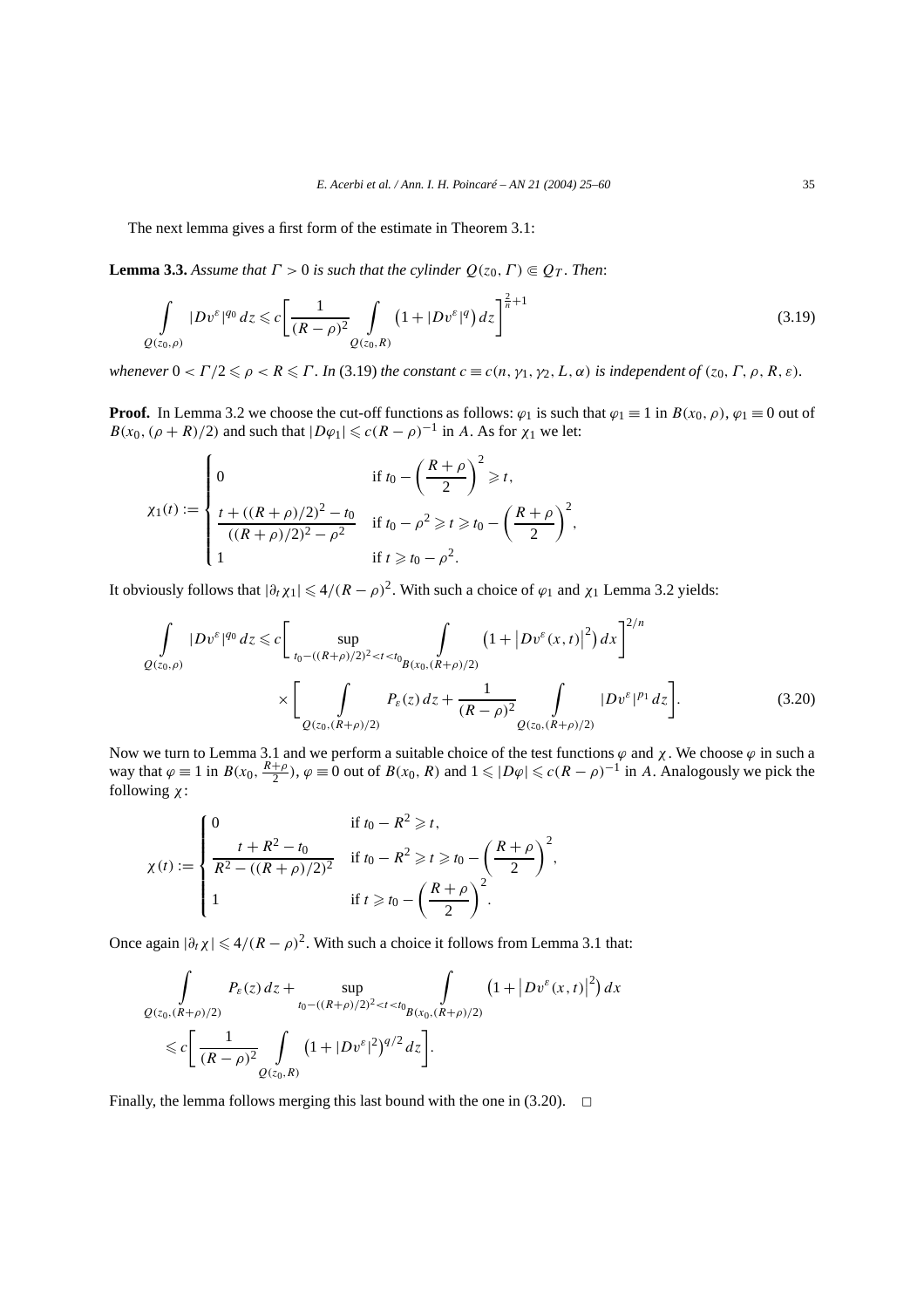The following is restatement of Lemma 6.1 from [16]:

**Lemma 3.4.** *Let*  $h: [\Gamma/2, \Gamma] \to \mathbb{R}$  *be a non-negative bounded function, and let*  $A, B, \beta_1 \beta_2 > 0$ *. Assume that for any ρ and R such that*  $\Gamma/2 \leq \rho < R \leq \Gamma$ :

$$
h(\rho) \leqslant \frac{1}{2}h(R) + \frac{A}{(R-\rho)^{\beta_1}} + \frac{B}{(R-\rho)^{\beta_2}}.
$$

*Then there exists*  $c \equiv c(\beta_1, \beta_2)$ *, such that:* 

$$
h(\Gamma/2) \leq c \bigg( \frac{A}{\Gamma^{\beta_1}} + \frac{B}{\Gamma^{\beta_2}} \bigg).
$$

**Lemma 3.5.** Assume there are numbers  $q_1 \geq 1$ ,  $\delta > 1$ ,  $\mu \geq 0$ ,  $\gamma \geq 1$ ,  $\theta \in (0, 1)$  such that:

$$
\frac{\theta \gamma}{\delta} < 1. \tag{3.21}
$$

*Assume that*  $f \in L^{q_1 \delta}(Q(z_0, \Gamma))$  *and*:

$$
\int_{Q(z_0,\rho)} |f|^{q_1\delta} dz \leq \frac{c_1}{(R-\rho)^{\mu}} \left(\int_{Q(z_0,R)} (1+|f|)^{q_1} dz\right)^{\gamma}
$$
\n(3.22)

*for all*  $\rho$  *and*  $R$  *such that*  $\Gamma/2 \leq \rho < R < \Gamma$ . Then there is a constant  $c \equiv c(c_1, q_1, \delta, \mu, \gamma, n, \theta)$  *such that:* 

$$
\int_{Q(z_0,\Gamma/2)}|f|^{q_1\delta}dz \leqslant c\Gamma^{(n+2)\gamma-\mu}+\frac{c}{\Gamma^{\frac{\delta\mu}{\delta-\gamma\theta}}}\bigg(\int_{Q(z_0,\Gamma)}|f|^{\frac{q_1(1-\theta)\delta}{\delta-\theta}}dz\bigg)^{\frac{\gamma(\delta-\theta)}{\delta-\gamma\theta}}.
$$
\n(3.23)

**Proof.** Using Hölder inequality we have:

$$
\int_{Q(z_0,R)}|f|^{q_1}dz\leqslant \bigg(\int_{Q(z_0,R)}|f|^{q_1\delta}dz\bigg)^{\frac{\theta}{\delta}}\bigg(\int_{Q(z_0,R)}|f|^{q_1\frac{(1-\theta)\delta}{\delta-\theta}}dz\bigg)^{\frac{\delta-\theta}{\delta}}.
$$

Therefore, using (3.22) and the previous inequality, it follows that:

$$
\int_{Q(z_0,\rho)} |f|^{q_1\delta} dz \leq \frac{c}{(R-\rho)^{\mu}} \bigg[ \Gamma^{(n+2)\gamma} + \bigg( \int_{Q(z_0,R)} |f|^{q_1} dz \bigg)^{\gamma} \bigg]
$$
\n
$$
\leq \frac{c \Gamma^{(n+2)\gamma}}{(R-\rho)^{\mu}} + \frac{c}{(R-\rho)^{\mu}} \bigg( \int_{Q(z_0,R)} |f|^{q_1\delta} dz \bigg)^{\frac{\theta\gamma}{\delta}} \bigg( \int_{Q(z_0,R)} |f|^{q_1 \frac{(1-\theta)\delta}{\delta-\theta}} dz \bigg)^{\frac{(\delta-\theta)\gamma}{\delta}}.
$$
\n(3.24)

By (3.22) we can apply Young inequality to get:

$$
\int_{Q(z_0,\rho)} |f|^{q_1\delta} dz \le \frac{1}{2} \int_{Q(z_0,R)} |f|^{q_1\delta} dz + \frac{c \Gamma^{(n+2)\gamma}}{(R-\rho)^{\mu}} \n+ \tilde{c} \left(\frac{1}{R-\rho}\right)^{\frac{\delta\mu}{\delta-\gamma\theta}} \left(\int_{Q(z_0,\rho)} |f|^{q_1\delta(1-\theta)} dz\right)^{\frac{\gamma(\delta-\theta)}{\delta-\gamma\theta}}.
$$
\n(3.25)

Finally the assertion follows applying Lemma 3.4 with the choice: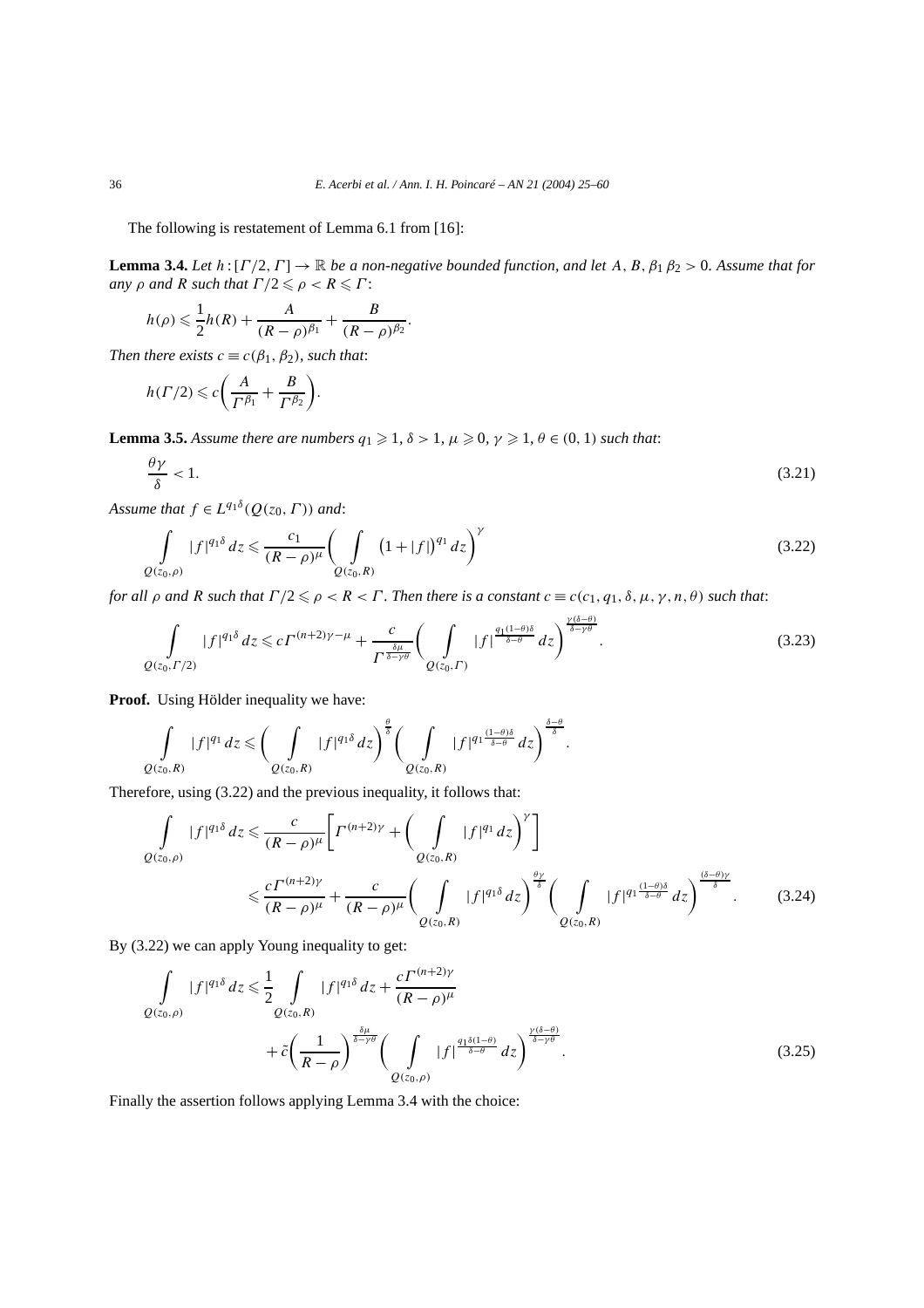$$
A := c \Gamma^{(n+2)\gamma}, \qquad B := c \bigg( \int_{Q(z_0, \Gamma)} |f|^{\frac{q_1 \delta(1-\theta)}{\delta-\theta}} dz \bigg)^{\frac{\gamma(\delta-\theta)}{\delta-\gamma\theta}},
$$
  

$$
h(s) := \int_{Q(z_0, s)} |f|^{q_1 \delta} dz, \qquad \beta_1 := \mu, \qquad \beta_2 := \frac{\delta \mu}{\delta - \gamma \theta}.
$$

**Remark 2.** The constant and the quantities appearing in the previous lemma exhibit the following critical behavior:

$$
\lim_{\theta \gamma/\delta \to 1} c = +\infty; \tag{3.26}
$$

this appears after using Young inequality in  $(3.24)$  in order to get  $(3.25)$ , more precisely the constant  $\tilde{c}$  in  $(3.25)$ becomes unbounded as  $\theta \gamma / \delta \rightarrow 1$ . Therefore, when repeatedly applying this lemma, we shall take care that  $\theta \gamma / \delta$ stays uniformly bounded away from one, with respect to the parameters involved in the proof.

**Proof of Theorem 3.1.** We want to apply Lemma 3.5 in the context of Lemma 3.3, therefore in Lemma 3.5 we perform the following choice of the various quantities involved:

$$
f := |Dv^{\varepsilon}|, \qquad \gamma := (n+2)/n, \qquad \mu := 2(n+2)/n, \qquad q_1 := q \tag{3.27}
$$

and finally

$$
\delta := \frac{p_1 + 4/n}{q}.
$$

Now, as suggested by the statement, we are going to distinguish between the cases  $p_2 < 2$  and  $p_2 \ge 2$  checking in both cases that the choice of the previous quantities allows to apply Lemma 3.5.

*Case*  $p_2$  < 2. In this case, since  $p_1 > \frac{2n}{n+2}$  we first obtain that  $\delta$  stays uniformly bounded away from 1 with respect to all the parameters involved:  $(L, p_1, p_2, \varepsilon)$ . Indeed:

$$
\delta \geqslant \frac{p_1 + 4/n}{2 + 4/n^3} > \left(\frac{2n}{n+2} + \frac{4}{n}\right)\left(2 + \frac{4}{n^3}\right)^{-1} > 1.
$$

Let us define  $\theta$  as the solution to the equation:

$$
\delta \frac{q(1-\theta)}{\delta - \theta} = p_1,\tag{3.28}
$$

i.e.:

$$
\theta = \frac{\delta(q - p_1)}{\delta q - p_1} = \frac{n(q - p_1)\delta}{4}.
$$
\n(3.29)

Then we check, in order to apply Lemma 3.5, that  $\theta \in (0, 1)$ . Indeed, it turns out that also  $\theta$  stays bounded away from 1 (from above, this time) uniformly with respect to all the parameters involved; using in turn (3.29) and (3.3) it follows:

$$
0 < \theta = \frac{n(q - p_1)}{4} \frac{p_1 + 4/n}{2 + \alpha}
$$
  
\n
$$
\leq \frac{n}{4} (2 - \gamma_1 + \alpha) \frac{p_1 + 4/n}{2}
$$
  
\n
$$
= \frac{n}{4} \left[ 2 - \frac{2n}{n+2} + \left( \alpha - \left( \gamma_1 - \frac{2n}{n+2} \right) \right) \right] \frac{p_1 + 4/n}{2} =: \bar{\theta}
$$
  
\n
$$
< \frac{n}{4} \left( 2 - \frac{2n}{n+2} \right) \frac{2 + 4/n}{2} = 1.
$$
\n(3.30)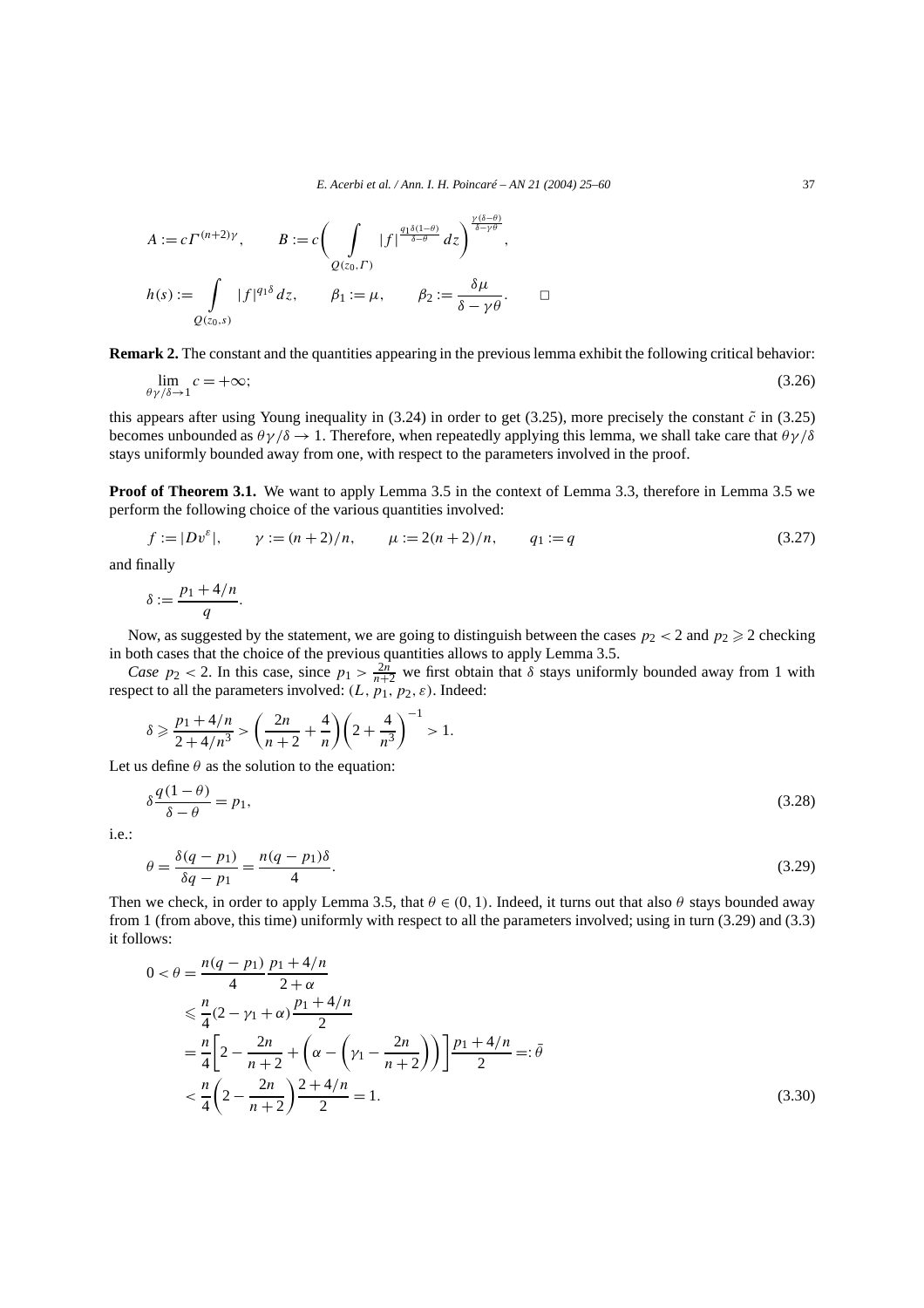It remains to check condition (3.21) that is:

$$
\frac{\theta \gamma}{\delta} = \frac{n(q - p_1)}{4} \frac{n+2}{n}
$$
  
\n
$$
\leq \frac{n+2}{4} (2 + \alpha - \gamma_1)
$$
  
\n
$$
= \frac{n+2}{4} \left[ 2 - \frac{2n}{n+2} + \left( \alpha - \left( \gamma_1 - \frac{2n}{n+2} \right) \right) \right] =: \bar{b}
$$
  
\n
$$
< \frac{n+2}{4} \left( 2 - \frac{2n}{n+2} \right) = 1.
$$

We observe that we have used the fact that  $\gamma_1 > \frac{2n}{n+2}$  via (3.3). So, keeping into account (3.28), we are now able to apply Lemma 3.5 obtaining (3.7). The precise values of *s*<sup>1</sup> and *s*<sup>2</sup> can now be inferred by looking at Lemma 3.5 and the relations included in (3.27), (3.28) and (3.29) .

**Remark 3.** Here we somehow trace back the dependence of the constants in the previous argumentation. We observe that the distance  $1 - \bar{b}$  is critical for the constant appearing in (3.21), see also Remark 3. Since  $\bar{b} < 1$ , then *θ γ /δ* stays bounded away from 1. This quantity, indeed, critically depends on  $\gamma_1 - \frac{2n}{n+2}$  in the sense that:

$$
\lim_{\gamma_1 \to 2n/(n+2)} 1 - \frac{\theta \gamma}{\delta} = 0.
$$

Consequently, the constant in Theorem 3.1 blows up when  $\gamma_1 \to \frac{2n}{n+2}$ . Therefore assuming that  $\gamma_1 > \frac{2n}{n+2}$  we have that the crucial quantity appearing in (3.21) stays uniformly bounded away from 1:  $\theta \gamma / \delta < \bar{b} < 1$  with  $\bar{b}$ depending on *(n, γ*1*, γ*2*, L)* but not on *ε* and *α* which, in turn, can be fixed a priori depending only on *n* and the distance  $\gamma_1 - \frac{2n}{n+2}$  (in the case  $p_2 < 2$ ). Finally observe how also the exponents  $s_1$  and  $s_2$  critically depend on the distance  $1 - \theta \gamma / \delta$ ; indeed it turns out that:

$$
s_1 = \frac{\mu}{1 - \theta \gamma/\delta}, \qquad s_2 = \frac{\gamma(1 - \theta/\delta)}{1 - \theta \gamma/\delta}.
$$

*Case*  $p_2 \ge 2$ . As before we observe that  $\delta$  stays bounded away from 1:

$$
\delta = \frac{p_1 + 4/n}{p_2 + \alpha} = 1 + \frac{4/n - \alpha - (p_2 - p_1)}{p_2 + \alpha} > 1 + \frac{4/n - 4/(n(n+2))}{\gamma_2 + 2/(n(n+2))} > 1,
$$

where we used both inequalities in  $(3.3)_1$ . Then we check that  $\theta$ , again defined by  $(3.28)$ , still belongs to  $(0, 1)$  and is uniformly bounded away from 1. Let us observe that:

$$
q - p_1 = (p_2 + \alpha) - p_1 \leq 2\alpha < \frac{4}{(n+2)n} < \frac{4}{n+2}.\tag{3.31}
$$

Using (3.29) and (3.31) it follows that:

$$
0 < \theta = \frac{n(q - p_1)\delta}{4} \le \frac{\delta}{n+2}
$$
  
= 
$$
\frac{p_1 + 4/n}{q(n+2)} \le \frac{1}{n+2} \left(1 + \frac{4}{nq}\right)
$$
  

$$
< \frac{1}{n+2} \left(1 + \frac{4}{n}\right) \le \frac{3}{4},
$$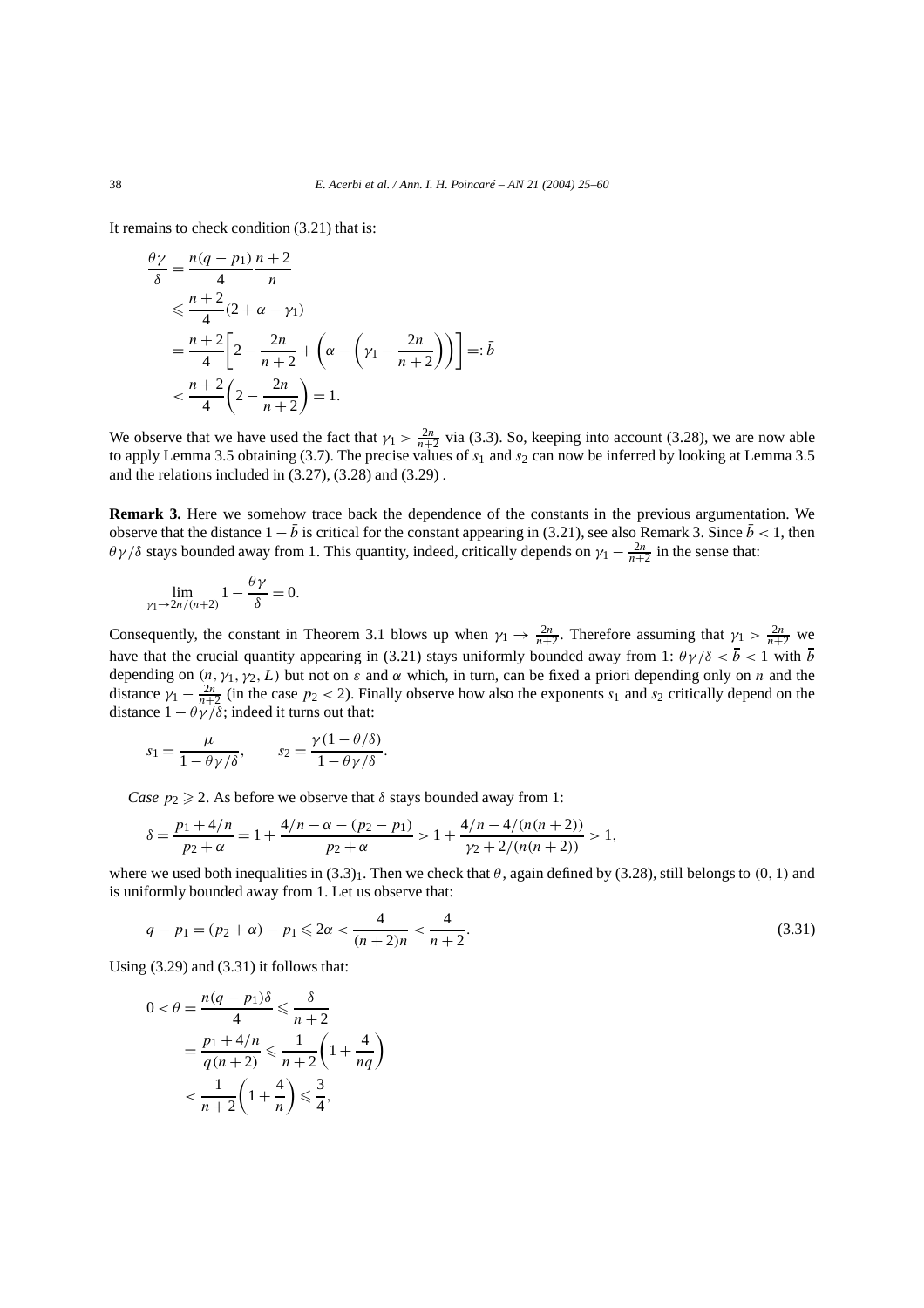where, of course, we used the fact that  $n \ge 2$ . Again we have to check (3.21); using (3.29) and (3.31):

$$
\frac{\theta\gamma}{\delta} \leqslant \frac{n(q-p_1)}{4}\frac{n+2}{n} \leqslant \frac{n+2}{n}\frac{4n}{(n+2)4n} \leqslant \frac{1}{2},
$$

and the proof is concluded applying again Lemma 3.5 as in the previous case.  $\Box$ 

A side benefit of Theorem 3.1 is the following higher differentiability result.

**Theorem 3.2.** *Under the assumptions of Theorem* 3.1

$$
\int_{Q(z_0,\Gamma/4)} (1+|Dv^{\varepsilon}|^2)^{\frac{p(z)-2}{2}}|D^2v^{\varepsilon}|^2 dz \leq c(n,\gamma_1,\gamma_2,L,s_1,\Gamma)\bigg(\int_{Q(z_0,\Gamma)} 1+|Dv^{\varepsilon}|^{p_1} dz\bigg)^{s_2}.
$$

**Proof.** It suffices to combine estimates (3.7) and (3.8), choosing suitable cut-off functions  $\varphi$  and  $\chi$  between *B(x*<sub>0</sub>*,Γ/*4*)* and *B(x*<sub>0</sub>*,Γ/*2*)* and between  $[t_0 - (T/4)^2, t_0)$  and  $[t_0 - (T/2)^2, t_0)$ , respectively.  $\Box$ 

# **4. An approximation procedure**

We shall keep here the notations introduced in the previous section. In the following we shall develop an approximation procedure aimed to establishing the estimate contained in Theorem 3.1 not only for the functions  $v^{\varepsilon}$ , but directly for the original solution *u*. The proof of this assertion will be achieved via an approximation argument; a main point is that the usual smoothing procedure by convolution behaves nicely when the exponent  $p(z)$  is Hölder continuous (see Appendix A).

The main result of the section is the following (local) higher integrability result, extending the one of Theorem 3.1:

**Theorem 4.1.** *The results and the estimates stated in Theorems* 3.1 *and* 3.2 *hold for any Energy Solution u to system* (2.7) *under the assumptions* (2.1)–(2.6)*. Moreover if*  $Q_0 := B(\overline{x_0}, R) \times (t_1, t_2) \in Q_T$  *is as in Section* 3*, then*:

$$
\begin{cases}\nDu \in L_{\text{loc}}^{q_0}(Q_0; \mathbb{R}^{nN}), \\
u \in L_{\text{loc}}^{\underline{p}}(t_1, t_2; W_{\text{loc}}^{2, \underline{p}}(B(\overline{x_0}, R); \mathbb{R}^N)) \quad \text{with } \underline{p} := \min\{p_1, 2\}, \\
(1 + |Du|^2)^{\frac{p(z)-2}{2}} |D^2u|^2 \in L_{\text{loc}}^1(Q_0).\n\end{cases} \tag{4.1}
$$

We start with a smoothing procedure, letting:

$$
u_\gamma(z):=\int\limits_{Q_T}\omega_\gamma(\bar z-z)u(\bar z)\,d\bar z,
$$

with  $\gamma \in (0, 1)$ ,  $\omega_{\gamma}(z) = \omega_{\gamma}^{1}(x)\omega_{\gamma}^{2}(t)$  where  $\omega_{\gamma}^{1} \in C_0^{\infty}(\mathbb{R}^n)$  is a standard mollifier in  $\mathbb{R}^n$  i.e.:  $\omega_{\gamma}^{1} \geq 0$ , supp  $\omega_{\gamma}^{1} \subset B(0, \gamma)$  and  $\int_{\mathbb{R}^n} \omega_{\gamma}^{1}(x) dx = 1$ ; as for  $\omega_{\gamma}^{2}$  we first let:

$$
\omega_1^2(t):=\begin{cases}0 & \text{if } 0\leq t,\\ c\exp\left(\frac{1}{(t+1)t}\right) & \text{if }-1
$$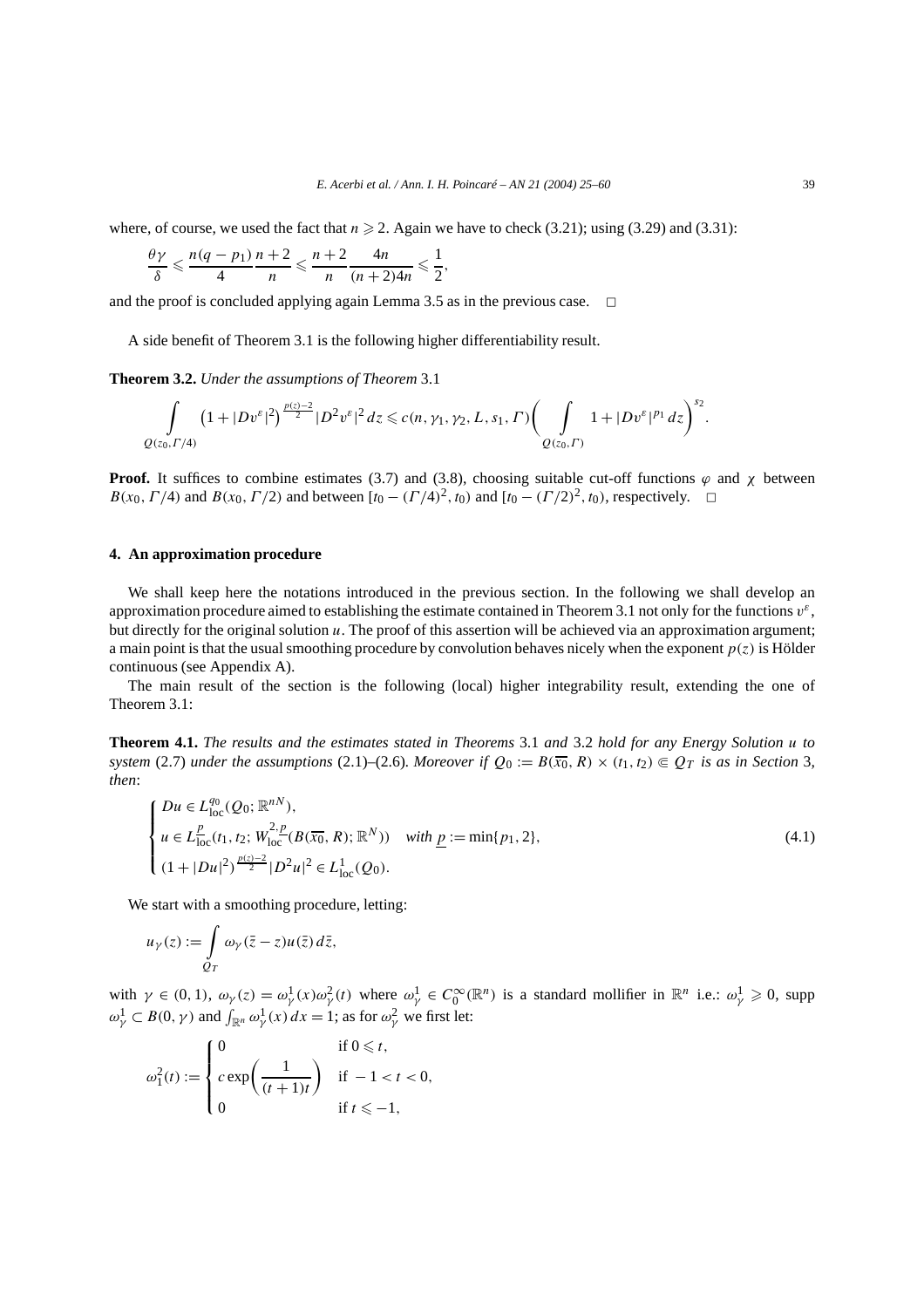where constant in the previous definition is such that  $\int_{\mathbb{R}} \omega_1^2(t) dt = 1$ . Then we define, as usual,  $\omega_\gamma^2(t) :=$  $\gamma^{-2}\omega_1^2(t/\gamma^2)$ , thus spt $\omega_\gamma^2 \in (-\gamma^2, 0)$  and  $\int_{\mathbb{R}} \omega_\gamma^2(t) dt = 1$ .

Now, let us consider the cylinder  $Q_0 := B(\overline{x_0}, R) \times (t_1, t_2) \equiv B_0 \times (t_1, t_2) \in Q_T$  from the statement of Theorem 4.1. With  $\gamma \in (0, 1)$  we consider an increasing continuous function  $\varepsilon : [0, 1] \to \mathbb{R}^+$  such that  $\varepsilon(\gamma) \to 0$ when  $\gamma \rightarrow 0$  and:

$$
\lim_{\gamma \to 0} \varepsilon(\gamma) \int_{Q_0} |(Du)_\gamma|^q \, dz = 0 \tag{4.2}
$$

(it suffices to take e.g.

 $\varepsilon(\gamma) := \frac{1}{1 + \frac{2 + \zeta(\zeta)}{1 + \zeta(\zeta)}}$  $1 + \gamma^{-2} + (\int_{Q_0} |(Du)_\gamma|^q dz)^2$ 

with  $\gamma > 0$ ).

Keeping fixed our Energy Solution *u*, we look for a function  $w_\gamma : Q_0 \to \mathbb{R}^N$  with the following properties:

$$
\begin{cases} w_{\gamma} \in C([t_1, t_2]; L^2(B_0; \mathbb{R}^N)) \cap L^q(t_1, t_2; W_0^{1,q}(B_0; \mathbb{R}^N)), \\ \partial_t w_{\gamma} \in L^{\frac{q}{q-1}}(t_1, t_2; W^{-1, \frac{q}{q-1}}(B_0; \mathbb{R}^N)), \end{cases}
$$
(4.3)

$$
w_{\gamma}(\cdot, t_1) = 0,\tag{4.4}
$$

$$
\int_{Q_0} \left[ -w_{\gamma} \partial_t W + a_{\varepsilon(\gamma)}(z, Du_{\gamma} + Dw_{\gamma}) \right] : DW dz = \int_{Q_0} \left( a(z, Du) \right)_{\gamma} : DW dz \quad \forall W \in C_0^{\infty}(Q_0; \mathbb{R}^n), \tag{4.5}
$$

$$
\frac{1}{2} \|w_{\gamma}(\cdot,t)\|_{L_2(B_0)}^2 + \int_{B_0 \times (t_1,t)} a_{\varepsilon(\gamma)}(z, Du_{\gamma} + Dw_{\gamma}) : Dw_{\gamma} dz
$$
\n
$$
\leq \int_{B_0 \times (t_1,t)} (a(z, Du))_{\gamma} : Dw_{\gamma} dz \quad \text{for a.e. } t \in [t_1, t_2].
$$
\n(4.6)

We used the notation introduced in the previous section, that is:

$$
a_{\varepsilon(\gamma)}(z, F) = a(z, F) + \varepsilon(\gamma) \left(1 + |F|^2\right)^{\frac{q-2}{2}} F,\tag{4.7}
$$

and the exponent *q* satisfies (3.6).

We remark that for a fixed Energy Solution *u* and a fixed  $\gamma > 0$  the existence of a solution  $w_\gamma$  with the properties stated above is a well established fact [21]. From now on *γ* will abbreviate a sequence of positive numbers { $\gamma_n$ }*n* > 3 such that  $\gamma_n \to 0$ ; from time to time we shall pass to a subsequence that will be still denoted by *γ*. We shall assume that  $0 < \gamma \leq \gamma_0 := (1/1000) \min\{\text{dist}(B_0, \partial \Omega), t_1, \sqrt{t_1}\}.$ 

**Lemma 4.1.** *If*  $w_{\gamma}$  *is a solution to problem* (4.3)–(4.6)*, then*:

$$
\sup_{t_1 < t < t_2} \| w_{\gamma}(\cdot, t) \|_{L_2(B_0)}^2 + \int_{Q_0} |D v_{\gamma}|^{p(z)} + \varepsilon(\gamma) |D v_{\gamma}|^q \, dz
$$
\n
$$
\leq c \bigg[ \int_{Q_T} 1 + |D u|^{p(z)} \, dz + \varepsilon(\gamma) \int_{Q_0} |D u_{\gamma}|^q \, dz \bigg],\tag{4.8}
$$

*where*  $v_{\gamma} \equiv w_{\gamma} + u_{\gamma}$  *and the constant*  $c \equiv c(n, \gamma_1, \gamma_2)$  *is independent of*  $\gamma \in (0, 1)$ *.* 

**Proof.** From (4.6) it follows that for a.e.  $t \in (t_1, t_2)$ :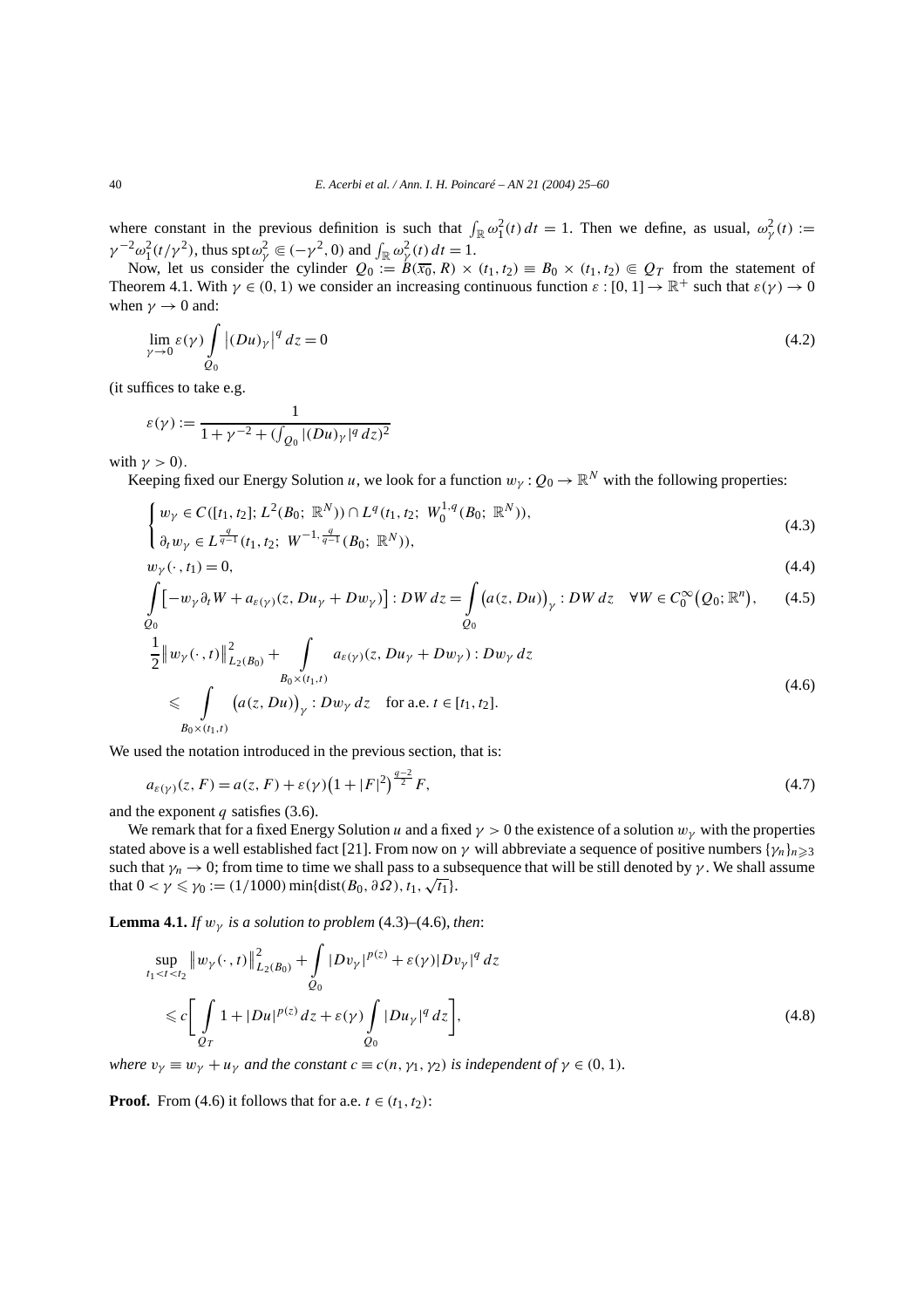*E. Acerbi et al. / Ann. I. H. Poincaré – AN 21 (2004) 25–60* 41

$$
\frac{1}{2} \|w_{\gamma}(\cdot,t)\|_{L_2(B_0)}^2 + \int_{B_0 \times (t_1,t)} a_{\varepsilon(\gamma)}(z, Du_{\gamma} + Dw_{\gamma}) : (Du_{\gamma} + Dw_{\gamma}) dz
$$
\n
$$
\leq c \int_{B_0 \times (t_1,t)} \left[ \left( a(z, Du) \right)_{\gamma} : Dw_{\gamma} + a_{\varepsilon(\gamma)}(z, Du_{\gamma} + Dw_{\gamma}) : Du_{\gamma} \right] dz.
$$
\n(4.9)

On the other hand, writing

$$
a_{\varepsilon(\gamma)}(z, F) : F = (a_{\varepsilon(\gamma)}(z, F) - a_{\varepsilon(\gamma)}(z, 0)) : F + a_{\varepsilon(\gamma)}(z, 0) : F
$$

using (2.3)–(2.5) we easily derive also the following estimate:

$$
\frac{1}{2} ||w_{\gamma}(\cdot,t)||^{2}_{L_{2}(B_{0})} + \int_{Q_{0}} |Dv_{\gamma}|^{p(z)} + \varepsilon(\gamma)|Dv_{\gamma}|^{q} dz
$$
\n
$$
\leq c \int_{Q_{0}} 1 + |(a(z,Du))_{\gamma}||Dw_{\gamma}| + |Dv_{\gamma}| dz
$$
\n
$$
+ c \int_{Q_{0}} ((1+|Dv_{\gamma}|^{2})^{\frac{p(z)-1}{2}} + \varepsilon(\gamma)(1+|Dv_{\gamma}|^{2})^{\frac{q-1}{2}})|Du_{\gamma}| dz.
$$
\n(4.10)

We recall that, since  $p(z)$  is Hölder continuous we have that (see Appendix A):

$$
\int_{Q_0} |Du_{\gamma}(z)|^{p(z)} dx \leq c \int_{Q_T} 1 + |Du(z)|^{p(z)} dx < +\infty,
$$
\n(4.11)

$$
\int_{Q_0} \left| \left( a(z, Du) \right)_{\gamma}(z) \right| \frac{p(z)}{p(z)-1} dx \leqslant c \int_{Q_T} \left| a(z, Du(z)) \right| \frac{p(z)}{p(z)-1} dx
$$
\n
$$
\leqslant c \int_{Q_T} 1 + \left| Du(z) \right|^{p(z)} dx < +\infty.
$$
\n(4.12)

Using (4.2), (4.11), (4.12) we can derive (4.8) from (4.10) using Young's inequality and the lemma is finally proved.  $\square$ 

**Lemma 4.2.** *If*  $w_{\gamma}$  *is a solution to problem* (4.3)–(4.6)*, then*  $I(\gamma) \rightarrow 0$ *, where:* 

$$
I(\gamma) := \sup_{t_1 < t < t_2} \left\| w_{\gamma}(\cdot, t) \right\|_{L_2(B_0)}^2 + \int_{Q_0} \left( a(z, D v_{\gamma}) - a(z, D u_{\gamma}) \right) : D w_{\gamma} \, dz
$$
\n
$$
+ \varepsilon(\gamma) \int_{Q_0} \left( 1 + |D v_{\gamma}| \right)^{\frac{q-2}{2}} |D v_{\gamma}|^2 \, dz.
$$

We postpone the proof of the previous lemma to the one of the following corollary:

**Lemma 4.3.** *With the previous notation it follows that, up to extracting a subsequence,*

$$
v_Y \rightarrow u
$$
 in  $L^1(Q_0; \mathbb{R}^N)$ ,  
\n $Dv_Y \rightarrow Du$  in  $L^{p_1}(Q_0; \mathbb{R}^{nN})$  and a.e. in  $Q_0$ .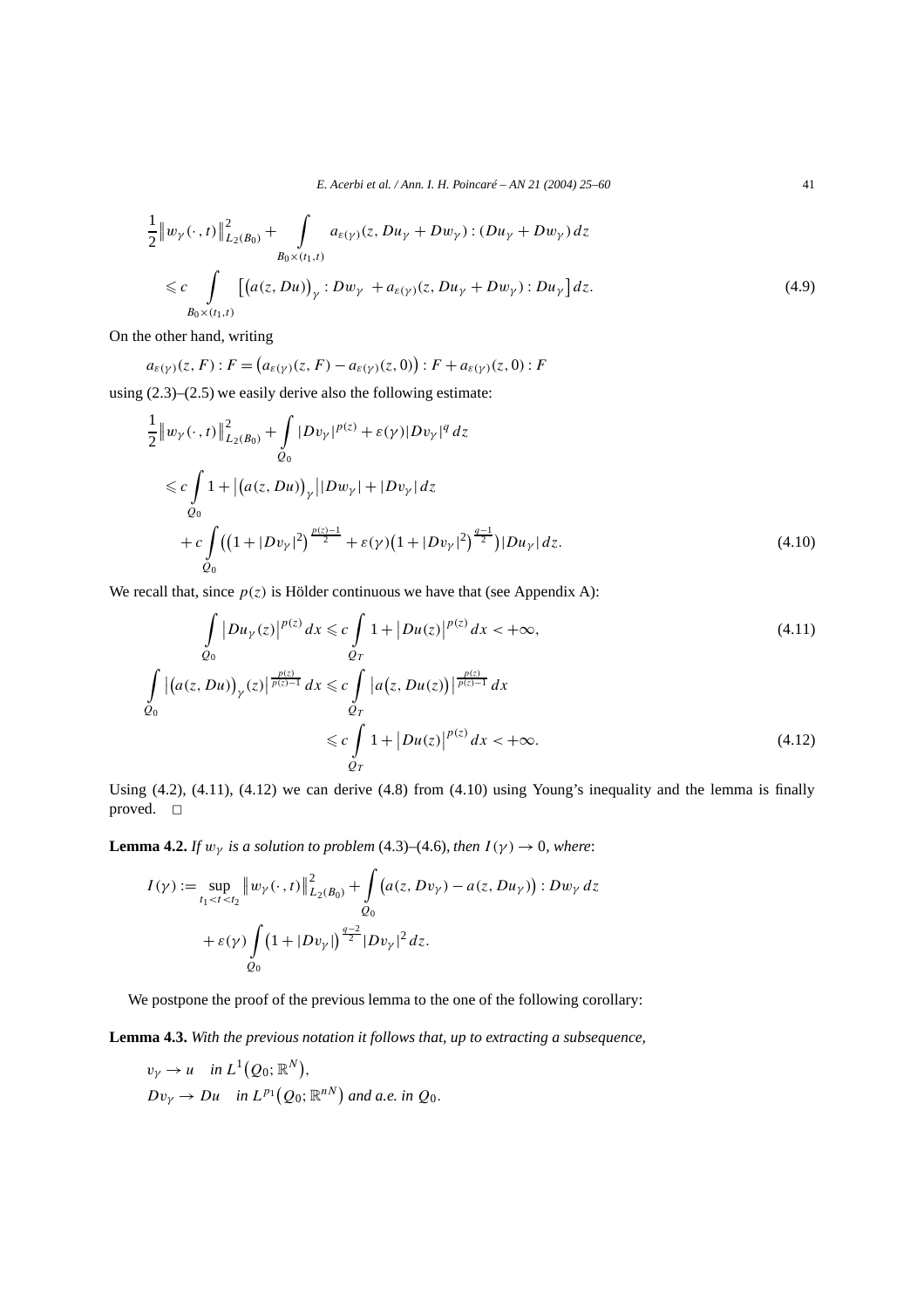**Proof.** Indeed from Lemma 4.2 it follows that

$$
w_{\gamma} \to 0 \quad \text{in } L^2(Q_0; \mathbb{R}^n). \tag{4.13}
$$

Now we observe that by (2.5)

$$
(a(z, F_2) - a(z, F_1)) : (F_2 - F_1) \ge \tilde{c} \left(1 + |F_2|^2 + |F_1|^2\right)^{\frac{p(z) - 2}{2}} |F_2 - F_1|,
$$

for any  $F_1, F_2 \in \mathbb{R}^{nN}$ , where the constant  $\tilde{c}$  depends only on *L*,  $\gamma_1$  and *n*. From this inequality it follows that if  $p_1 \geqslant 2$  then:

$$
\int_{Q_0} |Dw_{\gamma}|^{p_1} dz \leq c \int_{Q_0} \left(1 + |Dw_{\gamma}|^2 + |Du_{\gamma}|^2\right)^{\frac{p_1-2}{2}} |Dw_{\gamma}|^2 dz \leq c I(\gamma).
$$
\n(4.14)

If  $p_1 < 2$ , instead, we must argue in a different manner, using Hölder inequality:

$$
\int_{Q_0} |Dw_{\gamma}|^{p_1} dz = \int_{Q_0} (|Dw_{\gamma}|^2 (1+|Dw_{\gamma}|^2 + |Du_{\gamma}|^2)^{\frac{p_1-2}{2}})^{\frac{p_1}{2}} (1+|Dw_{\gamma}|^2 + |Du_{\gamma}|^2)^{\frac{2-p_1}{2}} dz
$$
\n
$$
\leq \left( \int_{Q_0} (1+|Dw_{\gamma}|^2 + |Du_{\gamma}|^2)^{\frac{p_1-2}{2}} |Dw_{\gamma}|^2 dz \right)^{\frac{p_1}{2}} \left( \int_{Q_0} (1+|Dw_{\gamma}|^2 + |Du_{\gamma}|^2)^{\frac{p_1}{2}} dz \right)^{\frac{2-p_1}{2}}
$$
\n
$$
\leq c [I(\gamma)]^{\frac{p_1}{2}} \to 0
$$
\n(4.15)

as  $\gamma \to 0$ . So in any case we have that  $Dw_\gamma \to 0$  in  $L^{p_1}(Q_0; \mathbb{R}^n)$ . Finally, keeping into account that  $u_\gamma \to u$ strongly in  $L_{loc}^1(Q_T; \mathbb{R}^N)$  and  $Du_\gamma \to Du$  strongly in  $L_{loc}^{p_1}(\widetilde{Q}_T; \mathbb{R}^{nN})$ , the statement follows using (4.13).

**Proof of Lemma 4.2.** From (4.6) it is possible to derive the following identity:

$$
\frac{1}{2} \|w_{\gamma}(\cdot,t)\|_{L^{2}(B_{0})}^{2} + \int_{t_{1}}^{t} \int_{B_{0}} (a(z,Dv_{\gamma}) - a(z,Du_{\gamma})): Dw_{\gamma} dz + \varepsilon(\gamma) \int_{t_{1}}^{t} \int_{B_{0}} (1+|Dv_{\gamma}|^{2})^{\frac{q-2}{2}} |Dv_{\gamma}|^{2} dz
$$
\n
$$
\leq \varepsilon(\gamma) \int_{t_{1}}^{t} \int_{B_{0}} (1+|Dv_{\gamma}|^{2})^{\frac{q-2}{2}} Dv_{\gamma}: Du_{\gamma} dz
$$
\n
$$
+ \int_{t_{1}}^{t} \int_{B_{0}} ((a(z,Du))_{\gamma} - a(z,Du)): Dw_{\gamma} dz
$$
\n
$$
+ \int_{t_{1}}^{t} \int_{B_{0}} (a(z,Du) - a(z,Du_{\gamma})): Dw_{\gamma} dz
$$

for all  $t \in (t_1, t_2)$  and, therefore:

$$
I(\gamma) \leq c(I_1(\gamma) + I_2(\gamma) + I_3(\gamma)),\tag{4.16}
$$

where: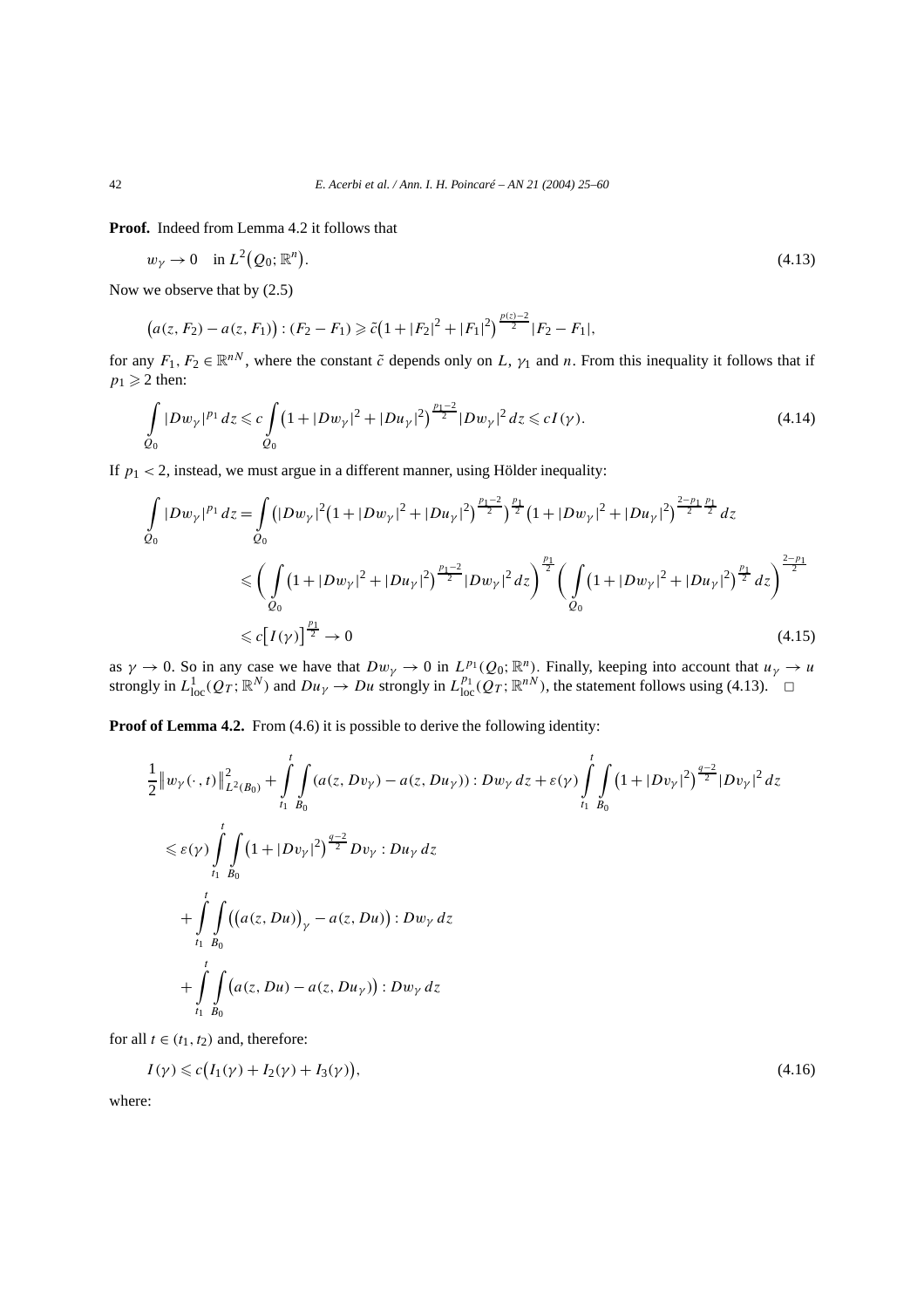$$
I_1(\gamma) := \varepsilon(\gamma) \int_{Q_0} \left(1 + |D v_\gamma|^2\right)^{\frac{q-2}{2}} |D v_\gamma| |Du_\gamma| dz,
$$
  
\n
$$
I_2(\gamma) := \int_{Q_0} \left| \left(\left(a(z, Du)\right)_\gamma - a(z, Du)\right) ||D w_\gamma| dz, \right.
$$
  
\n
$$
I_3(\gamma) := \int_{Q_0} |a(z, Du) - a(z, Du_\gamma)| |D w_\gamma| dz.
$$

By Hölder inequality we have:

$$
I_1(\gamma) \leqslant \left(\varepsilon(\gamma) \int\limits_{Q_0} 1 + |D v_\gamma|^q \, dz\right)^{\frac{q-1}{q}} \left(\varepsilon(\gamma) \int\limits_{Q_0} 1 + |D u_\gamma|^q \, dz\right)
$$

and therefore  $I_1(\gamma) \to 0$ , by (4.2). Now, with  $\delta \in (0, 1)$  we use Young's inequality in (4.16) to deduce the estimate:

$$
I_2(\gamma) + I_3(\gamma) \le \delta \int_{Q_0} |Dw_\gamma|^{p(z)} + |Dv_\gamma|^{p(z)} dz + c_\delta (I_4 + I_5), \tag{4.17}
$$

where this time we have set:

$$
I_4(\gamma) := \int_{Q_0} \left| \left( a(z, Du) \right)_{\gamma} - a(z, Du) \right| \frac{p(z)}{p(z) - 1} \, dz,
$$
  

$$
I_5(\gamma) := \int_{Q_0} \left| a(z, Du) - a(z, Du_{\gamma}) \right| \frac{p(z)}{p(z) - 1} \, dz.
$$

Observe that, by the results in Appendix A, it follows that  $I_4(\gamma) + I_5(\gamma) \to 0$  when  $\gamma \to 0$ . Finally the statement follows looking at (4.17) and letting first  $\gamma \to 0$  and then letting  $\delta \to 0$ , keeping into account the boundedness result in (4.8) and the choice (4.2) of  $\varepsilon(\gamma)$ .  $\Box$ 

**Proof of Theorem 4.1.** We take a parabolic cylinder  $Q(z_0, 2\Gamma) \in Q_0$   $(z_0 \equiv (x_0, t_0))$  as in Theorem 3.1; then we apply the approximation procedure described above to *Q*0. At this stage we can use the a priori estimate of Theorem 3.1 for each function  $v_\gamma$ . Indeed by (4.5) it follows that  $v_\gamma$  solves the problem

$$
\int_{Q_0} -v_\gamma \partial_t w + a_\varepsilon(z, Dv_\gamma) : Dw \, dz = 0 \quad \forall w \in C_0^\infty(Q_0; \mathbb{R}^N)
$$

which is of the type in (3.1). Therefore the a priori estimate in (3.7) is valid for  $v<sub>\gamma</sub>$  with a constant *c* that does not depend on *γ* . Using the result of Lemma 4.3 and the lower semicontinuity of integrals it follows:

$$
\int_{Q(z_0, \Gamma/2)} |Du|^{q_0} dz \le \liminf_{\gamma} \int_{Q(z_0, \Gamma/2)} |Dv_{\gamma}|^{q_0} dz
$$
\n
$$
\le c\Gamma^{n+2} + \lim_{\gamma} c\left(\frac{1}{\Gamma}\right)^{s_1} \left(\int_{Q(z_0, \Gamma)} |Dv_{\gamma}|^{p_1} dz\right)^{s_2}
$$
\n
$$
= c\Gamma^{n+2} + c\left(\frac{1}{\Gamma}\right)^{s_1} \left(\int_{Q(z_0, \Gamma)} |Du|^{p_1} dz\right)^{s_2}
$$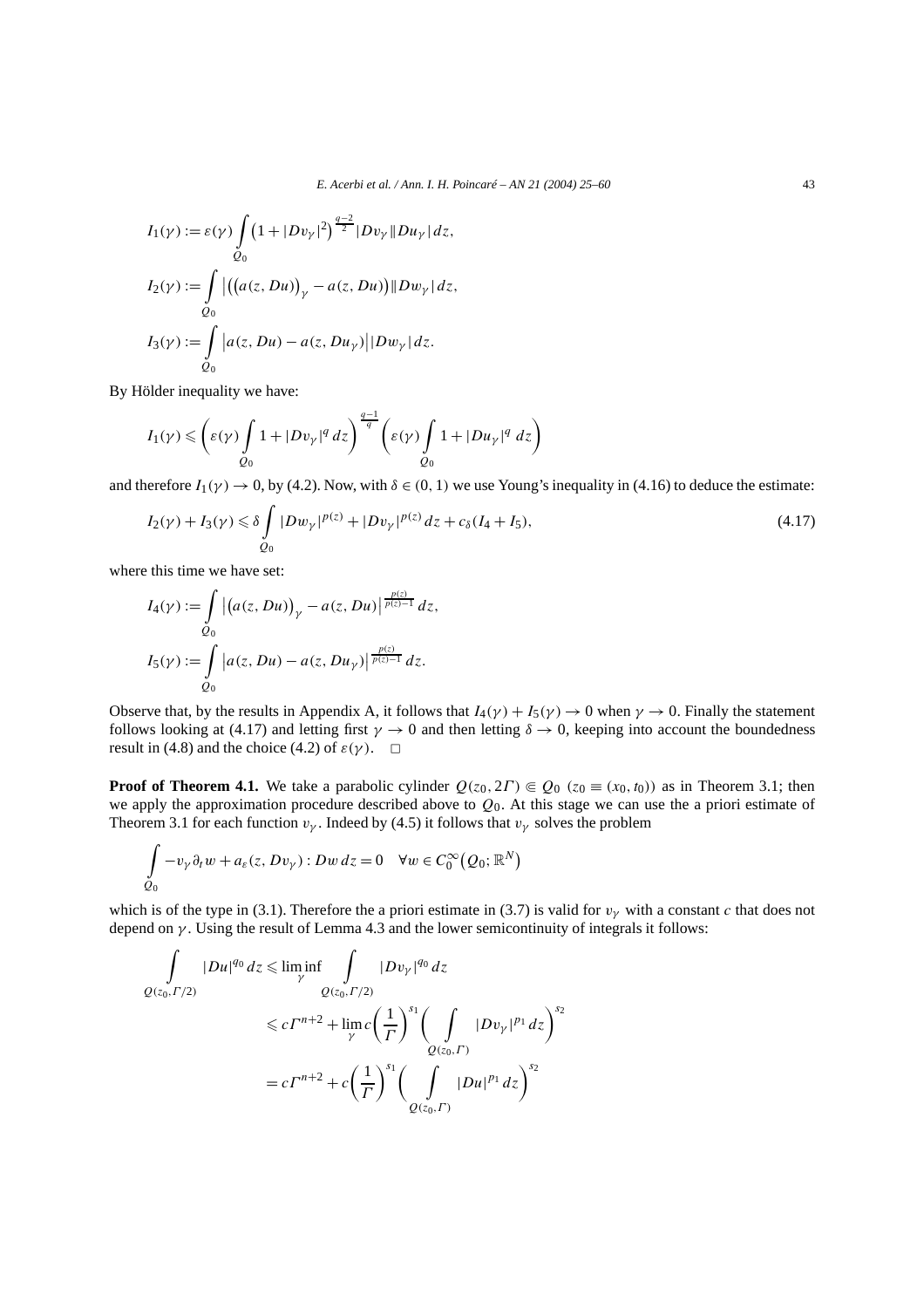and the proof of the higher integrability is finished; now we turn to the higher differentiability part. The estimate of Theorem 3.2 holds uniformly with respect to *γ*. From this fact it immediately follows that the sequence  $\{v_\gamma\}_\gamma$ is bounded in

$$
L^{\underline{p}}(t_0 - \Gamma^2/16, t_0; W^{2, \underline{p}}(B(x_0, \Gamma/4); \mathbb{R}^N)), \quad \underline{p} := \min\{p_1, 2\}
$$

since  $Dv_{\gamma} \to Du$  strongly in  $L^{p_1}(Q(z_0, \Gamma/4); \mathbb{R}^N)$ , up to (not relabelled) subsequences we have that  $D^2v_{\gamma} \to$  $D^2u$  weakly in  $L^p(Q_0; \mathbb{R}^{n^2N})$ . Finally, by well known lower semicontinuity theorems (in fact,  $Dv_\gamma$  converges strongly,  $D^2v_\gamma$  converges weakly and the integrand is convex with respect to the  $D^2v_\gamma$  argument) and the estimate of Theorem 3.2 it follows:

$$
\int_{Q(z_0,\Gamma/4)} (1+|Du|^2)^{\frac{p(z)-2}{2}}|D^2u|^2 dz \leq \liminf_{\gamma} \int_{Q(z_0,\Gamma/4)} (1+|Dv_{\gamma}|^2)^{\frac{p(z)-2}{2}}|D^2v_{\gamma}|^2 dz
$$
  

$$
\leq c(n,\gamma_1,\gamma_2,L,s_1,\Gamma)\left(\int_{Q(z_0,\Gamma)} 1+|Du|^{p_1} dz\right)^{s_2}.
$$

From this  $(4.1)<sub>1</sub>$  and  $(4.1)<sub>3</sub>$  follow via a standard covering argument.  $\Box$ 

#### **5. A decay estimate**

In this section we consider an Energy Solution *u* to the system (2.7) in *Q*0, under the assumptions described in Section 2, where  $Q_0 = B(\overline{x_0}, R) \times (t_1, t_2) \in Q_T$  and  $Q_0$  satisfies all the requirements described in Section 3, in particular those in Theorem 3.1. Therefore we shall suppose that the numbers  $p_1$ ,  $p_2$ ,  $q$ ,  $q_0$  and  $\alpha$  are exactly as the ones described in (3.3)–(3.5) and (3.6). In this situation we are able to apply Theorem 4.1 (which is actually a consequence of Theorem 3.1) from Section 4 to gain both higher integrability and higher differentiability for the spatial gradient of *u*. Finally we perform a last reduction, since the result of Theorem 4.1 is only local with respect to  $Q_0$ : up to passing to subcylinders  $\tilde{Q} \in Q_0$  and proving Propositions 5.1 and 5.2 in  $\tilde{Q}$ , we shall suppose that  $(4.1)$  hold globally in  $Q_0$ . Summarizing, we get, essentially by Theorem 4.1, that:

$$
\int_{Q_0} |Du|^{q_0} dz < +\infty, \qquad \int_{Q_0} \left(1 + |Du|^2\right)^{\frac{p(z)-2}{2}} |D^2u|^2 < +\infty.
$$
\n(5.1)

After such a preliminary discussion we are going to introduce the fundamental quantity, namely an "excess" functional measuring, in an integral way, the oscillations of *Du* in a small parabolic cylinder  $Q(z_0, R)$ . We define, for any  $Q(z_0, R) \in Q_0$ :

$$
U(z_0, R) := U_1(z_0, R) + U_2(z_0, R),
$$
  
\n
$$
U_1(z_0, R) := \frac{1}{R} \bigg( \int_{Q(z_0, R)} |u(z) - (Du)_{z_0, R}(x - x_0) - (u)_{z_0, R}|^2 dz \bigg)^{1/2} + \bigg( \int_{Q(z_0, R)} |Du(z) - (Du)_{z_0, R}|^2 dz \bigg)^{1/2},
$$
  
\n
$$
U_2(z_0, R) := \bigg( \int_{Q(z_0, R)} |Du(z) - (Du)_{z_0, R}|^q dz \bigg)^{1/2}.
$$

Observe that  $U_1(z_0, R)$  makes sense by (5.1), since  $q_0 > q > 2$ .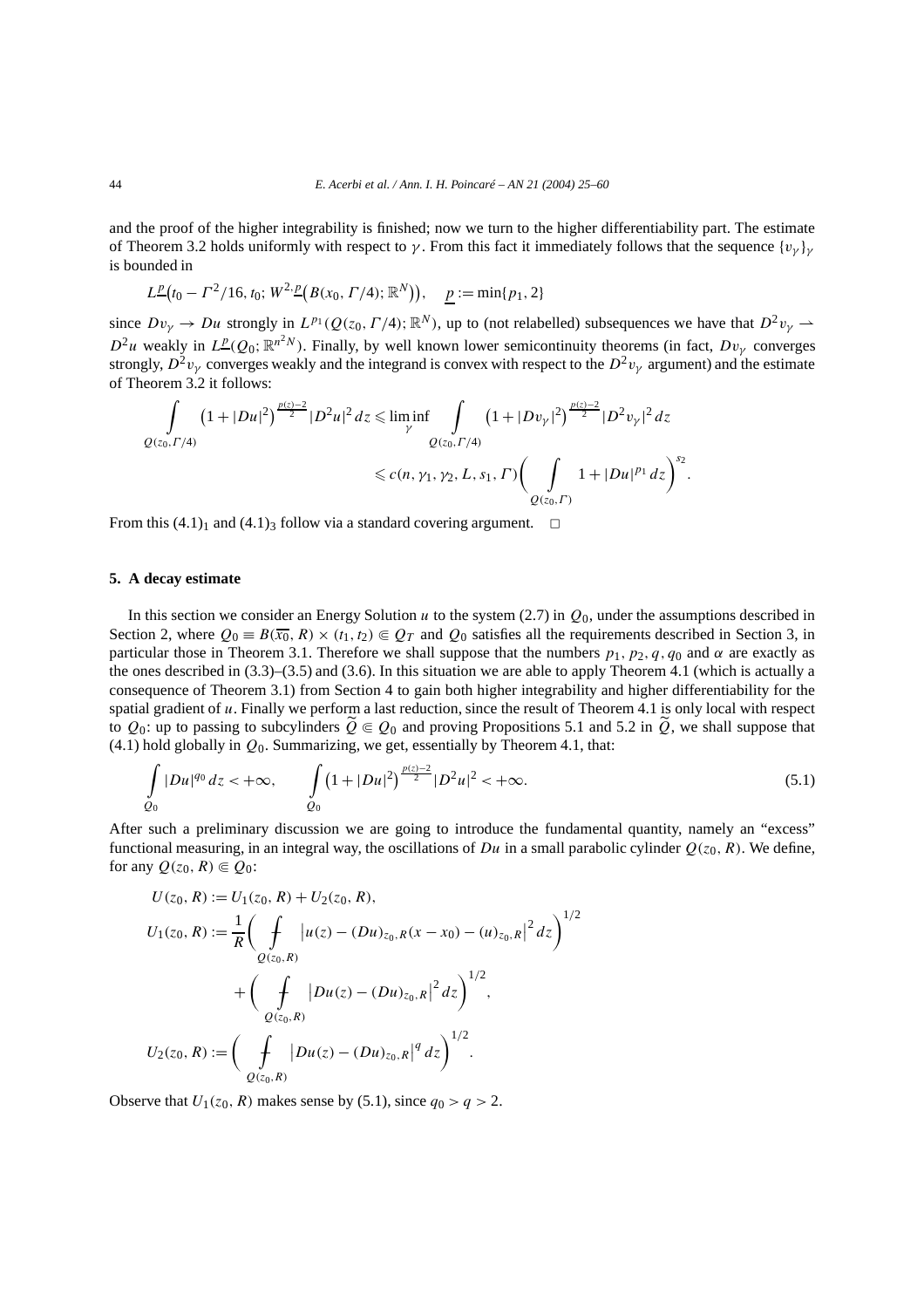Let us recall that a regular point  $z \in Q_T$  for the function *u* is a point such that the gradient *Du* is Hölder continuous for any exponent  $\beta_1 < \beta$  (with respect to the standard parabolic metric) in a neighborhood of it. A point which is not regular will be called a non-regular point. The following proposition allows to characterize the regular points via the excess functional  $U(z_0, R)$ . In the following the exponent  $\beta$  is the one introduced in (2.1).

**Proposition 5.1.** Assume that conditions of Section 3 are satisfied with respect to a cylinder  $Q_0 := B(\overline{x_0}, R) \times$ *(t*<sub>1</sub>*, t*<sub>2</sub>*). Let z*<sub>0</sub> ∈ *Q*<sub>0</sub> *such that there exists a sequence of radii* { $R_k$ } $_k ∈ ℕ$ *,*  $R_k ∖ θ$ *, such that* 

$$
\lim_{k} U(z_0, R_k) = 0, \qquad \sup_{k \in \mathbb{N}} |(Du)_{z_0, R_k}| < +\infty.
$$

*Then*  $z_0$  *is a regular point for u.* 

A straightforward consequence of the previous result is the following local version of Theorem 2.1:

**Proposition 5.2.** *Under the assumptions of Proposition* 5.1*, there is an open subset*  $Q^0 \subset Q_0$  *such that*  $Du \in$  $C^{\beta_1, \beta_1/2}(Q^0)$  *with any exponent*  $\beta_1 < \beta$  *and*  $|Q_0 \setminus Q^0| = 0$ *.* 

Proposition 5.1 (and therefore Proposition 5.2) can be proved by a more or less standard iteration argument of algebraic nature starting from the following decay estimate for the excess  $U(z_0, R)$  (see, for instance, [7]).

**Lemma 5.1.** *Let u be an Energy Solution to system* (2.7)*, with Q*<sup>0</sup> *as described above; let M,τ and β*<sup>1</sup> *be such that*:

$$
0 < M < +\infty, \qquad 0 < \tau < 1, \qquad 0 < \beta_1 < \beta. \tag{5.2}
$$

*There exists a positive number*  $\varepsilon \equiv \varepsilon(M, \tau, \beta)$  *such that if:* 

 $\sim$ 

$$
Q(z_0, R) \in Q_0, \qquad |(Du)_{z_0, R}| \leqslant M, \qquad U(z_0, R) < \varepsilon \tag{5.3}
$$

*then*

$$
U(z_0, \tau R) \leqslant c_1(M)\tau \left[ U(z_0, R) + R^{\beta_1} \right],\tag{5.4}
$$

*where*  $c_1(M)$  *is a positive constant depending only on M.* 

**Proof.** *Step* 1: blow up. As usual when using blow up techniques, we argue by contradiction, therefore we find a sequence of non-degenerate cylinders  $Q(z^k, R_k) \in Q_0$  (where  $z^k \equiv (x^k, t^k)$ ) such that:

$$
A^k := \int_{Q(z^k, R_k)} Du \, dz, \quad |A^k| \leqslant M,
$$
\n
$$
(5.5)
$$

$$
\varepsilon_k := U(z^k, R_k) + R_k^{\beta_1} \to 0 \tag{5.6}
$$

but nevertheless:

$$
U(z^k, R_k) > 2c_1(M)\tau \varepsilon_k,\tag{5.7}
$$

where the constant  $c_1(M)$  will be chosen later, see (5.16), and will be the one included in (5.4). We proceed by scaling and introducing the new space–time variables:

$$
y := \frac{x - x^k}{R_k}
$$
,  $s := \frac{t - t^k}{R_k^2}$ ,  $l = (y, s) \in Q_1 = B_1 \times (-1, 0)$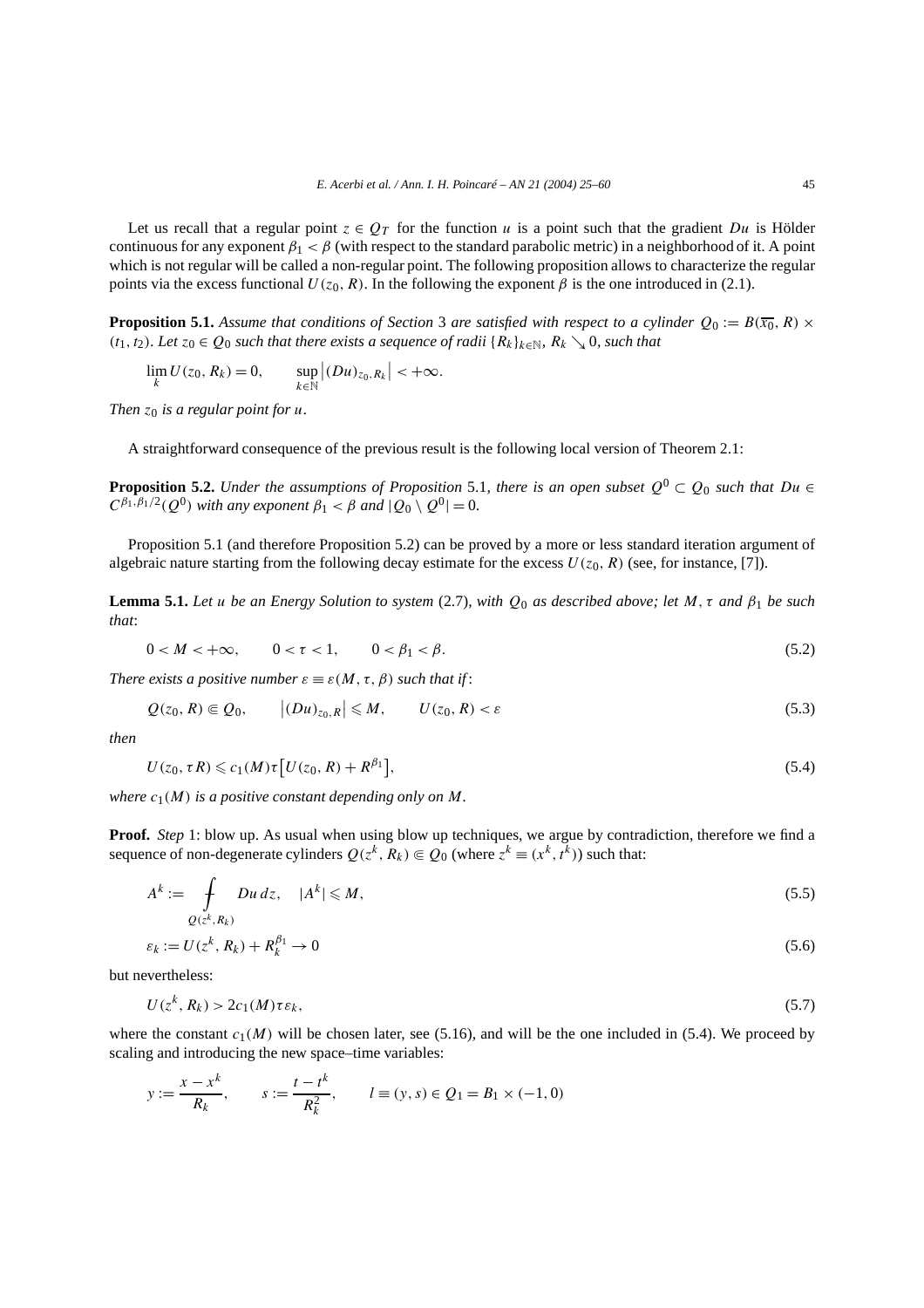and the new functions  $v^k$ , defined on  $Q_1$  according to:

$$
v^{k}(l) := \frac{u(z) - A^{k}(x - x^{k}) - (u)_{z^{k}, R_{k}}}{\varepsilon_{k} R_{k}}.
$$

With such a notation, the following relations easily follow:

$$
U(z^k, \tau R_k) = \varepsilon_k V^k(\tau), \quad V^k(\tau) := V_1^k(\tau) + V_2^k(\tau), \tag{5.8}
$$

where:

$$
V_1^k(\tau) := \frac{1}{\tau} \bigg( \int_{Q(\tau)} |v^k - (Dv^k)_\tau y - (v^k)_\tau|^2 dl \bigg)^{1/2} + \bigg( \int_{Q(\tau)} |Dv^k - (Dv^k)_\tau|^2 dl \bigg)^{1/2},
$$
  

$$
V_2^k(\tau) := \varepsilon_k^{\frac{q}{2}-1} \bigg( \int_{Q(\tau)} |Dv^k - (Dv^k)_\tau|^q dl \bigg)^{1/2}.
$$

Consequently  $(v^k)_1 = 0$  and  $(Dv^k)_1 = 0$ . Moreover, from the definition of  $\varepsilon_k$ :

$$
1 = V^{k}(1) + \frac{R_{k}^{\beta_{1}}}{\varepsilon_{k}} \ge \left(\frac{1}{\beta_{1}}|v^{k}|^{2}dl\right)^{1/2} + \left(\frac{1}{\beta_{1}}|Dv^{k}|^{2}dl\right)^{1/2} + \varepsilon_{k}^{\frac{q}{2}-1}\left(\frac{1}{\beta_{1}}|Dv^{k}|^{q}dl\right)^{1/2}
$$
(5.9)

while  $(5.7)$  turns to:

$$
V^k(\tau) > 2c_1(M)\tau. \tag{5.10}
$$

Regarding the functions  $v^k$ , it follows that each one is an Energy Solution to the system:

$$
\int_{Q_1} (-v^k \partial_s w + \sigma^k : D_y w) dl = 0 \quad \forall w \in C_0^{\infty}(Q_1; \mathbb{R}^N),
$$
\n(5.11)

where we set

$$
\sigma^{k} := \varepsilon_{k}^{-1} \left[ a(x^{k} + R_{k}y, t^{k} + R_{k}^{2}s, A^{k} + \varepsilon_{k}Dv^{k}) - a(x^{k}, t^{k}, A^{k}) \right]
$$
(5.12)

According to (5.9), since  $q > 2$ , up to not relabelled subsequences:

$$
v^{k} \rightarrow v \qquad \text{in } L^{2}(Q_{1}; \mathbb{R}^{N})
$$
\n
$$
Dv^{k} \rightarrow Dv \qquad \text{in } L^{2}(Q_{1}; \mathbb{R}^{n})
$$
\n
$$
\varepsilon_{k}^{\frac{q-2}{q}} v^{k} \rightarrow 0 \qquad \text{in } L^{q}(Q_{1}; \mathbb{R}^{N})
$$
\n
$$
\varepsilon_{k}^{\frac{q-2}{q}} Dv^{k} \rightarrow 0 \qquad \text{in } L^{q}(Q_{1}; \mathbb{R}^{N})
$$
\n
$$
z^{k} \equiv (x^{k}, t^{k}) \rightarrow (x_{*}, t_{*}) =: z_{*} \qquad \text{in } \mathbb{R}^{n} \times \mathbb{R}
$$
\n
$$
A^{k} \rightarrow A_{*} \qquad \text{in } \mathbb{R}^{n} \times \mathbb{R}
$$
\n
$$
\varepsilon_{k}^{k} Dv^{k} \rightarrow 0 \qquad \text{a.e. in } Q_{1}
$$
\n
$$
\varepsilon_{k}^{q-2} |Dv^{k}|^{q} \rightarrow 0 \qquad \text{a.e. in } Q_{1}.
$$
\n(5.13)

Without loss generality we can assume that  $z_* \in Q_1$ ; (let us just comment that by  $(5.13)_2$  it follows that, up to subsequences,  $\varepsilon_k^{(q-2)/q} |Dv_k| \to 0$  a.e. and therefore (5.13)<sub>8</sub> follows ).

Using standard lower semicontinuity results for integral functionals, it follows:

$$
(v)_1 = 0, \t(Dv)_1 = 0, \t|A_*| \le M, \tV(1) \le 1,
$$
\t(5.14)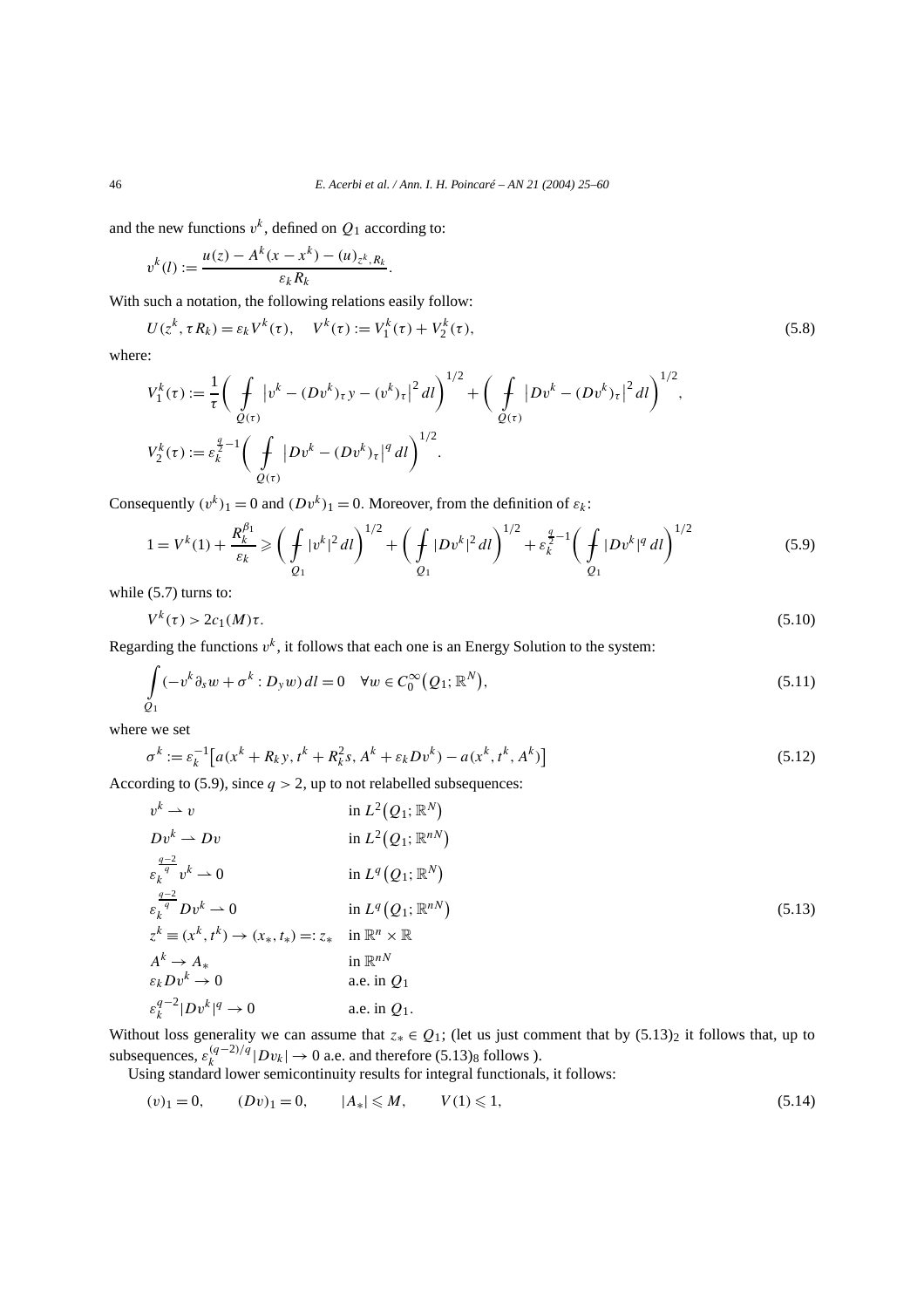where for any  $0 < \tau \leq 1$ 

$$
V(\tau) := \frac{1}{\tau} \bigg( \int\limits_{Q_{\tau}} |v - (Dv)_{\tau} y - (v)_{\tau}|^2 dl \bigg)^{1/2} + \bigg( \int\limits_{Q_{\tau}} |Dv - (Dv)_{\tau}|^2 dl \bigg)^{1/2}.
$$

Now we are going to let  $k$  pass to the limit in the systems  $(5.11)$ ; in the next step we will prove that the limit function  $\nu$  is a solution to the following linear parabolic system with constant coefficients:

$$
\int_{Q_1} -v \partial_s w + \frac{\partial a}{\partial F}(z_*, A_*) Dv : Dw dl = 0 \quad \forall w \in C_0^{\infty}(Q_1; \mathbb{R}^N).
$$
\n(5.15)

By (2.4) and (2.5) it follows that the following ellipticity conditions are satisfied:

$$
c^{-1}(M,L)|\lambda|^2 \leq \frac{\partial a}{\partial F}(z_*,A_*)\lambda \otimes \lambda \leqslant c(M,L)|\lambda|^2,
$$

for any  $\lambda \in \mathbb{R}^{n}$ , where  $c(M, L) \equiv c(M)$  is a bounded constant essentially depending on *M* only. Therefore, taking into account the standard regularity theory for linear parabolic systems with constant coefficients (see [7]), we conclude that the function *v* is smooth in  $Q_1$  and that there is a constant  $c_1 \equiv c_1(M)$ , which from this moment we choose to appear in (5.7), such that:

$$
V(\tau) \leqslant c_1(M)\tau V(1) \leqslant c_1(M)\tau, \quad 0 < \tau < 1. \tag{5.16}
$$

Now if we prove that

$$
V^h(\tau) \to V(\tau) \tag{5.17}
$$

this, via (5.10), implies that

$$
V(\tau)\geqslant 2c_1(M)\tau,
$$

which contradicts (5.16), and the proof will be finished.

We now prove  $(5.15)$ , while  $(5.17)$  will be proved in step 3.

*Step* 2: proof of (5.15). Let us first derive some preliminary estimates. We split the vector field in (5.12) as follows:

$$
\sigma^k := \sigma_1^k + \sigma_2^k,
$$

where:

$$
\sigma_1^h := \varepsilon_k^{-1} \big[ a(x^k + R_k y, t^k + R_k^2 s, A^k + \varepsilon_k D v^k) - a(x^k, t^k, A^k + \varepsilon_k D v^k) \big],
$$
  
\n
$$
\sigma_2^k := \varepsilon_k^{-1} \big[ a(z^k, A^k + \varepsilon_k D v^k) - a(z^k, A^k) \big].
$$

We obtain some estimates for these objects that will be useful below. Using  $(2.6)$ ,  $(3.5)$ ,  $(5.5)$  and  $(5.9)$  we have:

$$
|\sigma_1^k| \le c \varepsilon_k^{-1} R_k^{\beta} \left( 1 + |A^k + \varepsilon_k D v^k| \right)^{\frac{p_2 - 1}{2}} \log \left( 2 + |A^k + \varepsilon_k D v^k| \right)
$$
  
\n
$$
\le c(M, \alpha) R_k^{\beta - \beta_1} \left( 1 + |\varepsilon_k D v^k|^{q - 1} \right)
$$
  
\n
$$
\le c(M, \alpha) R_k^{\beta - \beta_1} \left( 1 + \varepsilon_k^{\frac{2(q - 1)}{q}} \varepsilon_k^{(q - 2)\frac{q - 1}{q}} |D v^k|^{q - 1} \right)
$$
\n(5.18)

so that, by (5.9),

$$
\int_{Q_1} |\sigma_1^k|^{\frac{q}{q-1}} dl \to 0. \tag{5.19}
$$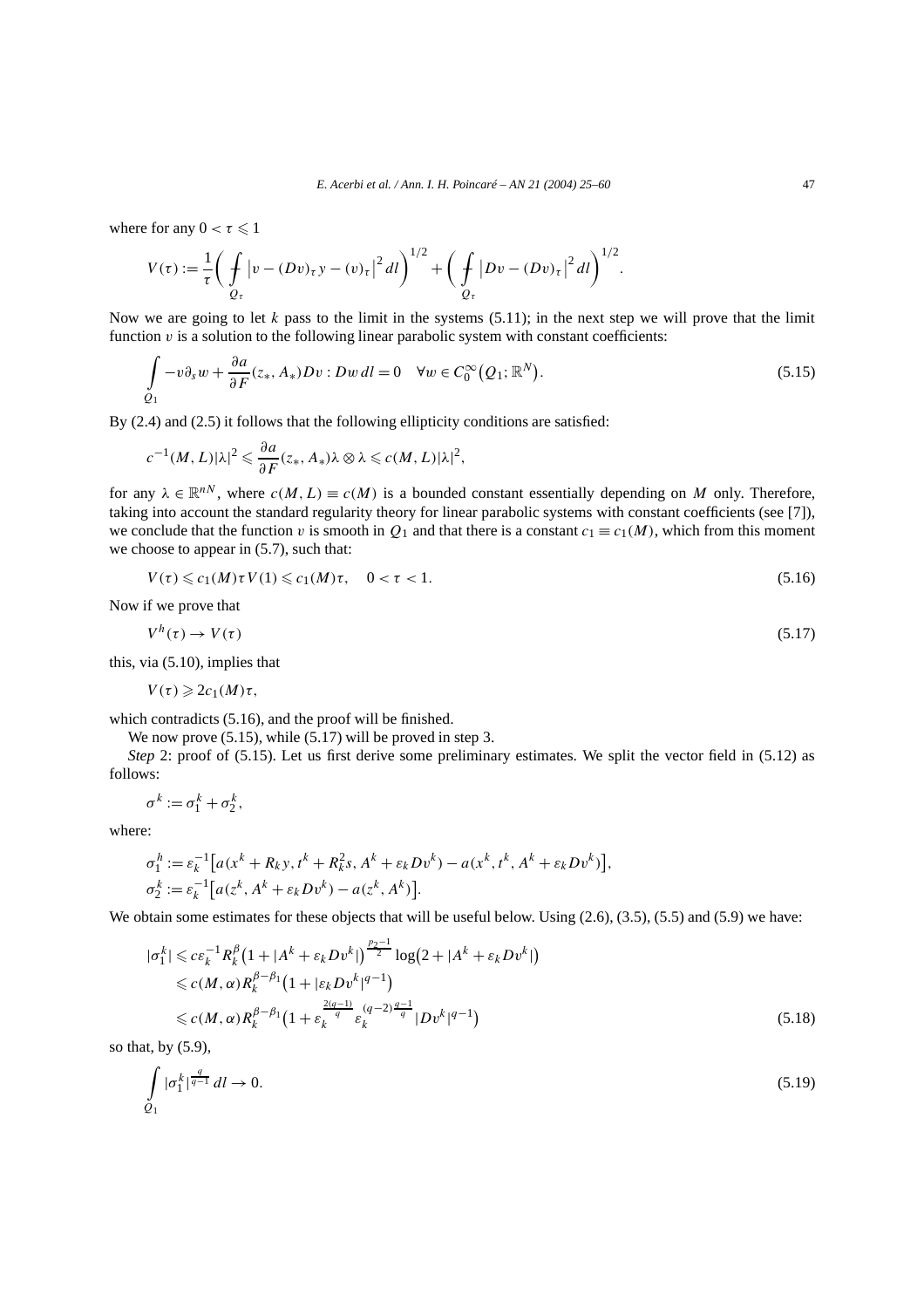For  $\sigma_2^k$  we have (using a standard algebraic lemma to treat the second integral):

$$
|\sigma_2^k| = \left| \int_0^1 \frac{\partial a}{\partial F} (z^k, A^k + \theta \varepsilon_k D v^k) D v^k d\theta \right|
$$
  
\n
$$
\leq c \int_0^1 (1 + |A^k + \theta \varepsilon_k D v^k|^2)^{\frac{p(z^k) - 2}{2}} d\theta |D v^k|
$$
  
\n
$$
\leq c(M) (1 + |D v^k| + \varepsilon_k^{q-2} |D v^k|^{q-1}).
$$
\n(5.20)

From the last inequality and (5.18) we also find:

$$
|\sigma^k| \leqslant c(M)\big[1+|Dv^k|+\varepsilon_k^{q-2}|Dv^k|^{q-1}\big]
$$

and, with (5.9) and using the fact that  $q > 2$ , we get

$$
|\sigma^k|^{\frac{q}{q-1}} \leqslant c(M). \tag{5.21}
$$

In order to get  $(5.15)$ , it is clear that it suffices proving that:

$$
I_k := \int_{Q_1} \sigma^k : Dw \, dl \to \int_{Q_1} \frac{\partial a}{\partial F}(z_*, A_*) Dv : Dw \, dl =: I_{\infty},
$$

for any  $w \in C_0^{\infty}(Q_1; \mathbb{R}^N)$ . To this aim we write:

$$
I_k = \int_{Q_1} \sigma_1^k : Dw \, dl + \int_{Q_1} \left( \sigma_2^k - \frac{\partial a}{\partial F} (z^k, A^k) D v^k \right) : Dw \, dl
$$
  
+ 
$$
\int_{Q_1} \frac{\partial a}{\partial F} (z^k, A^k) D v^k : Dw \, dl =: I_k^1 + I_k^2 + I_k^3.
$$

By (5.19) and (5.13) it follows that  $I_k^1 \to 0$  and  $I_k^3 \to I_\infty$ . It remains to prove that  $I_k^2 \to 0$ . This can be rapidly seen as follows: fix  $0 < \sigma < 1$  and determine, by Egorov theorem and  $(5.13)$ ,  $A \subset Q_1$  such that  $|Q_1 \setminus A| < \sigma$  and  $\varepsilon_k Dv^k \to 0$  uniformly in *A*; then break  $I_k^2$  in two pieces according to:

$$
I_k^2 = \int\limits_{Q_1 \backslash A} (\ldots) dl + \int\limits_A (\ldots) dl =: I_k^4 + I_k^5.
$$

Using the uniform continuity of *Da* on bounded subsets we conclude that  $I_k^5 \to 0$  (since  $Dv^k$  is bounded in  $L^1$ and *Dw* is smooth); in order to treat  $I_k^4$  it suffices to observe that, by (5.20) and (5.21):

$$
|I_{k}^{4}| \le c(M) \|Dw\|_{L^{\infty}} \int_{Q_{1} \backslash A} \left(1 + |Dv^{k}| + \varepsilon_{k}^{q-2} |Dv^{k}|^{q-1}\right) dl
$$
  

$$
\le c(M) \left[ |Q_{1} \backslash A|^{1/2} + \varepsilon_{k}^{\frac{q-2}{q}} |Q_{1} \backslash A|^{1/2} \left( \int_{Q_{1}} \varepsilon_{k}^{q-2} |Dv^{k}|^{q} dl \right)^{1-\frac{1}{q}} \right]
$$

and keeping into account (5.9) and that  $q > 2$ , we achieve that  $I_k^4 \to 0$  letting first  $k \to +\infty$  and then  $\sigma \to 0$ . *Step* 3: proof of (5.17).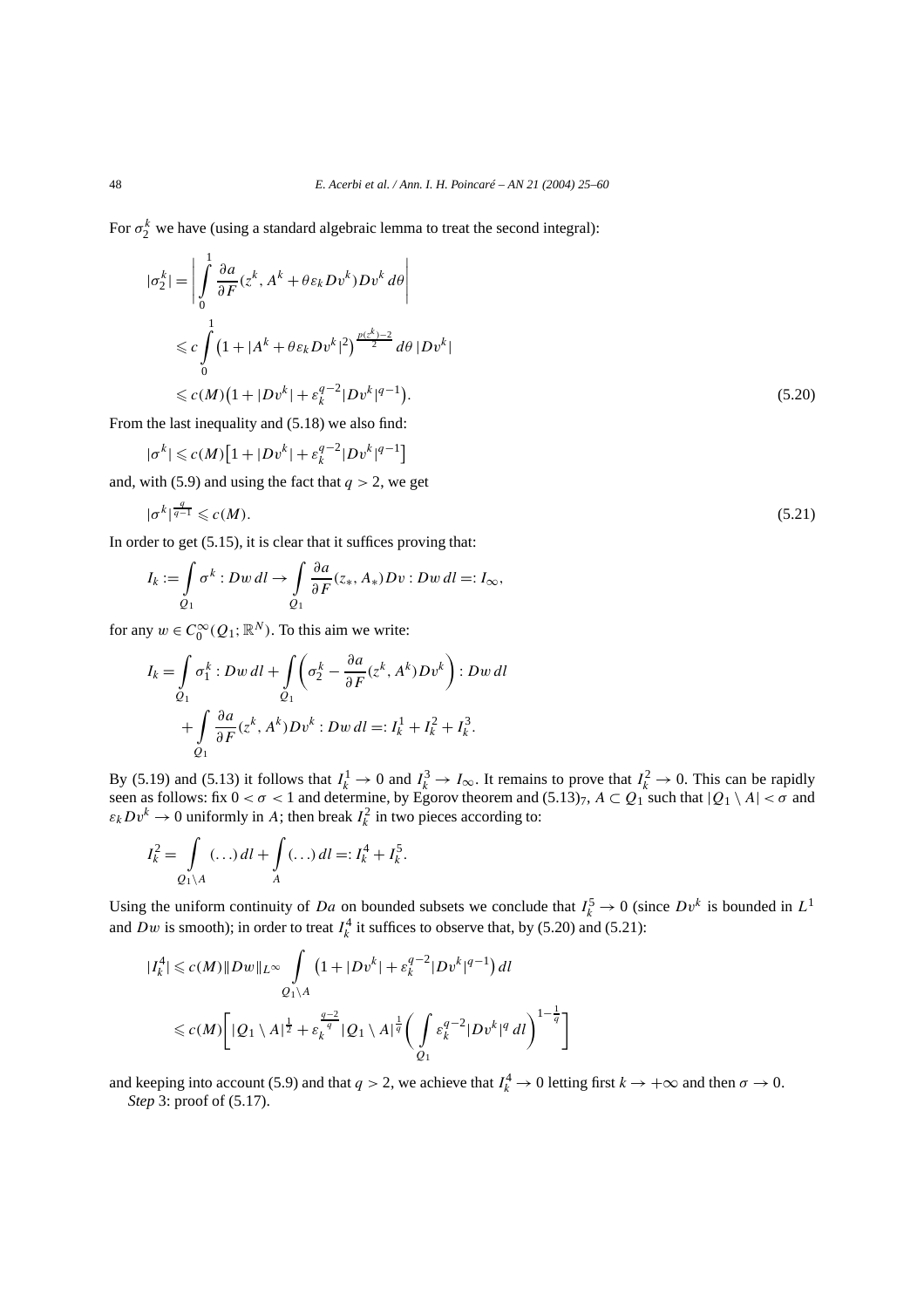In the following we shall extract a compactness information from the existence of second spatial derivatives. In order to do so we shall differentiate the system.

*Warning*. We warn the reader that the following calculations will be, at the beginning, a bit sloppy. Indeed, in order to proceed in a rigorous way, we should use the same procedure (smoothing plus difference quotient arguments) introduced for the proof of Lemma 3.1. This would take too much time, yielding only technical changes, so we shall proceed formally, differentiating the systems rather than taking difference quotients and assuming the existence of  $D_x a$  rather than (2.6), which is just Lipschitz continuity, therefore the existence a.e. of  $D_x a$ . More precisely we assume that:

$$
\left|D_{x}a(z,F)\right| \leqslant L\left(1+|F|^{2}\right)^{\frac{p(z)-1}{2}}\log(2+|F|). \tag{5.22}
$$

This additional assumption can be easily removed with extra technical-routine efforts, either, as mentioned before, following the procedure of Lemma 3.1 or by a simple approximation method based on mollification of *a* with respect to *x*. The only difference with respect to Lemma 3.1 is that since now we are dealing directly with the original solution, which is, according to definition only a  $L^2(0,T; L^2_{loc}(\Omega;\mathbb{R}^N))$  function (and not  $C^0((0, T); L^2_{loc}(\Omega; \mathbb{R}^N))$  as the approximating solutions of Lemma 3.1), then, where previously we used "sup", this will be replaced by "ess sup". We shall proceed this way for the sake of brevity.

Accordingly, we consider the following differentiated system:

$$
\int_{Q_1} \left[ v_{,i}^k \partial_s w - \sigma_{,i}^k : Dw \right] dl = 0 \quad \forall w \in C_0^{\infty}(Q_1; \mathbb{R}^N).
$$
\n(5.23)

In the previous formula we take the test function  $w = \tilde{\chi} \chi \varphi^2 v_{i,j}^k$  where  $\tilde{\chi}$  is as in the proof of Lemma (3.1),  $\chi \in W_0^{1,\infty}((-1,0))$  such that  $\partial_t \chi(t) \geq 0$  and  $\chi(t) = 0$  in a small right neighborhood of  $-1$ , while  $\varphi \in W_0^{1,q}(B_1)$ has the property that  $|D\varphi| \geq 1$ ; they are usual cut-off functions to be chosen later. As a result of manipulations similar to the ones at the beginning of Lemma 3.1 we obtain:

$$
\begin{aligned}\n&\text{ess}\sup_{-1 < s < 0} \int_{B_1} \chi(s)\varphi^2(y) \left| Dv^k(y,s) \right|^2 dy + \int_{Q_1} \chi \varphi^2 P^k \, dl \\
&\leq c\big(|J_1| + |J_2| + |J_3|\big) + c \int_{Q_1} \varphi^2 \partial_s \chi |Dv^k|^2 \, dl\n\end{aligned} \tag{5.24}
$$

where:

$$
P^{k} := \sum_{i=1}^{n} Da(x^{k} + R_{k}y, t^{k} + R_{k}^{2}s, A^{k} + \varepsilon_{k}Dv^{k})Dv_{,i}^{k} : Dv_{,i}^{k},
$$
  
\n
$$
J_{1} := -2 \int_{Q_{1}} \sum_{i=1}^{n} \varphi \chi Da(x^{k} + R_{k}y, t^{k} + R_{k}^{2}s, A^{k} + \varepsilon_{k}Dv^{k})Dv_{,i}^{k} : v_{,i}^{k} \otimes D\varphi dl,
$$
  
\n
$$
J_{2} := -\frac{R_{k}}{\varepsilon_{k}} \int_{Q_{1}} \sum_{i=1}^{n} \varphi^{2} \chi D_{x_{i}} a(x^{k} + R_{k}y, t^{k} + R_{k}^{2}s, A^{k} + \varepsilon_{k}Dv^{k}) : Dv_{,i}^{k} dl,
$$
  
\n
$$
J_{3} := -2\frac{R_{k}}{\varepsilon_{k}} \int_{Q_{1}} \sum_{i=1}^{n} \varphi \chi D_{x_{i}} a(x^{k} + R_{k}y, t^{k} + R_{k}^{2}s, A^{k} + \varepsilon_{k}Dv^{k}) : v_{,i}^{k} \otimes D\varphi dl.
$$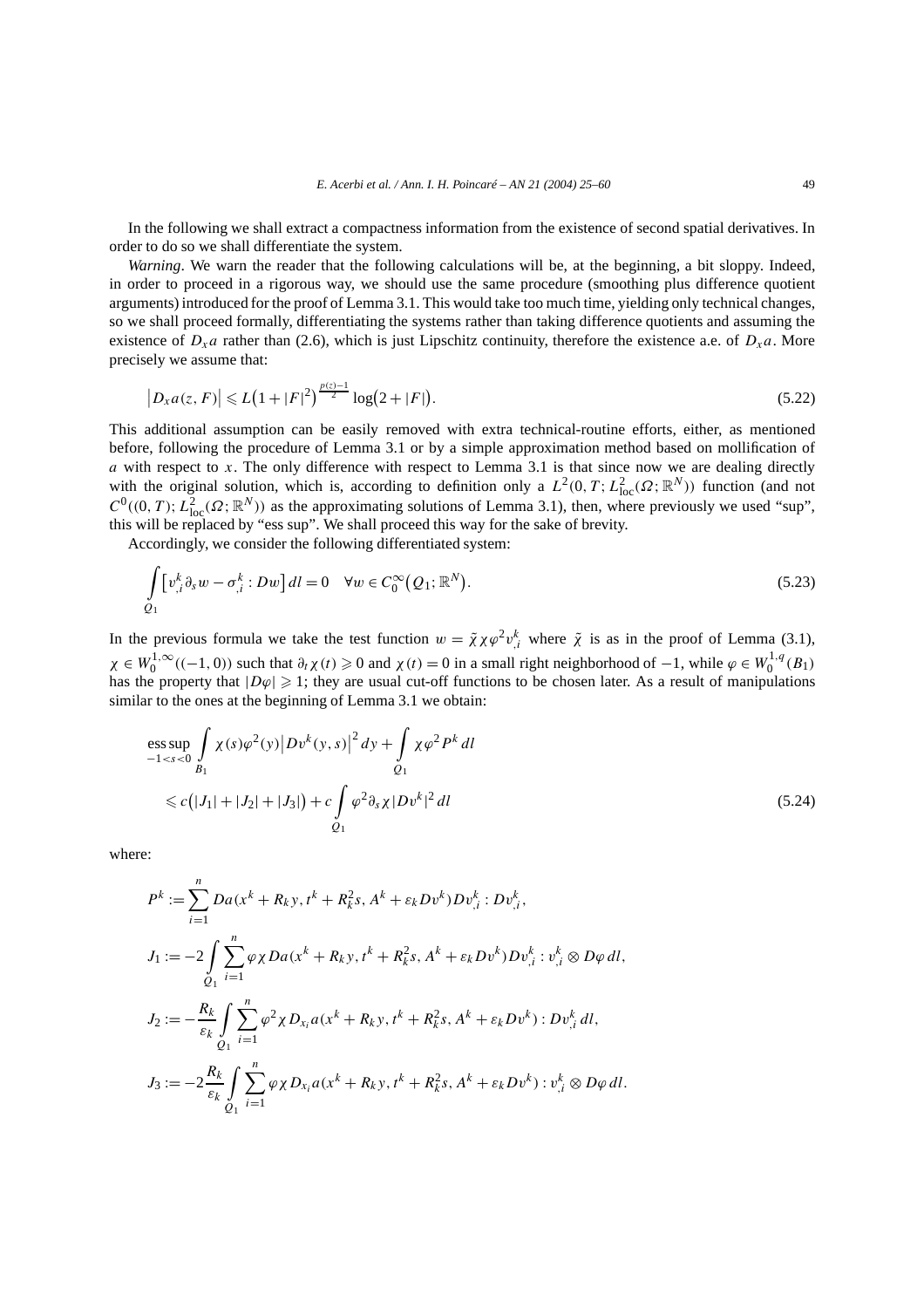In (5.24) we are going to use the growth and ellipticity conditions stated in the formulas (2.4), (2.5), (5.22), and we estimate, as in (3.12):

$$
\log(1+|A^{k}+\varepsilon_{k}Dv^{k}|^{2}) \leqslant c(\alpha)\left(1+|A^{k}+\varepsilon_{k}Dv^{k}|^{2}\right)^{\alpha/4}.
$$
\n(5.25)

Moreover we shall denote  $p(x^k + R_k y, t^k + R_k^2 s) \equiv p(-)$ . Using Cauchy-Schwartz and Young inequalities, (5.25) and the fact that  $R_k/\varepsilon_k$  stays bounded from above, we obtain, with  $\sigma \in (0, 1)$ :

$$
\begin{split}\n&\underset{-1 < s < 0}{\text{ess sup}} \int_{B_1} \chi(s)\varphi^2(y) |Dv^k(y, s)|^2 dl + \int_{Q_1} \chi \varphi^2 P^k dl \\
&+ \int_{Q_1} \chi \varphi^2 (1 + |A^k + \varepsilon_k Dv^k|^2)^{\frac{p(-)-2}{2}} |D^2 v^k|^2 dl \\
&\leq c \int_{Q_1} |D\varphi| (1 + |A^k + \varepsilon_k Dv^k|^2)^{\frac{p(-)-2}{2}} |Dv^k||D^2 v^k| dl + c \int_{Q_1} \partial_t \chi \varphi^2 |Dv^k|^2 dl \\
&+ \frac{R_k}{\varepsilon_k} \int_{Q_1} \chi \varphi(\varphi |D^2 v^k| + |D\varphi| |Dv^k|) (1 + |A^k + \varepsilon_k Dv^k|^2)^{\frac{p(-)-1}{4}} \log(2 + |A^k + \varepsilon_k Dv^k|^2) dl \\
&\leq \sigma \int_{Q_1} (1 + |A^k + \varepsilon_k Dv^k|^2)^{\frac{p(-)-2}{2}} |D^2 v^k|^2 dl + c \int_{Q_1} \partial_t \chi \varphi^2 |Dv^k|^2 dl \\
&+ c(M, \alpha, \sigma) \int_{Q_1} \chi (\varphi^2 + |D\varphi|^2) (1 + |Dv^k| + \varepsilon_k^{q-2} |Dv^k|^q) dl.\n\end{split}
$$

Let us observe that the right-hand side of the previous inequality stays bounded form above, by (5.13). We first choose  $\sigma$  suitably small, then the cut-off functions  $\chi$  and  $\varphi$  in an appropriate way, and we deduce from the above the following bound:

$$
\begin{split} &\underset{-(1+\tau)/2)^2 \leq s \leq 0}{\text{ess sup}} \|Dv^k(\cdot, s)\|_{L^2(B((1+\tau)/2))}^2 + \int_{Q((1+\tau)/2)} P^k dl \\ &+ \int_{Q((1+\tau)/2)} (1 + |A^k + \varepsilon_k Dv^k|^2)^{\frac{p(-)-2}{2}} |D^2v^k|^2 dl \leq c(M)c(\tau), \end{split} \tag{5.26}
$$

where the constants  $c(\tau)$  and  $c(M)$  blow up as  $\tau \nearrow 1$  and  $M \nearrow +\infty$ , respectively; both constants are independent of  $k \in \mathbb{N}$ . Now, using (5.26), we prove that:

$$
\|\varepsilon_k^{\frac{q-2}{q}} D v^k\|_{L^{q_0}(Q((1+\tau)/2))} \leq c(M)c(\tau)
$$
\n(5.27)

with the same dependence of the constants outlined above. According to the notation introduced in Lemma 3.2, we set:

$$
\alpha_0 := \frac{q_0 - 2}{2} \stackrel{(3.6)}{>} 0, \qquad \tilde{v}^k := \varepsilon_k^{\frac{q-2}{q}} v^k, \qquad H := \frac{|D\tilde{v}^k|^{1+\alpha_0}}{1+\alpha_0}, \qquad 1 + \alpha_0 = \frac{1}{2} \left( p_1 + \frac{4}{n} \right). \tag{5.28}
$$

Up to the end of this section, all integrals will be made on  $B((1 + \tau)/2)$  or on  $Q((1 + \tau)/2)$ ; since these tend to be unreadable when used as indices, throughout the section we simply write

$$
B := B\left(\frac{1+\tau}{2}\right), \qquad Q := Q\left(\frac{1+\tau}{2}\right).
$$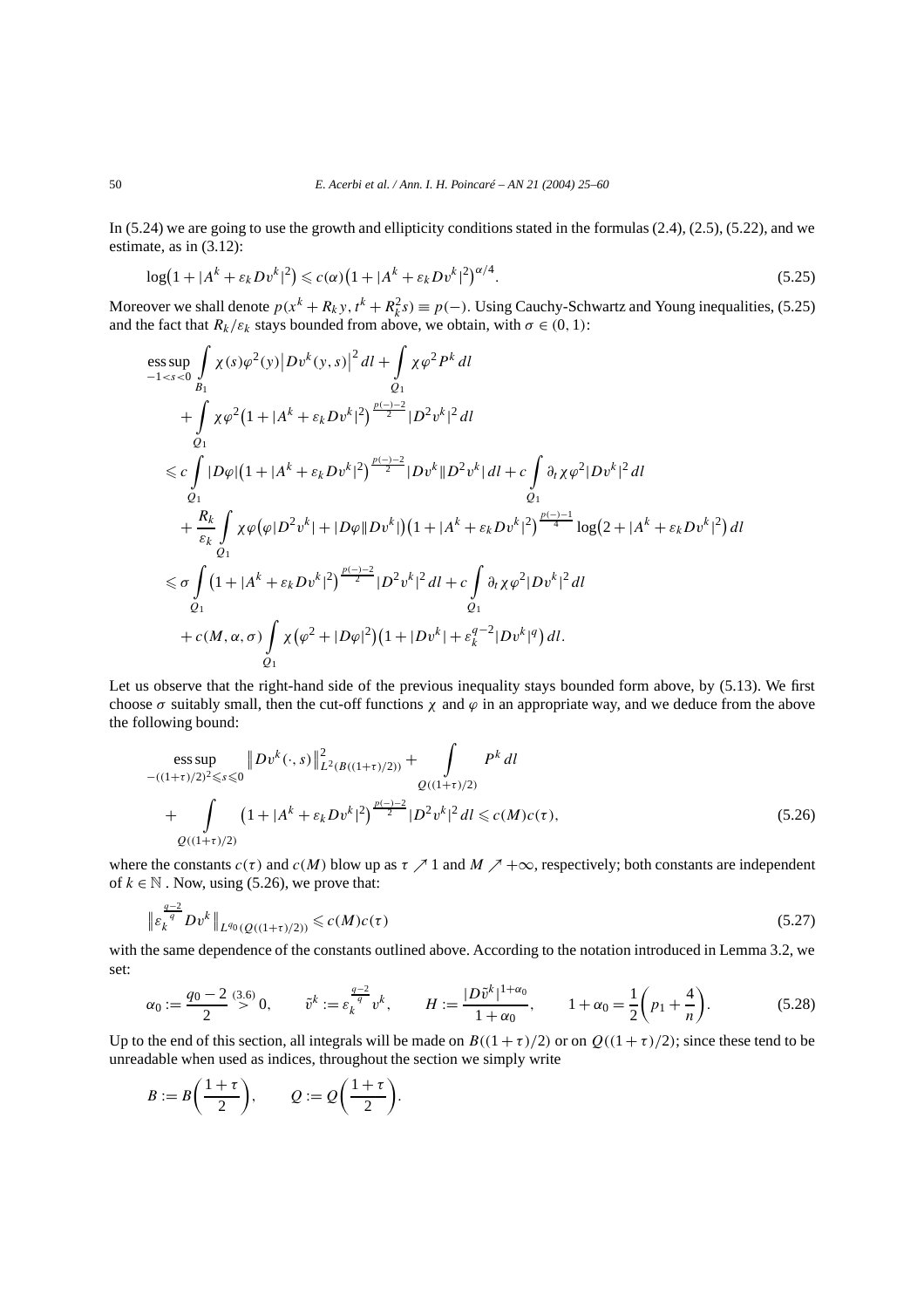Then, using also Sobolev embedding theorem we gain the inequalities:

$$
\int\limits_B H^2 dy \leqslant c(\tau) \left[ \left( \int\limits_B |DH|^{\frac{2n}{n+2}} dy \right)^{\frac{n+2}{n}} + \left( \int\limits_B H dy \right)^2 \right] \tag{5.29}
$$

while using Hölder inequality we get:

$$
\left(\int\limits_B H\,dy\right)^2 \leqslant c\bigg(\int\limits_B |D\tilde{v}^k|^{p_1}\,dy\bigg)\bigg(\int\limits_B |D\tilde{v}^k|^{\frac{4}{n}}\,dy\bigg).
$$
\n(5.30)

Since  $4/n \le 2$ , estimate (5.26) leads to the following bound, which is uniform with respect to  $s \in (-\frac{1+\tau}{2})^2, 0$ :

$$
\left(\int\limits_B H(y,s) \, dy\right)^2 \leqslant c(M)c(\tau) \int\limits_B \left|D\tilde{v}^k(y,s)\right|^{p_1} dy,\tag{5.31}
$$

where the constant in the previous inequality is again independent of  $k \in \mathbb{N}$ . Summarizing (5.29)–(5.31) and using in a standard way Hölder inequality, we obtain:

$$
\int_{B} H^{2} dy \le c(M)c(\tau) \left\{ \varepsilon_{k}^{\frac{(q-2)q_{0}}{q}} \left[ \int_{B} \left( 1 + |A^{k} + \varepsilon_{k}Dv^{k}|^{2} \right)^{\frac{p_{1}-2}{2}} |D^{2}v^{k}|^{2} dy \right) \right\}
$$
\n
$$
\times \left[ \int_{B} \left( 1 + |A^{k} + \varepsilon_{k}Dv^{k}|^{2} \right)^{\frac{2-p_{1}}{2} \frac{n}{2}} |Dv^{k}|^{\alpha_{0}n} dy \right]^{\frac{2}{n}} + \int_{B} |D\tilde{v}^{k}|^{p_{1}} dy \right\}
$$
\n
$$
\le c(M)c(\tau) \left\{ \int_{B} P^{k} dy \left[ \int_{B} \left( 1 + |A^{k} + \varepsilon_{k}Dv^{k}|^{2} \right)^{\frac{2-p_{1}}{2} \frac{n}{2}} |Dv^{k}|^{\alpha_{0}n - \Gamma} |Dv^{k}|^{\Gamma} dy \right]^{\frac{2}{n}} + \int_{B} |D\tilde{v}^{k}|^{p_{1}} dy \right\}, \tag{5.32}
$$

where we have set  $\Gamma := n(q_0 - q)/q > 0$ . Now we check that:

$$
\Gamma < 2, \qquad \Gamma < \alpha_0 n. \tag{5.33}
$$

Indeed, as for the first of (5.33), we notice that if  $p_1 < 2$  then, since  $q > 2$ :

$$
n\left(\frac{q_0}{q} - 1\right) < n\left(\frac{q_0}{2} - 1\right) \stackrel{(3.4)}{=} \frac{n}{2}\left(p_1 + \frac{4}{n} - 2\right) < 2.
$$

On the other hand if  $p_1 \ge 2$  then:

$$
n\left(\frac{q_0}{q} - 1\right) < n\left(\frac{q_0}{p_1} - 1\right) = \frac{n}{p_1} \frac{4}{n} = \frac{4}{p_1} \leq 2.
$$

As for the second inequality in (5.33), we observe that:

$$
\Gamma < \alpha_0 n \quad \Leftrightarrow \quad \frac{q_0}{q} - 1 < \frac{q_0}{2} - 1 \quad \Leftrightarrow \quad 2 < q,
$$

which is true.

By (5.33), using Hölder inequality in (5.32), we get the following estimate, again uniform in  $s \in (-(1 +$  $(\tau)/2)^2$ , 0):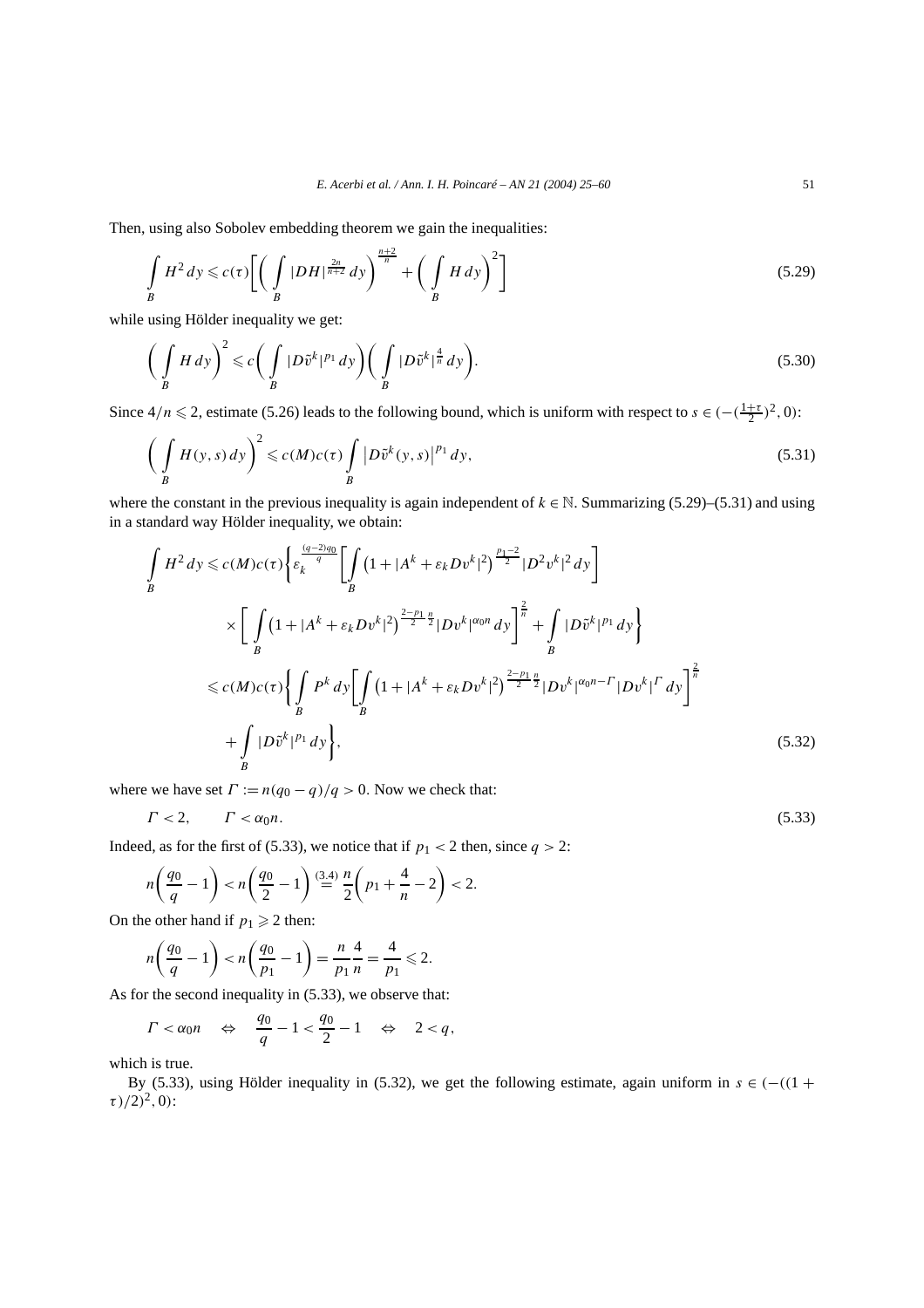$$
\int_{B} H^{2} dy \le c(M)c(\tau) \left\{ \int_{B} P^{k} dy \left( \int_{B} |Dv^{k}|^{2} dy \right)^{\frac{\Gamma}{n}} \right\} \times \left[ \int_{B} \left( (1 + |A^{k} + \varepsilon_{k} D v^{k}|^{2})^{\frac{2-p_{1}}{2}} \right] \varepsilon_{k} D v^{k} |^{\alpha_{0}n-\Gamma} \right)^{\frac{2}{2-\Gamma}} dy \right]^{\frac{2-\Gamma}{n}} + \int_{B} |D\tilde{v}^{h}|^{p_{1}} dy \right\}.
$$
 (5.34)

We are finally ready to prove (5.27). We first observe that  $(2 - p_1)n/2 + \alpha_0 n = 2$ ; therefore integrating (5.34) on  $(-((1 + \tau)/2)^2, 0)$  we get:

$$
\int_{Q} \left( \varepsilon_k^{\frac{q-2}{q}} |Dv^k| \right)^{q_0} dl = \int_{Q} H^2 dl
$$
\n
$$
\leq C(M)c(\tau) \left[ \int_{Q} P^k dl + \int_{Q} 1 + \varepsilon_k^{q-2} |Dv^k|^q dl \right]
$$
\n
$$
\leq C(M)c(\tau) \leq C(M)c(\tau)
$$
\n
$$
\leq C(M)c(\tau)
$$

and (5.27) is completely proved.

Now we observe that if we let  $f_k := \varepsilon_k^{q-2} |Dv^k|^q$  then (5.13)<sub>8</sub> implies that  $f_k \to 0$  a.e. while (5.27) implies that  ${f_k}$  is bounded in  $L^{q_0/q}(Q)$  with  $q_0/q > 1$ ; therefore it follows that

$$
\varepsilon_k^{q-2} \int\limits_Q |Dv^k|^q dl \to 0,
$$
  

$$
V_2^k(\tau) \to 0.
$$
 (5.35)

so

$$
t_2^k(\tau) \to 0. \tag{5.35}
$$

In order to fully prove (5.17) it remains to prove that

$$
V_1^k(\tau) \to V(\tau). \tag{5.36}
$$

To this aim, first we assume that  $p_1 \geq 2$ . Then it follows from (5.26) that:

$$
\int_{Q} |D^2 v^k|^2 dl \leqslant c(M)c(\tau). \tag{5.37}
$$

In the second case we assume  $p_1 < 2$  and, again by (5.26), we have the bound:

$$
\int_{Q} |D^2 v^k|^{p_1} dl \leqslant \left( \int_{Q} \left( 1 + |A^k + \varepsilon_k D v^k|^2 \right)^{\frac{p_1 - 2}{2}} |D^2 v^k|^2 dl \right)^{\frac{p_1}{2}} \times \left( \int_{Q} \left( 1 + |A^k + \varepsilon_k D v^k|^2 \right)^{\frac{p_1}{2}} dl \right)^{\frac{2 - p_1}{2}} \leqslant c(M)c(\tau)
$$
\n(5.38)

with the constants independent of *k*. Using the multiplicative inequality we gain:

$$
\left(\int\limits_{Q} |Dv^k|^{T_0} \, dl\right)^{\frac{1}{T_0}} \leqslant c \left(\int\limits_{Q} |D^2v^k|^{p_1} \, dl + \int\limits_{Q} |Dv^k|^{p_1} \, dl\right)^{\frac{\tilde{\alpha}}{p_1}} \operatorname{ess} \sup_{s \in ( -((1+\tau)/2)^2, 0)} \left(\int\limits_{B} |Dv^k|^{2} \, dy\right)^{\frac{(1-\tilde{\alpha})}{2}},
$$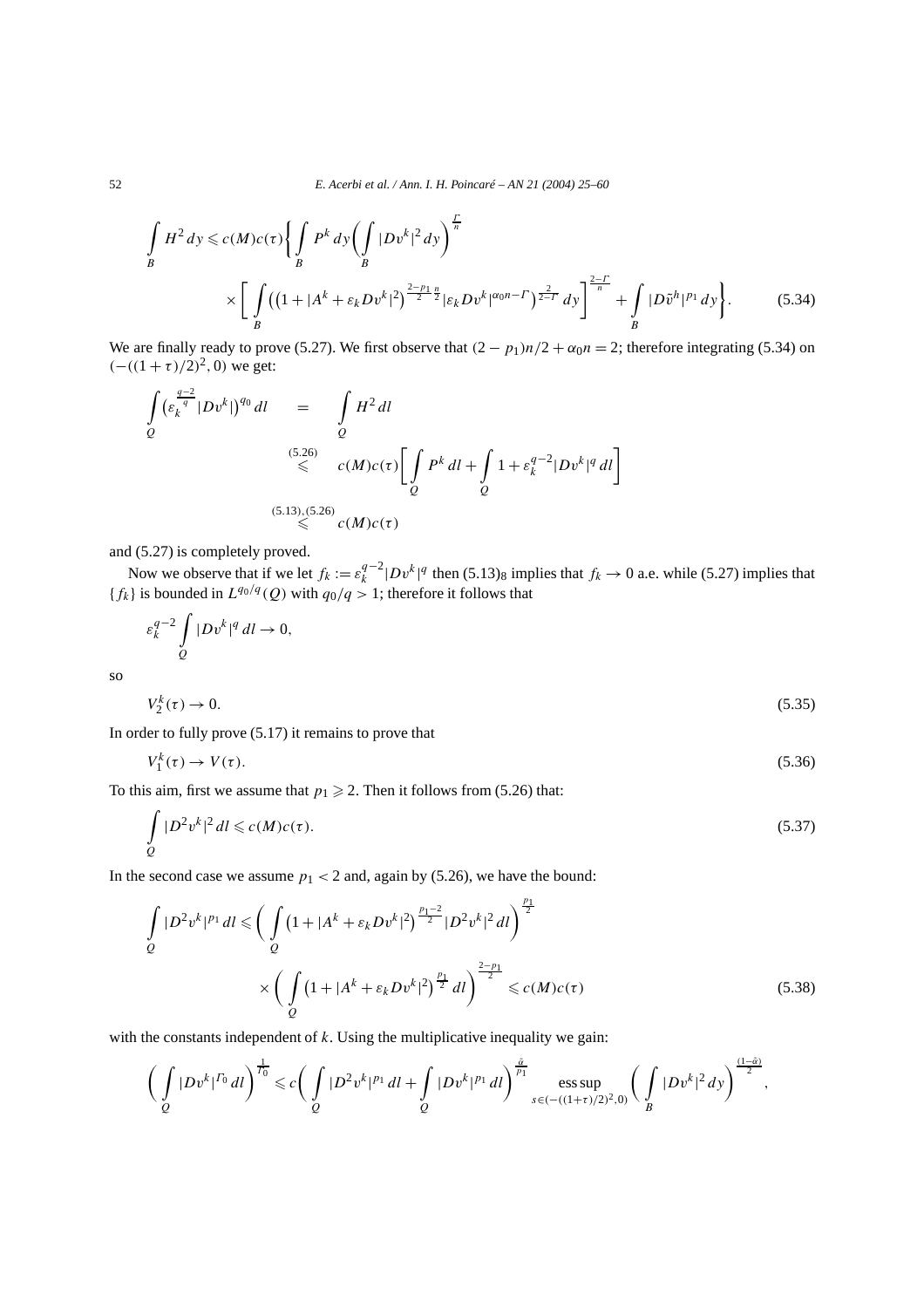where

$$
\tilde{\alpha} = n/(n+2), \qquad \Gamma_0 = p_1(n+2)/n > 2,
$$
\n(5.39)

the last inequality following directly by the lower bound in (2.2). By (5.26) and (5.38) we obtain yet another bound:

$$
\int_{Q} |Dv^k|^{T_0} dl \leqslant c(M)c(\tau). \tag{5.40}
$$

Now, in order to gain compactness, we are going to estimate the time derivatives. To do this, let  $w \in C_0^{\infty}(Q_T; \mathbb{R}^N)$ ; we first estimate

$$
\left| \int_{Q} \sigma^{k} : Dw \, dl \right| \leq \int_{-(\frac{1+\tau}{2})/2}^0 \|Dw(\cdot,s)\|_{L^{\infty}(B)} \|\sigma^{k}(\cdot,s)\|_{L^1(B)} ds
$$
\n
$$
\leq c \|\sigma^{k}\|_{L^{\frac{q}{q-1}}(Q)} \Bigg( \int_{-(\frac{1+\tau}{2})/2)^2}^0 \|Dw(\cdot,s)\|_{L^{\infty}(B)}^q \Bigg)^{\frac{1}{q}}
$$
\n
$$
\leq c(M) \Bigg( \int_{-(\frac{1+\tau}{2})/2)^2}^0 \|Dw(\cdot,s)\|_{L^{\infty}(B)}^q \Bigg)^{\frac{1}{q}}.
$$
\n(5.41)

By the usual Sobolev inequality:

$$
||Dw||_{L^{\infty}(B)} \leq c||Dw||_{W_0^{2,l}(B)}, \quad l > (n+2)/2,
$$

we deduce from (5.41) and Eq. (5.11), that:

$$
\{\partial_s v^k\}_k \text{ is bounded in } L^{\frac{q}{q-1}}\left(-\left((1+\tau)/2\right)^2, 0; \left(W_0^{2,l}(Q; \mathbb{R}^N)\right)'\right).
$$
\n(5.42)

Now, let us consider again separately the previous cases. If  $p_1 \geq 2$  then from (5.37) and an Aubin–Lions type compactness result (see for instance [36], Theorem 2.1, chapter 3) it follows that, up to not relabelled subsequences,

$$
Dv^k \to Dv \quad \text{in } L^2(Q; \mathbb{R}^{nN}). \tag{5.43}
$$

If  $p_1$  < 2, from (5.38) and again an Aubin–Lions type result, we first obtain that, again up to subsequences,

$$
Dv^k \to Dv \quad \text{in } L^{p_1}(Q;\mathbb{R}^{nN})
$$

and then by (5.40) we get (5.43), again interpolating  $L^2$  between  $L^{p_1}$  and  $L^{r_0}$ , since by (5.39) it follows that  $\Gamma_0 > 2$ .

In a similar (actually, much easier) way it follows that:

$$
v^k \to v \quad \text{in } L^2(Q; \mathbb{R}^{nN}). \tag{5.44}
$$

We are ready to finish: indeed (5.43), (5.44) imply (5.36), that togehter with (5.35) completely establish (5.17) and the proof of Lemma 5.1 is now complete.  $\Box$ 

# **6. The main result proved**

In this section we are going to prove Theorem 2.1. We explain the way we proceed. All the results developed in Sections 3–5 have been obtained in a particular situation i.e.: in the basic cylinder  $Q_0$  a special bound (the one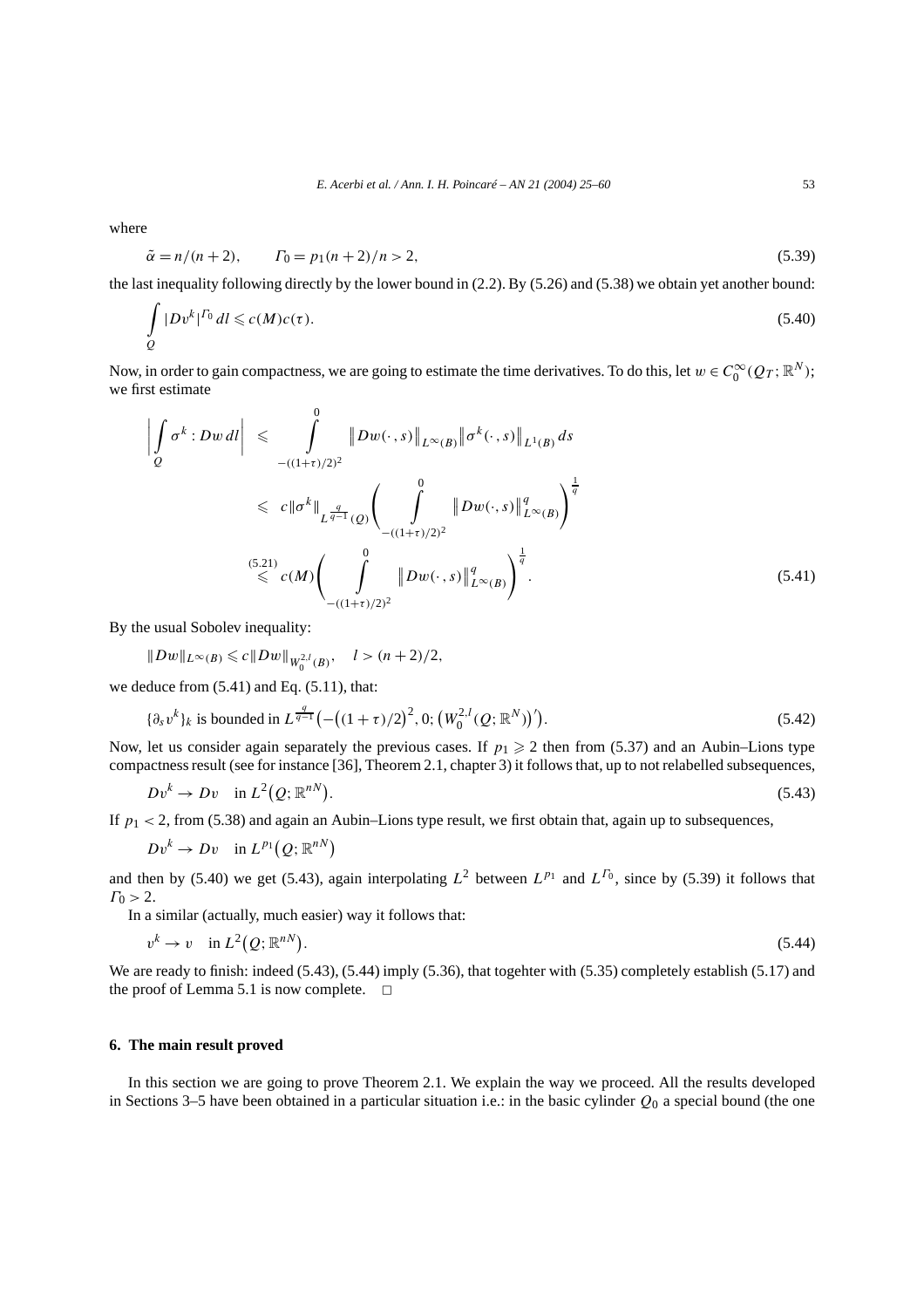described before the statement of Theorem 3.1) for the oscillations of the function  $p(z)$ , measured in terms of the size  $p_2 - p_1$ , is valid. In order to use these results for the proof of Theorem 2.1, the first thing we do is reducing to the previous situation: up to passing to a subcylinder compactly contained in  $Q_T$ , we shall cover  $Q_T$  with a finite number of small subcylinders in which the oscillations of the exponent function  $p(z)$  are small enough to meet the conditions of Theorem 3.1. Then we proceed working in each of these subcylinders, blowing up the solution and thereby proving partial regularity of the solution in each subcylinder. The final result then follows by a covering argument.

**Proof of Theorem 2.1.** We take an increasing sequence of cylinders  $Q_h \nearrow Q_T$  such that  $Q_h \\\in Q_T$ . If we prove that the *Du* is partially regular in each of the *Qh* we are clearly done, since in each of them the set of non-regular points will be negligible (see also the argument below). Therefore we can reduce ourself to prove the statement of Theorem 2.1 in a single  $Q_h$ ; such a cylinder will denoted by  $\tilde{Q}$ . We fix  $\alpha \equiv \alpha(n, \gamma_1) > 0$  according to the restrictions proposed in Section 3, right-hand side inequalities of (3.3), then we determine  $\delta = \delta(p(z), \alpha)$  such that:

$$
|z_1 - z_2| \leq \delta \quad \Leftrightarrow \quad \left| p(z_1) - p(z_2) \right| < \alpha/2. \tag{6.1}
$$

Then we take a finite covering of  $\widetilde{Q}$ ,  $\{Q_{(k)}\}$ , with  $Q_{(k)} \in Q_T$ , such that, by (6.1):

$$
\text{diam } Q_{(k)} < \delta, \quad \text{osc}_{Q_{(k)}} p(z) < \alpha/2 \qquad \forall k. \tag{6.2}
$$

Now, each  $Q_{(k)}$  is small enough to meet the conditions imposed in Sections 3–5, that is the ones in the left-hand side inequalities of (3.3), and we can apply Proposition 5.2 to each  $Q_{(k)}$ ; therefore there exists an open subset  $Q_{(k)}^0 \subset Q_{(k)}$  such that *Du* is Hölder continuous in  $Q_{(k)}^0$  with any exponent  $\beta_1 < \beta$  and  $|Q_{(k)} \setminus Q_{(k)}^0| = 0$ . Then we set

$$
\widetilde{Q}^0:=\bigcup_k {\mathcal Q}^0_{(k)}
$$

and we observe that *Du* is Hölder continuous in  $\tilde{Q}^0$  (which is obviously open) with any exponent  $\beta_1 < \beta$  and  $|\widetilde{Q} \setminus \widetilde{Q}^0| = 0$ , thereby proving Theorem 2.1.  $\Box$ 

#### **7. Estimates for the singular set**

For the sake of simplicity, in this section we shall assume (5.22).

*Remarks on the Integrability of Solutions*. Here we are going to observe that given a parabolic cylinder *Q*<sup>0</sup> as considered in Sections 3–5, and therefore with the bounds in (3.3) being in force, the function  $|D^2u| + |\partial_t u|$ is in certain Lebesgue space  $L_{loc}^{\mu_0}(Q_0)$ . Let us recall that by the results in Section 4 (and again up to passing to subcylinders as in Section 5) we have:

$$
\int_{Q_0} |Du|^{q_0} dz < +\infty, \qquad \int_{Q_0} \left(1 + |Du|^2\right)^{\frac{p(z)-2}{2}} |D^2u|^2 < +\infty.
$$
\n(7.1)

We introduce the following exponents:

$$
\mu_1 := \frac{2(p_1 + 4/n)}{2 + 4/n}, \qquad \mu_2 := \frac{2(p_1 + 4/n)}{(p_2 - 2) + (p_1 + 4/n)}.
$$

Observe that trivially  $\mu_1 > 1$  while by (3.3) we also have  $\mu_2 > 1$ . Then we let:

$$
\mu_0 := \begin{cases} \mu_1 & \text{if } p_2 < 2, \\ \mu_2 & \text{if } p_1 \ge 2, \\ \min\{\mu_1, \mu_2\} & \text{if } p_1 < 2 \le p_2. \end{cases}
$$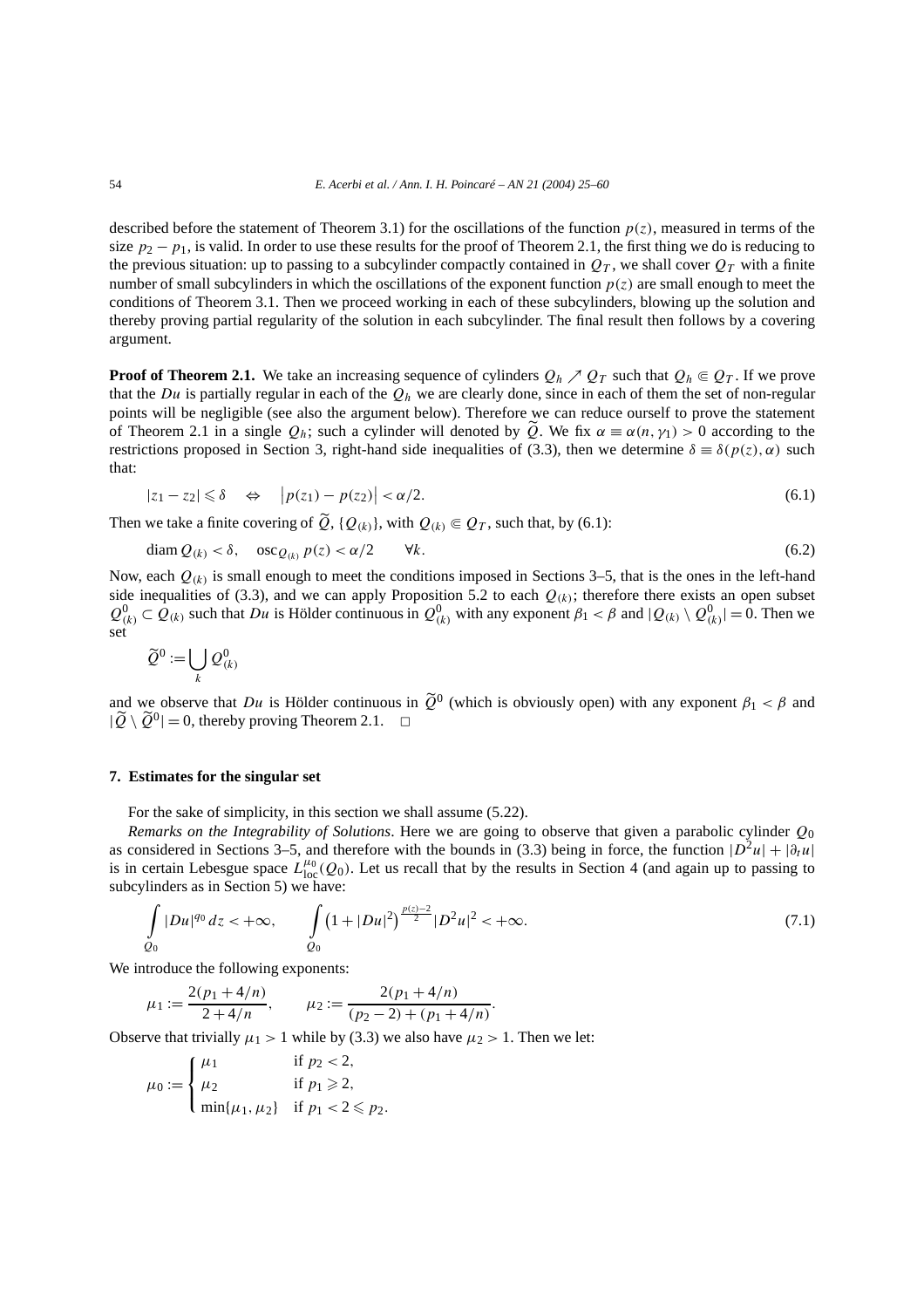In any case  $\mu_0 \leq 2$ . Now we wish to show that (7.1) implies:

$$
|D^2u| + |\partial_t u| \in L^{\mu_0}(Q_0). \tag{7.2}
$$

First we remark that:

$$
|D^2u| \in \begin{cases} L_{\text{loc}}^{\mu_1}(Q_0) & \text{if } p_1 < 2, \\ L_{\text{loc}}^2(Q_0) & \text{if } p_1 \ge 2. \end{cases}
$$
 (7.3)

Indeed, if  $p_1 \geq 2$  then, obviously:

$$
|D^2u|^2\leqslant (1+|Du|^2)^{\frac{p(z)-2}{2}}|D^2u|^2.
$$

If  $p_1 < 2$  then also  $\mu_1 < 2$  and Young inequality yields:

$$
|D^2u|^{\mu_1} = \left[\left(1+|Du|^2\right)^{\frac{p_1-2}{4}}|D^2u|\left(1+|Du|^2\right)^{\frac{2-p_1}{4}}\right]^{\mu_1}
$$
  
\n
$$
\leq c\left[\left(1+|Du|^2\right)^{\frac{p_1-2}{2}}|D^2u|^2+\left(1+|Du|^2\right)^{\frac{q_0}{2}}\right]
$$
  
\nsince  $q_0 = p_1 + 4/n = (2-p_1)\mu_1/(2-\mu_1)$  and (7.3) follows by (7.1). Now we show that:

$$
|\partial_t u| \in \begin{cases} L^2_{\text{loc}}(Q_T) & \text{if } p_2 \le 2, \\ L^{\mu_2}_{\text{loc}}(Q_T) & \text{if } p_2 > 2. \end{cases}
$$
 (7.4)

In order to establish (7.4) we use the equation:

$$
u_t = \text{div}\,a(z, Du) \tag{7.5}
$$

and the fact that, via Theorem 3.2 and (7.1), it can be differentiated (locally) with respect to the space variables. Using (2.4), (2.6) and (3.12), we obtain:

$$
|\partial_t u| \leq c \Big[ \big( 1 + |Du|^2 \big)^{\frac{p(z)-2}{2}} |D^2 u| + \big( 1 + |Du|^2 \big)^{\frac{p_2-1}{2}} \log \big( 1 + |Du|^2 \big) \Big] \leq c \Big[ \big( 1 + |Du|^2 \big)^{\frac{p(z)-2}{2}} |D^2 u| + \big( 1 + |Du|^2 \big)^{\frac{q-1}{2}} \Big] \tag{7.6}
$$

*.*

where *q* has been defined in (3.5). Now, consider the case  $p_2 \le 2$ . Then since  $p(z) \le 2$  it also follows that:

$$
|\partial_t u|^2 \leq c \big[ \big( 1 + |Du|^2 \big)^{\frac{p(z)-2}{2}} |D^2 u|^2 + 1 + |Du|^{2(q-1)} \big]
$$

We must check that  $2(q - 1) \leq q_0 = p_1 + 4/n$ ; recall that  $q = 2 + \alpha$  if  $p_2 \leq 2$  ((3.6)) therefore, using the fact that  $2n/(n+2) < p_1$  it suffices to show that  $1 + \alpha \leq n/(n+2) + 2/n$  which follows from the upper bound on  $\alpha$  in (3.3). So, by (7.1), it follows that  $|\partial_t u| \in L^2_{loc}$  in the case  $p_2 \le 2$ . Next, we consider the case  $p_2 > 2$ . According to (7.6) we have, using Young inequality (observe that when  $p_2 > 2$  then  $\mu_2 < 2$ ):

$$
|\partial_t u|^{u_2} \leq c \Big[ \big( 1 + |Du|^2 \big)^{\frac{(p(z)-2)u_2}{4}} \big( \big( 1 + |Du|^2 \big)^{\frac{p(z)-2}{2}} |D^2 u|^2 \big)^{\frac{\mu_2}{2}} + 1 + |Du|^{(q-1)\mu_2} \Big] \leq c \Big[ \big( 1 + |Du|^2 \big)^{\frac{p(z)-2)}{2}} |D^2 u|^2 + \big( 1 + |Du| \big)^{\frac{(p(z)-2)\mu_2}{2-\mu_2}} + |Du|^{(q-1)\mu_2} \Big]. \tag{7.7}
$$

In order to use again (7.1) and making all the terms appearing in the right-hand side of (7.7) integrable, we check that

$$
\frac{(p(z)-2)\mu_2}{2-\mu_2} \leqslant \frac{(p_2-2)\mu_2}{2-\mu_2} \leqslant q_0, \qquad (q-1)\mu_2 \leqslant q_0.
$$

The first inequality follows from the definition of  $\mu_2$ . As for the second one:

$$
(q-1)\mu_2 = (p_2 + \alpha - 1)\frac{2q_0}{p_2 - 2 + q_0} \leqslant q_0,\tag{7.8}
$$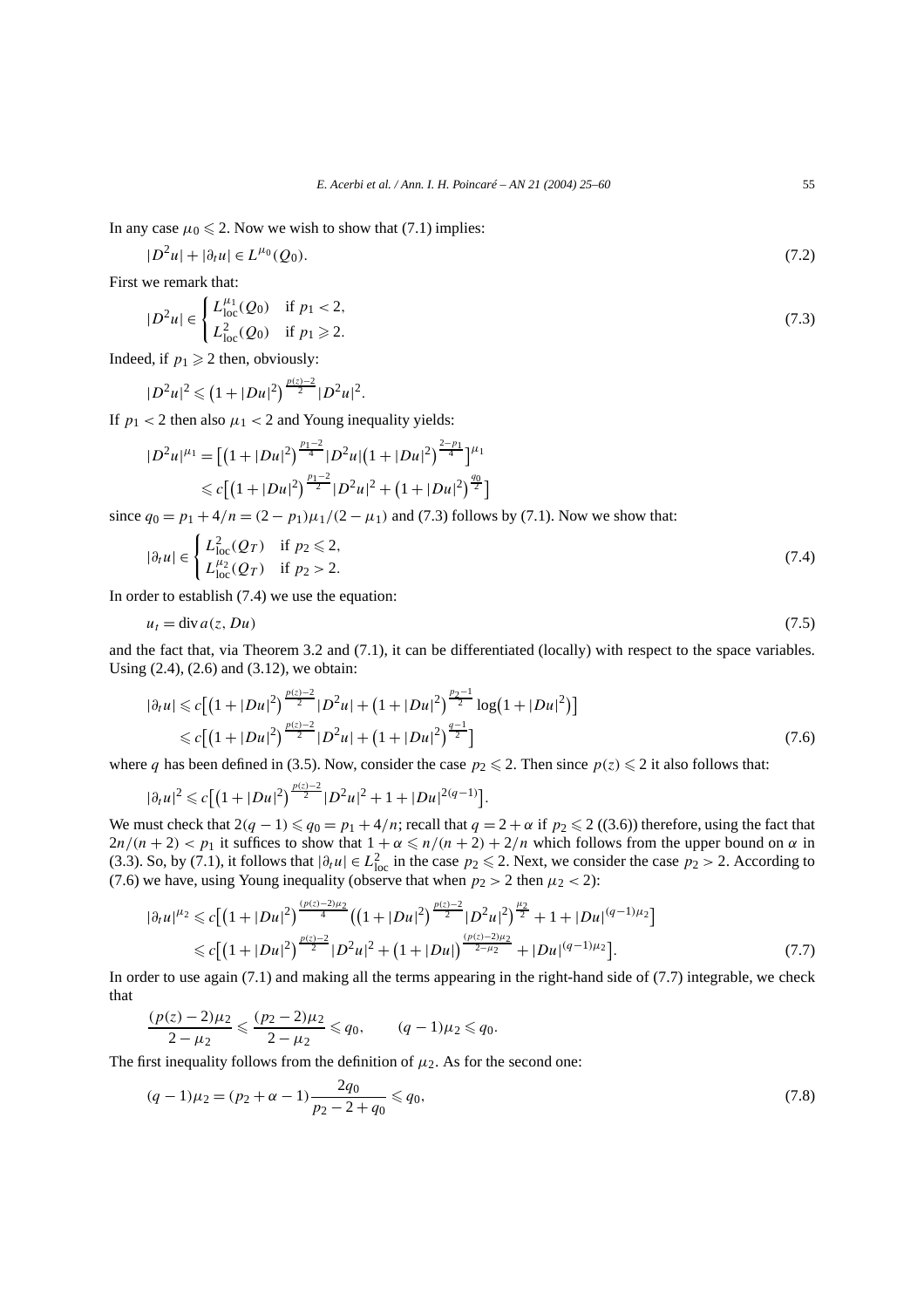which is equivalent to  $p_2 - p_1 + 2\alpha \leq 4/n$  that follows immediately from (3.3); therefore all the quantities appearing on the right-hand side of (7.7) are integrable by (7.1). In turn, by (7.7) we have  $|\partial_t u| \in L_{loc}^{\mu_2}(Q_T)$  thereby completing the proof of (7.4). Finally (7.2) follows by (7.3) and (7.4).

We are ready to give a first result for the estimate of the singular set, which is local, in the sense that it gives an estimate on the singular set when we just look at *Q*0:

**Theorem 7.1.** *Under the previous assumptions on the cylinder Q*<sup>0</sup> *suppose that*:

$$
q \leq \frac{\mu_0(n+2)}{n+2-\mu_0}.\tag{7.9}
$$

*Then, with the notation of Proposition* 5.2 *it follows that for any*  $\sigma > 0$ 

$$
\mathcal{P}_{n+2-\mu_0+\sigma}(Q_0\setminus Q^0)=0.
$$

**Proof.** From Proposition 5.1 it follows that  $Q_0 \setminus (Q_T^0 \cap Q_0) \subset \Sigma_0 \cup \Sigma_1 \cup \Sigma_2$  where

$$
\Sigma_0 := \left\{ z \in Q_0: \limsup_{\rho \to 0} |(Du)_\rho| = +\infty \right\},\
$$
  

$$
\Sigma_1 := \left\{ z \in Q_0: \liminf_{\rho \to 0} U_1(z, \rho) > 0 \right\},\
$$
  

$$
\Sigma_2 := \left\{ z \in Q_0: \liminf_{\rho \to 0} U(z, \rho) > 0 \right\},\
$$

therefore it suffices to prove that  $\mathcal{P}_{n+2-\mu_0+\sigma}(\Sigma_i) = 0$  for  $i \in \{0, 1, 2\}$  for any  $\sigma > 0$ . For  $\Sigma_2 \cup \Sigma_2$ , we observe that (7.9) implies the following inequality:

$$
U(z_0, R) \le R \bigg( \int_{Q(z_0, R)} |D^2 u|^{\mu_0} + |\partial_t u|^{\mu_0} dz + \bigg)^{\frac{1}{\mu_0}} dz + \bigg[ R \bigg( \int_{Q(z_0, R)} |D^2 u|^{\mu_0} + |\partial_t u|^{\mu_0} dz + \bigg)^{\frac{1}{\mu_0}} \bigg]^{\frac{q}{2}}.
$$
(7.10)

Nest we recall that if  $S \subset Q_0$  denotes the set of points  $z_0 \in Q_0$  such that:

$$
\limsup_{\rho \to 0} R^{(\mu_0 - n - 2)} \int_{Q(z_0, R)} |D^2 u|^{\mu_0} + |\partial_t u|^{\mu_0} dz > 0,
$$

from a well known measure density result (first developed in the context of elliptic systems, see [26] for comments and extensions) adapted to the parabolic geometry of rescaled cylinders it follows  $\mathcal{P}_{n+2-\mu_0}(S) = 0$ ; therefore, by (7.9), (7.10) and the same reduction lemma it follows that  $\mathcal{P}_{n+2-\mu_0}(\Sigma_1) = \mathcal{P}_{n+2-\mu_0}(\Sigma_2) = 0$ . In a similar way, via the same measure density arguments it is possible to prove that  $\mathcal{P}_{n+2-\mu_0+\sigma}(\Sigma_0) = 0$ . ◯

As stated before, the previous theorem provides an estimate which is local, that is, the size of the singular set depends on the peculiar choice of the cylinder *Q*0, via the number *µ*0. In order to get a global estimate for the singular set we find uniform bounds for  $\mu_0$ . This is the aim of the next theorem.

**Remark 4.** Before going on with the proof we make some remarks on the possible choice of the number  $\alpha$ . It is clear from the statement of Theorem 3.1 that the constant *c* in (3.7) blows up when  $\alpha \rightarrow 0$ . Anyway the higher integrability exponent  $q_0$ , which is the one of the gradient, does not change directly: it remains linked to  $p_1$  via the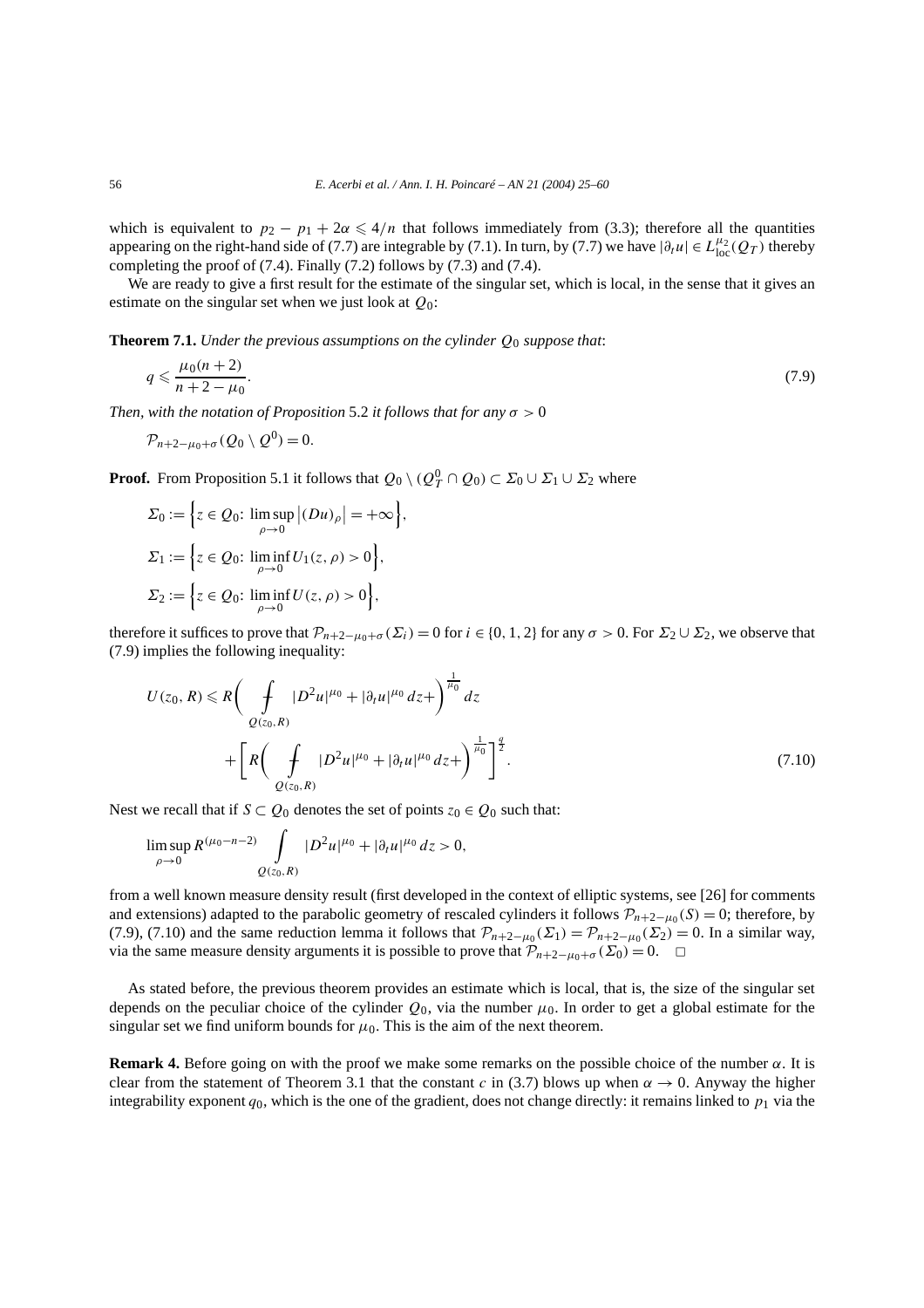same relation:  $q_0 = p_1 + 4/n$ . The only way  $q_0$  may depend on  $\alpha$  appears in the proof of Theorem 2.1; there,  $p_1$ changes with  $Q_{(k)}$ , which, in that scheme, depends on  $\alpha$ .

In the following we shall assume, without loss of generality, that:

$$
\frac{2n}{n+2} < \gamma_1 < 2. \tag{7.11}
$$

**Theorem 7.2.** *Define*  $\mu > 1$  *as follows*:

$$
\mu := \min\left\{\frac{2(\gamma_1 + 4/n)}{2 + 4/n}, \frac{2(\gamma_2 + 4/n)}{2\gamma_2 - 2 + 4/n}\right\} \stackrel{(7.11)}{\leqslant} 2,\tag{7.12}
$$

*and suppose that*

$$
\gamma_2 < \frac{\mu(n+2)}{n+2-\mu}.\tag{7.13}
$$

*Then, for any*  $\sigma > 0$ 

$$
\mathcal{P}_{n+2-\mu+\sigma}(Q_T \setminus Q_T^0) = 0. \tag{7.14}
$$

**Remark 5.** Observe that when  $\gamma_1 = \gamma_2 = p(z) = 2$  then  $\mu = 2$ , as for the usual estimates concerning parabolic systems with linear growth (see, for instance, [7]).

**Proof of Theorem 7.2.** The proof will be achieved using Theorem 7.1. We fix  $\sigma > 0$  and we observe that it suffices to consider  $\sigma$  so small that (7.13) continues to hold with  $\mu - \sigma/2$  in the place of  $\mu$  (observe that the function in the right-hand side of (7.13) is increasing with respect to  $\mu$ ). Then we can find  $\alpha > 0$  satisfying the right-hand inequalities in (3.3) and such that:

$$
\gamma_2 + \alpha < \frac{(\mu - \sigma/2)(n+2)}{n+2 - (\mu - \sigma/2)} \quad \text{and} \quad \frac{2(\gamma_2 + 4/n)}{2\gamma_2 - 2 + 4/n + \alpha} > \mu - \sigma/2. \tag{7.15}
$$

Now, with respect to such an *α*, we find a covering family of cylinders { $Q_{(k)}$ } as in the proof of Theorem 2.1, conditions (6.1), (6.2); our aim is to apply the estimate of the singular set stated in Theorem 7.1 in each cylinder  $Q_{(k)}$ , with respect to the constant  $\mu_0 \equiv \mu_0(Q_{(k)})$  (note that  $\mu_0$  depends on the cylinder  $Q_{(k)}$ ). Now let us prove that, in each  $Q_{(k)}$ :

$$
\mu - \sigma/2 \leq \begin{cases} \mu_1 & \text{if } p_2(Q_{(k)}) < 2 \\ \mu_2 & \text{if } p_1(Q_{(k)}) \geq 2 \\ \min\{\mu_1, \mu_2\} \equiv \mu_0 & \text{if } p_1(Q_{(k)}) < 2 \leq p_2(Q_{(k)}) \end{cases} = \mu_0(Q_{(k)}). \tag{7.16}
$$

We prove that the first two inequalities in (7.16) are true for all values of  $p_1$  and  $p_2$ , therefore the third one follows. The first inequality is trivial since  $\mu_1 \geq \mu$  always, it remains to check the second:

$$
\mu_2 = \frac{2q_0}{p_2 - 2 + q_0} \mathop{\geqslant} \frac{(3.3)}{p_1 + \alpha - 2 + q_0} = \frac{2q_0}{2q_0 - 2 - 4/n + \alpha}
$$

$$
= 1 + \frac{2 + 4/n - \alpha}{2q_0 - 2 - 4/n + \alpha} \mathop{\geqslant} 1 + \frac{2 + 4/n - \alpha}{2p_2 - 2 + 4/n + \alpha}
$$

$$
\mathop{\geqslant} 1 + \frac{2 + 4/n - \alpha}{2p_2 - 2 + 4/n + \alpha} = \frac{2(\gamma_2 + 4/n)}{2\gamma_2 - 2 + 4/n + \alpha} \mathop{\geqslant} \frac{(7.15)}{\mathop{\geqslant} \mu} - \sigma/2.
$$

It follows that:

$$
q \leq \gamma_2 + \alpha \stackrel{(7.15)}{\leq} \frac{(\mu - \sigma/2)(n+2)}{n+2 - (\mu - \sigma/2)} \stackrel{(7.16)}{\leq} \frac{\mu_0(n+2)}{n+2 - \mu_0}
$$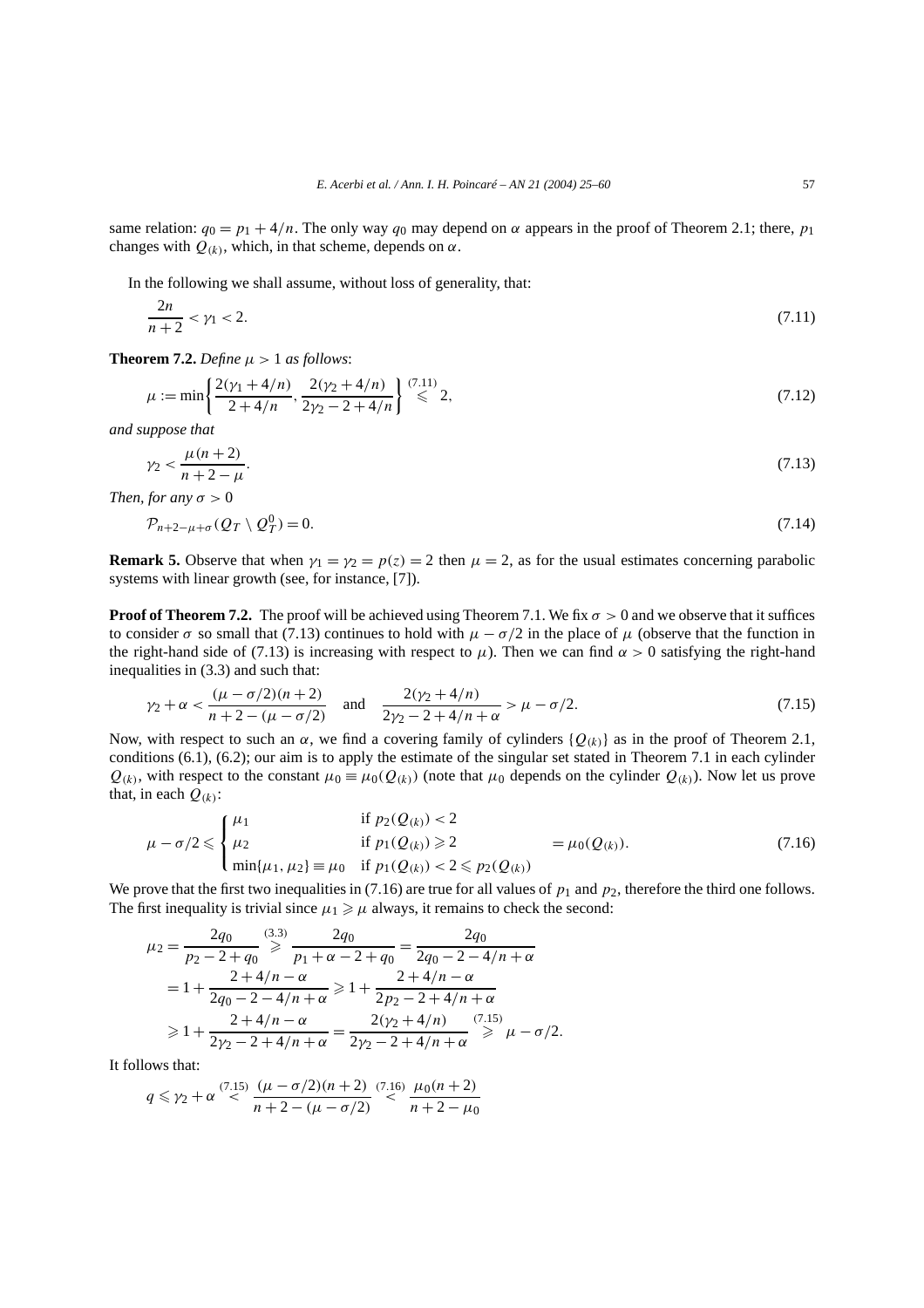therefore we can apply Theorem 7.1 and for each  $Q_{(k)}$  (using the notation of Theorem 7.1 with  $Q_0 = Q_{(k)}$  and  $Q^0 \equiv Q^0_{(k)}$ : *Du* is Hölder continuous in  $Q^0_{(k)}$  and

$$
\mathcal{P}_{n+2-\mu+\sigma}(Q_{(k)}\setminus Q_{(k)}^0)\leqslant \mathcal{P}_{n+2-\mu_0+\sigma/2}(Q_{(k)}\setminus Q_{(k)}^0)=0.
$$

The statement finally follows as at the end of Section 6.  $\Box$ 

# **Acknowledgement**

This paper has been partially supported by MIUR via the project "Calcolo delle Variazioni" (Cofin 2000) and by CNR via the project "Modelli Variazionali sotto Ipotesi non-Standard". Part of this paper was written while the second author was vising the Steklov Mathematical Institute, St. Petersburg Branch, in July 2001; he would like to thank the members of the Institute for providing a nice environment and in particular N.N. Ural'tseva and A.A. Arkhipova for many pleasant and interesting discussions and for showing kind hospitality.

# **Appendix A**

Here we provide a justification for the crucial inequalities stated in (4.11) and (4.12). In the following *u* will be the function from (4.11), (4.12) while *Q*<sup>0</sup> will be the cylinder considered in Section 4; for the sake of brevity we assume here that  $Q_0 = Q(z_0, R)$ . The arguments can be easily adapted from the ones in [10] and are also a consequence of those developed by Zhikov, but we sketch them here for the sake of the reader. Using Hölder inequality, by the definition of mollification it follows that

$$
\left|Du_{\gamma}(x,t)\right| \leqslant \gamma^{-(n+2)/\gamma_1} \|Du\|_{L^{\gamma_1}} =: c_1 \gamma^{-(n+2)/\gamma_1}.
$$
\n(A.1)

Now let us define (for *γ* suitably small):

$$
p_{\gamma}(x, t) := \inf \{ p(y, s): (y, s) \in Q((x, t), 2\gamma) \}
$$

and  $g_{\gamma}(x, t, F) := |F|^{p_{\gamma}(x,t)}$ . The Hölder continuity of  $p(x, t)$  implies:

$$
\left|p(x,t)-p_{\gamma}(x,t)\right|\leqslant c_{2}\gamma^{\beta}
$$

(with  $c_2$  independent of  $\gamma$ ) and so, by (A.1):

$$
g(x, t, Du_{\gamma}(x, t)) = |Du_{\gamma}(x, t)|^{(p(x, t) - p_{\gamma}(x, t))} |Du_{\gamma}(x, t)|^{p_{\gamma}(x, t)}
$$
  
\n
$$
\leq c_1 \gamma^{\frac{(n+2)}{\gamma_1} (p_{\gamma}(x, t) - p(x, t))} |Du_{\gamma}(x, t)|^{p_{\gamma}(x, t)}
$$
  
\n
$$
\leq c_1 \gamma^{-\frac{c_2(n+2)}{\gamma_1} \gamma^{\beta}} |Du_{\gamma}(x, t)|^{p_{\gamma}(x, t)}
$$
  
\n
$$
\leq c_3 g_{\gamma}(x, t, Du_{\gamma}(x, t)).
$$
\n(A.2)

We remark that the constant  $c_3$  is independent of  $\gamma$ . In turn, the definition of  $p_\gamma(x, t)$  and Jensen inequality give  $(\text{recall } z \equiv (x, t))$ :

$$
g_{\gamma}(x, t, Du_{\gamma}(x, t)) \stackrel{\text{Jensen}}{\leqslant} \int_{Q_{R+\gamma}} g_{\gamma}(x, t, Du(\bar{z})) \omega_{\gamma}(\bar{z} - z) d\bar{z}
$$
  

$$
\leqslant \int_{Q_{R+\gamma}} g(\bar{z}, Du(\bar{z})) \omega_{\gamma}(\bar{z} - z) d\bar{z}
$$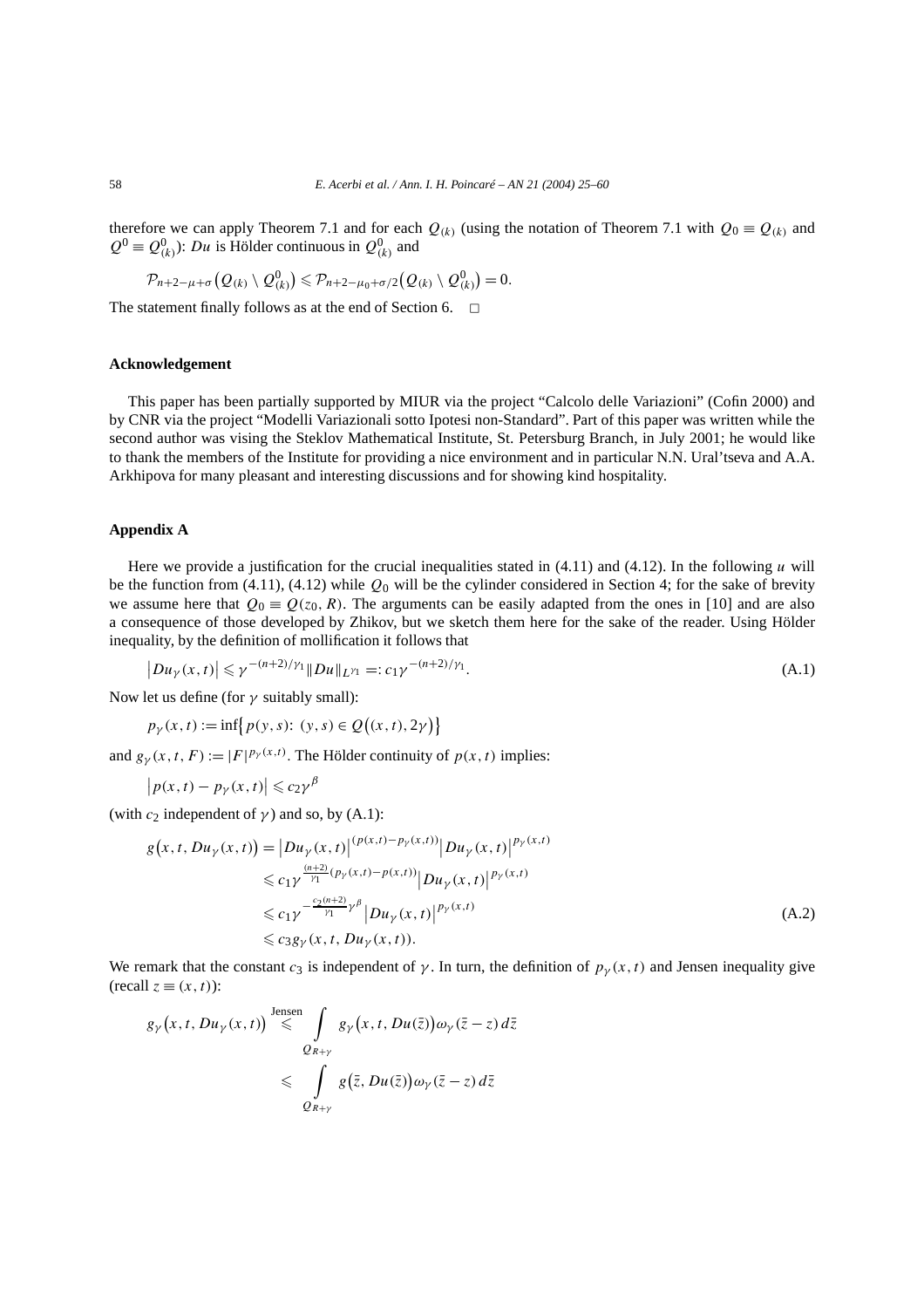$$
= (g(\cdot, Du) * \omega_{\gamma})(x, t)
$$
  
=  $g(\cdot, Du)_{\gamma}(x, t).$ 

Therefore, combining the last inequality with (A.2) we come up with

$$
g(x, t, Du_{\gamma}(x, t)) \leq g(\cdot, Du_{\gamma}(x, t));
$$

as a consequence we get (4.11), and the Lebesgue dominated convergence theorem implies that

$$
g(x, t, Du_\gamma) \to g(x, t, Du)
$$
 strongly in  $L^1$ .

The same argument (considering  $a(z, Du)_{\gamma}$  instead of  $(Du)_{\gamma}$ ) applies for (4.12); indeed also  $p(z)/(p(z) - 1)$  is Hölder continuous and (4.12) follows in the same way. Again Lebesgue dominated convergence theorem implies the assertion (immediately before the proof of Theorem 4.1)  $I_4(\gamma) + I_5(\gamma) \rightarrow 0$ .

#### **References**

- [1] E. Acerbi, G. Mingione, Regularity results for a class of functionals with nonstandard growth, Arch. Rational Mech. Anal. 156 (2001) 121–140.
- [2] E. Acerbi, G. Mingione, Regularity results for electrorheological fluids: the stationary case, C. R. Acad. Sci. Paris Ser. I 334 (2002) 817–822.
- [3] E. Acerbi, G. Mingione, Regularity results for stationary electro-rheological fluids, Arch. Rational Mech. Anal. 164 (2002) 213–259.
- [4] M. Bildhauer, M. Fuchs, Partial regularity for variational integrals with *(s,µ, q)*-growth, Calc. Var. Partial Differential Equations 13 (2001) 537–560.
- [5] M. Bildhauer, M. Fuchs, Variants of the Stokes problem: the case of anisotropic potentials J. Math. Fluid Mechanics, submitted for publication.
- [6] L. Caffarelli, R.V. Kohn, L. Nirenberg, Partial regularity of suitable weak solutions of the Navier–Stokes equations, Comm. Pure Appl. Math. 35 (1982) 771–831.
- [7] S. Campanato, On the nonlinear parabolic systems in divergence form. Hölder continuity and partial Hölder continuity of the solutions, Ann. Mat. Pura Appl. (4) 137 (1984) 83–122.
- [8] A. Coscia, G. Mingione, Hölder continuity of the gradient of *p(x)*-harmonic mappings, C. R. Acad. Sci. Paris Ser. I 328 (1999) 363–368.
- [9] L. Diening, Theoretical and numerical results for electrorheological fluids, Ph.D. Thesis, University of Freiburg, 2002.
- [10] L. Esposito, F. Leonetti, G. Mingione, Sharp regularity for functionals with *(p, q)* growth, J. Differential Equations, in press.
- [11] J. Frehse, G.A. Seregin, Full regularity for a class of degenerated parabolic systems in two spatial variables, Manuscripta Math. 99 (1999) 517–539.
- [12] J. Frehse, G.A. Seregin, Regularity of solutions to variational problems of the deformation theory of plasticity with logarithmic hardening, Amer. Math. Soc. Transl. Ser. 2 (1999) 193.
- [13] M. Fuchs, G.A. Seregin, Variational Methods for Problems from Plasticity Theory and for Generalized Newtonian Fluids, in: Lecture Notes in Math., vol. 1749, Springer, Berlin, 2000.
- [14] M. Fuchs, G.A. Seregin, Variational methods for fluids of Prandtl–Eyring type and plastic materials with logarithmic hardening, Math. Methods Appl. Sci. 22 (1999) 317–351.
- [15] M. Giaquinta, Growth conditions and regularity, a counterexample, Manuscripta Math. 59 (1987) 245–248.
- [16] E. Giusti, Direct Methods in the Calculus of Variations, World Scientific Publishing Co., Inc., River Edge, NJ, 2003.
- [17] O.A. Ladyzhenskaya, On nonlinear problems of continuum mechanics, in: Proc. Internat. Congr. Math. (Moscow 1966), Nauka, Moscow, 1968, pp. 560–573; English translation in: Amer. Math. Soc. Translation (2) 70 (1968).
- [18] O.A. Ladyzhenskaya, New equations for description of motion of viscous incompressible fluids and global solvability of boundary value problems for them, Proc. Steklov Inst. Math. 102 (1967).
- [19] O.A. Ladyzhenskaya, On some modifications of the Navier–Stokes equations for large gradient of velocity, Zap. Nauchn. Sem. Leningrad Odtel. Mat. Inst. Steklov (LOMI) 7 (1968) 126–154; English translation in: Sem. Math. V.A. Steklov Math. Inst. Leningrad 7 (1968).
- [20] O.A. Ladyzhenskaya, G.A. Seregin, On partial regularity of suitable weak solutions to the three-dimensional Navier–Stokes equations, J. Math. Fluid Mech. 1 (1999) 356–387.
- [21] O.A. Ladyzhenskaya, V.A. Solonnikov, N.N. Uraltseva, Linear and Quasilinear Equations of Parabolic Type, in: Translations of Mathematical Monographs, vol. 23, American Mathematical Society, 1967.
- [22] G.M. Lieberman, Gradient estimates for a new class of degenerate elliptic and parabolic equations, Ann. Scuola Norm. Sup. Pisa Cl. Sci. (4) 21 (1994) 497–522.
- [23] J.-L. Lions, Quelques methodes de resolution des problemes aux limites non lineaires, Gauthier-Villars, Paris, 1969.